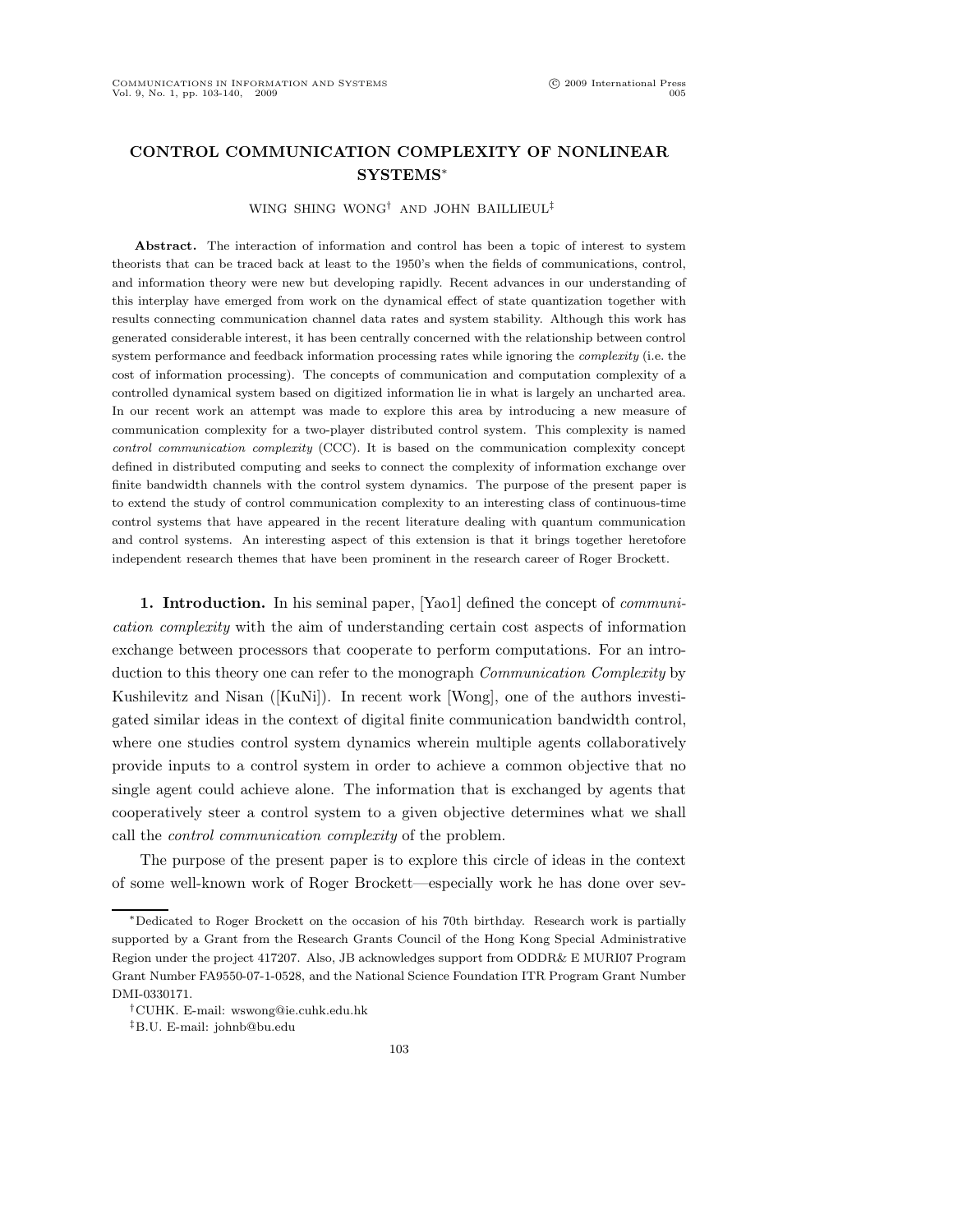eral decades on geometric optimal control. Over the course of his career, Brockett made seminal contributions to modern control theory, the most important of which was probably his founding the field of geometric nonlinear control. It is striking that while he has remained a leader in the field, he has also introduced important new perspectives in other parts of the discipline—one notable example being in what might be called information-based control. This paper poses a problem that is directly related to both nonlinear optimal control and the information-exchange in the distributed control of nonlinear systems. In general terms, we consider control systems of the form

(1.1) 
$$
\begin{cases} \dot{x} = f(x, u), \\ y = h(x). \end{cases}
$$

evolving on some state manifold  $M$  of dimension  $n$  and in which the dimension  $m$ of the input  $u = (u_1, \ldots, u_m)$  is greater than one. The present paper focuses to a large extent on a distributed version of the problem in which entries  $u_i(\cdot)$ 's in the control vector are determined by independent agents who collaborate to achieve specified control objectives. (One could also consider a related problem in which adversarial agents "anti-collaborate" in an effort to foil each other from achieving control objectives. This problem will not be considered here.) The objectives, finite in number, are expressed as terminal states  $h(x_1(T)), \ldots, h(x_N(T))$ , and we assume that N can be expressed as the product of m positive integers  $k_1k_2\cdots k_m$ . The optimal control problem we wish to consider seeks to find  $N$  choices of control inputs  $(u_{1,i_1},\ldots,u_{m,i_m})$  where  $1\leq i_j\leq k_j$ ,  $j=1,\ldots,m$ , with each m-tuple  $\xi=(i_1,\ldots,i_m)$ identifing a unique control objective  $h(x_{\xi}(T))$  from our list. The controls are designed so that each *m*-tuple  $(u_{1,i_1},...,u_{m,i_m})$  steers (1.1) from a common initial state  $x_0$  to the goal state  $x_{\xi}(T)$  in such a way that

$$
\eta = \int_0^T \sum_{j=1}^{k_1} u_{1,j}(t)^2 + \dots + \sum_{j=1}^{k_m} u_{m,j}(t)^2 dt
$$

is minimized. Note that in general the sum of the number of possible control choices over the components of the inputs,  $k_1 + \cdots + k_m$  is less than the number  $N = k_1 \cdots k_m$ of goal states. It is also the case that the problem remains interesting if not all goal states are distinct from one another—in which case some combinations of the control inputs will lead to the same terminal state. At this level of generality, the problem has some of the flavor of Brockett's very recent work on design and optimization techniques for families of control system trajectories. We refer, for instance, to [RWB4] and [RWB5]. It is in the first of these references that the term "standard parts" is used in describing an approach to control system design. We shall also adopt this terminology and refer to the above as the standard parts optimization problem.

The present paper is concerned with a restricted version of the problem in which  $m = 2$ . We consider the relaxed objective of choosing a set of control inputs that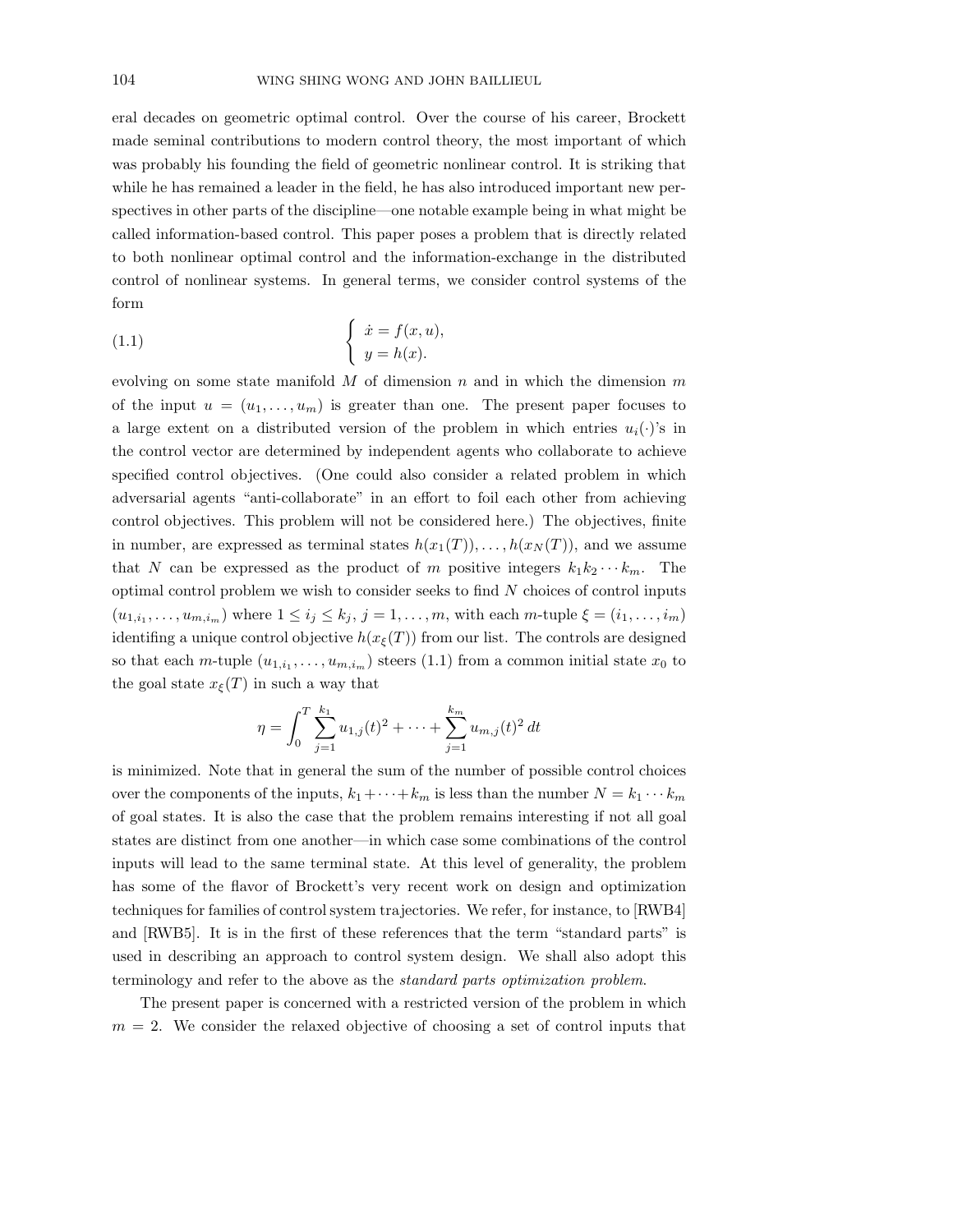will drive an output function  $h(\cdot)$  to a set of goal values  $\mathfrak{h}_{ij}$  prescribed by an  $n_1 \times n_2$ matrix **H**. We are thus concerned with the problem of finding a choice of  $n_1$  scalar inputs  $u_i$  and  $n_2$  inputs  $v_j$  such that together  $u_i$  and  $v_j$  steer

(1.2) 
$$
\dot{x}(t) = a(x(t), u(t), v(t)), \quad y(t) = h(x(t))
$$

from  $x(0) = x_0 \in M$  to  $x(T)$  such that  $h(x(T)) = \mathfrak{h}_{ij}$  and such that the collective cost

(1.3) 
$$
\int_0^T \sum_{i=1}^{n_1} u_i(t)^2 + \sum_{j=1}^{n_2} v_j(t)^2 dt
$$

is minimized. The problem can be viewed in different ways. It can be seen as an extension of the optimal control problems on manifolds that were of interest to Roger Brockett several decades ago. (See specifically, the 1973 paper "Lie Theory and Control Systems Defined on Spheres," [RWB0].) Our own goal in the research discussed below is to understand how the performance index (1.3) measures the cost of performing a computation and also the complexity of the communication taking place between agents in executing a prescribed computation. While physicists have been concerned for some time with the minimum energy needed to perform computations (See e.g. [Feynman].), there has been very little written about how these problems might be formulated in terms of optimal control. The goal of our study of control communication complexity (CCC) is to understand the collaboration dynamics and information exchange that enable a system with distributed inputs to meet given objectives while minimizing some collective measure of performance. For the case of  $2\times 2$ goal matrices  $\mathbf{H}$ , we solve a parametric version of  $(1.2)-(1.3)$  in the case that  $(1.2)$  is the so-called Heisenberg system and the control inputs are sinusoids parameterized by phase and amplitude. Sections 4, 5, and 6 describe the main results. In a related paper ([WongBa1]), we treat the case of  $n_1 \times n_2$  goal matrices and control inputs that are represented by Fourier series.

In Yao's original paper [Yao1] and in much of the work that has followed, the focus had been on the number of bits of information that must be exchanged between collaborators (Alice and Bob) in order to efficiently compute the value of a Boolean function  $f(x, y)$  assuming Alice initially knows only the value of x, and Bob initially knows only the value of  $y$ . Efficiency is measured in terms of the number of bits of information that Alice and Bob exchange regarding the values of their respective variables x and y. In [Wong], the focus of the extension to control communication complexity remains on collaborative tasks being completed through the sharing between agents of finite numbers of bits of information. In the present paper, we pose problems of multiagent collaborative control of systems prescribed by nonlinear differential equations. A question that comes immediately to mind is how to model information exchange among agents in this setting. As we shall show in the remainder of the paper, there is an interesting class of nonlinear control systems that have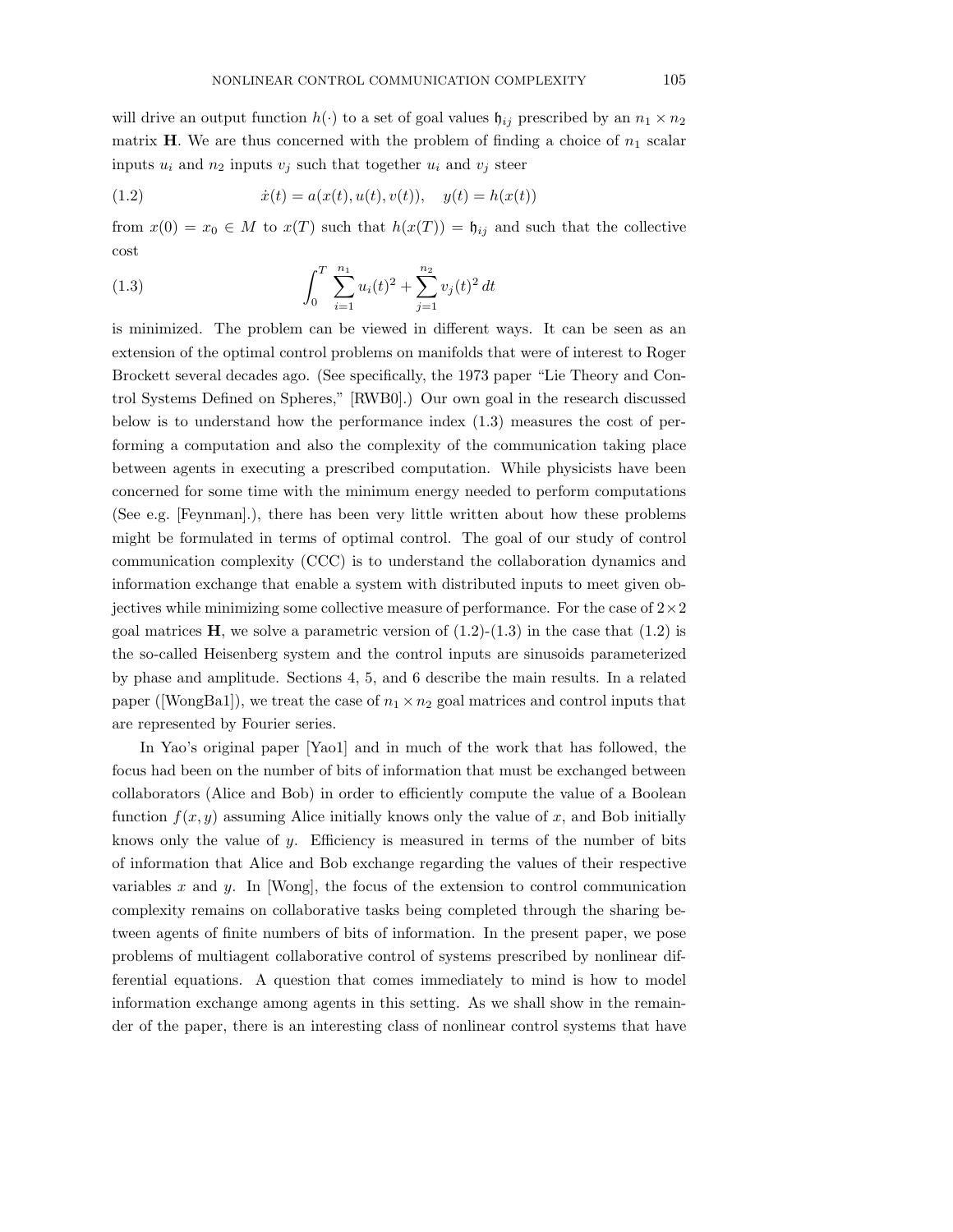been extensively studied and written about by Brockett, for which the system objectives are achieved using simple closed curves as control inputs. In order to make this precise, we shall focus most of the paper on two and three-dimensional specializations of (1.1) in which there are two independent control inputs. In the next section, we introduce a number of two-input nonlinear control systems. It is noted that these can arise as models in both classical and quantum mechanics (spin systems). Section 3 introduces a general class of distributed control systems and defines the concept of control communication complexity. In Section 4, the distributed control control is specialized to a particular two-input system that is introduced in Section 2. The control complexity of this model is studied in Section 5. Section 6 relates the control communication complexity problem to the standard parts optimization problem. For the model treated in Sections 4 and 5, a parametric solution to the standard parts optimization problem is given in terms of what we call phased-loop inputs. Section 7 addresses the challenges of control communication in the case that the loop inputs are subject to phase uncertainty.

2. Some Optimal Control Problems on 2 and 3 Dimensional State Manifolds. Consider a nonlinear system with two independent controls whose evolution is described by the equation

(2.1) 
$$
\dot{x} = u_1 f_1(x) + u_2 f_2(x); \ x(0) = x_0
$$

where x is a coordinate representation of a point on a three-dimensional manifold  $M$ , and for all x in an open neighborhood of  $x_0 \in M$ , the three-elements set  $\{f_1(x), f_2(x),\}$  $[f_1(x), f_2(x)]$  is a basis for the tangent space  $T_xM$ . Here  $[f_1(x), f_2(x)]$  is the standard Lie bracket of vectorfields:

(2.2) 
$$
[f_1, f_2] = \frac{\partial f_1}{\partial x} f_2 - \frac{\partial f_2}{\partial x} f_1.
$$

Specific examples of manifolds and systems of interest include the following.

EXAMPLE 2.1.  $M = SU(2)$ , the group of 2 by 2 unitary matrices. The set of two by two matrices of the form

$$
\left(\begin{array}{cc}x+iy & -z+iw\\z+iw & x-iy\end{array}\right)
$$

where  $x^2 + y^2 + w^2 + z^2 = 1$  is the standard representation of the special unitary group  $SU(2)$ . It is a three dimensional manifold whose topology is the same as that of the 3-sphere in  $\mathbb{R}^4$ .

We note that the tangent spaces at all points  $X \in SU(2)$  are isomorphic to the tangent space at the identity, which we denote as usual by  $su(2)$ . Thus, vectorfields on  $SU(2)$  may be represented in terms of elements in  $su(2)$ . Letting  $A \in su(2)$ , the corresponding right-invariant vectorfield at  $X \in M$  (=  $SU(2)$ ) is AX. For details on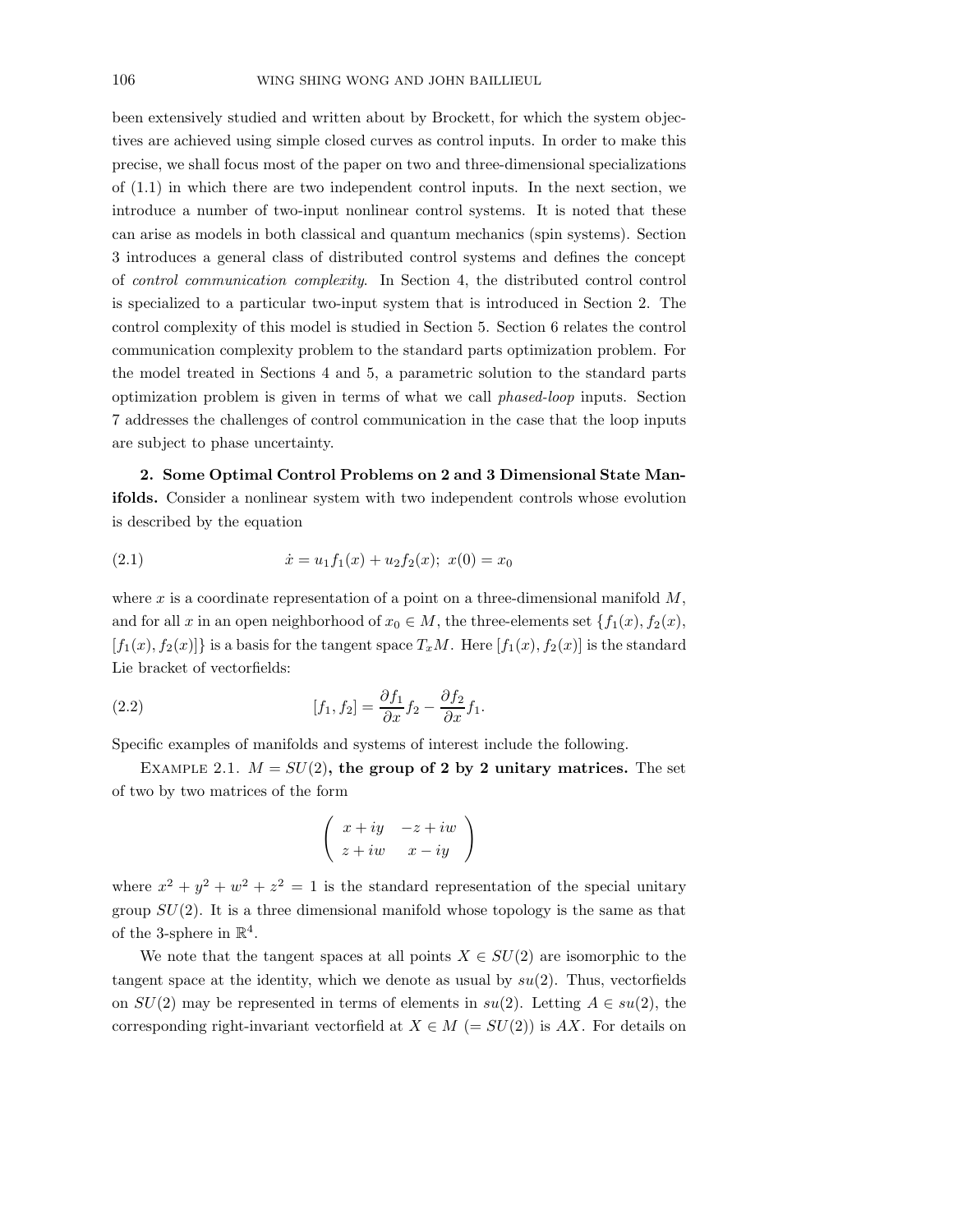the connection between the Lie algebra  $su(2)$  and the Lie algebra of vectorfields on  $SU(2)$ , we refer to standard texts, such as [Var]. One choice of basis for  $su(2)$  is

$$
A_1 = \begin{pmatrix} 0 & i/2 \\ i/2 & 0 \end{pmatrix}, A_2 = \begin{pmatrix} 0 & -1/2 \\ 1/2 & 0 \end{pmatrix}, A_3 = \begin{pmatrix} i/2 & 0 \\ 0 & -i/2 \end{pmatrix},
$$

in terms of which a control system of the form  $(2.1)$  is given by

(2.3) 
$$
\dot{X} = u_1 A_1 X + u_2 A_2 X, \ X(0) = I.
$$

The Lie bracket operation(2.2) when specialized to  $M = SU(2)$  is then represented by the matrix Lie bracket  $[A, B] = AB - BA$ . For the chosen basis, it is easy to verify that

$$
[A_1, A_2] = A_3.
$$

The chosen basis for  $su(2)$  may be expressed in terms of the so-called *Pauli spin* matrices:  $\sigma_j = iA_j$  (j = 1, 2, 3, and  $i = \sqrt{-1}$ ). Any element in  $X \in SU(2)$  can be written in the form

$$
X = e^{i\sigma_1\theta_1}e^{i\sigma_2\theta_2}e^{i\sigma_3\theta_3}
$$

where  $0 \le \theta_j < 2\pi$  for  $j = 1, 3$ , and  $0 \le \theta_2 \le \pi$ . As noted in [Holevo] and elsewhere,  $SU(2)$  plays an important role in modeling quantum bits (qubits), and in such applications, elements of the group are typically represented in terms of the Pauli spin matrices.

EXAMPLE 2.2.  $M = SO(3)$ , the special orthogonal group of rotations of the 2-sphere. Again the tangent space at any point in this group manifold is isomorphic as a Lie algebra to the tangent space at the identity, which we label in the usual way as  $so(3)$ . The algebraic structure of  $so(3)$  is easily discovered. Let  $A \in so(3)$  and let  $R(t) \in SO(3)$  be a curve such that  $R(0) = I$  and  $\dot{R}(0) = A$ . By differentiating both sides of the equation  $R(t)R(t)^T \equiv I$  and evaluating these at 0, it is easily seen that A must be skew-symmetric—verifying the well-known fact that  $so(3)$  is the matrix Lie algebra of  $3 \times 3$  skew-symmetric matrices. It will follow easily from the next proposition that every  $3 \times 3$  skew-symmetric matrix is the tangent at the identity to some curve in  $SO(3)$ , and hence  $so(3)$  contains the set

$$
\left\{ \left( \begin{array}{ccc} 0 & -\gamma & \beta \\ \gamma & 0 & -\alpha \\ -\beta & \alpha & 0 \end{array} \right) \; : \; \alpha, \beta, \gamma \in \mathbb{R} \right\}.
$$

The following shows the relationship between the above set and elements of  $SO(3)$ via the well-known Rodrigues' formula.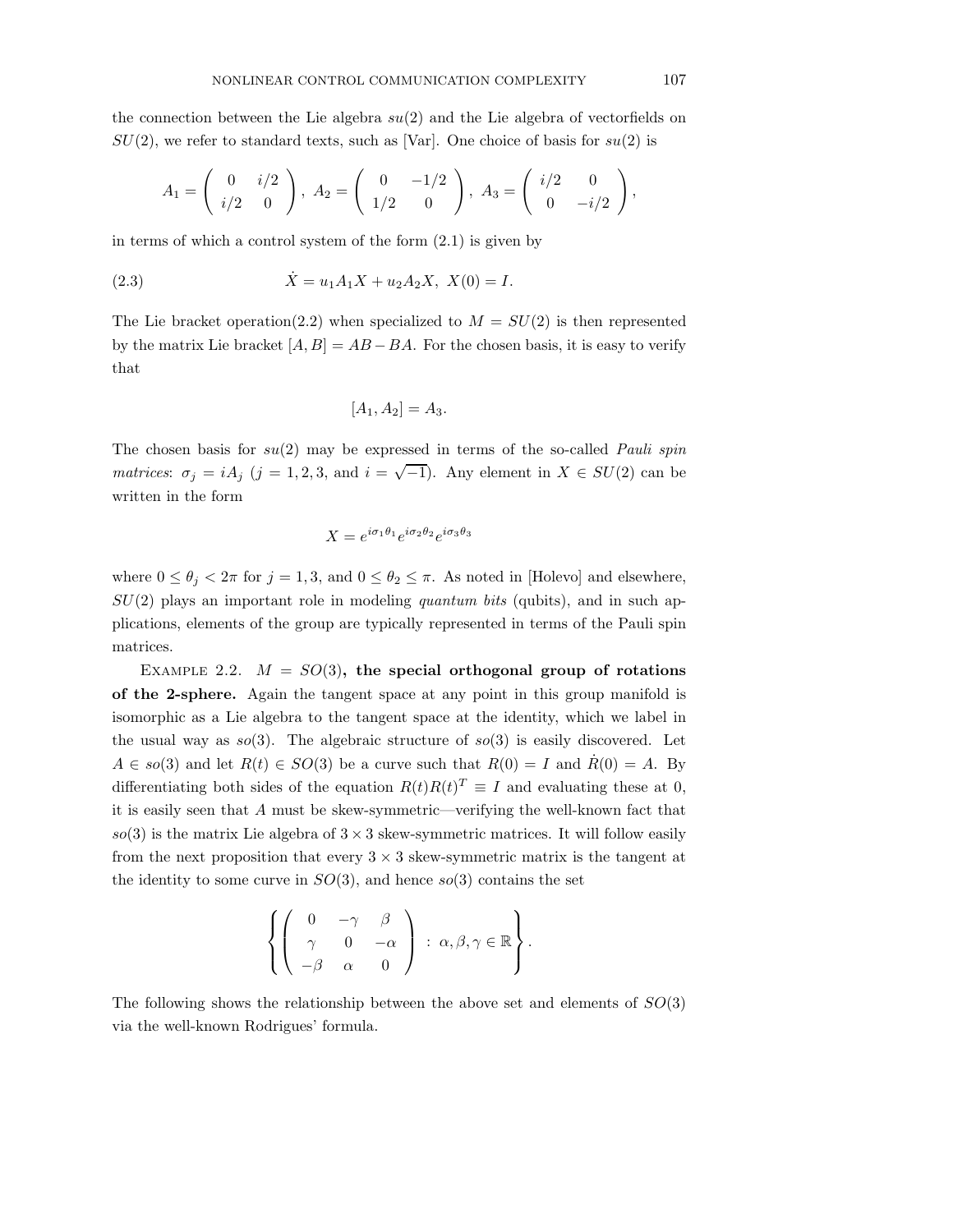PROPOSITION 2.1. (Rodrigues' formula) [RWB1] Let

$$
\Omega = \left( \begin{array}{ccc} 0 & -\gamma & \beta \\ \gamma & 0 & -\alpha \\ -\beta & \alpha & 0 \end{array} \right)
$$

be an arbitrary skew-symmetric matrix. Then we have the following closed-form expression for the matrix exponential

(2.4) 
$$
e^{\Omega} = I + \Omega' \sin \lambda + \Omega'^2 (1 - \cos \lambda)
$$

where  $\lambda = \sqrt{\alpha^2 + \beta^2 + \gamma^2}$  and  $\Omega' = \Omega/\lambda$ .

The geometry of  $SO(3)$ . There is an elegant way to visualize  $SO(3)$  based on Rodrigues' formula  $(2.4)$  and the observation that the exponential mapping is *onto* from  $so(3)$  to  $SO(3)$ . The later result is known in various forms (see for example [TaKr].) To facilitate subsequent discussions, we present the following version with a proof.

PROPOSITION 2.2. Let  $e : so(3) \rightarrow SO(3)$  be given by the formula (2.4). For all  $X \in SO(3),$ 

- 1.  $-1 \leq tr(X) \leq 3;$
- 2. if  $-1 < \text{tr}(X) < 3$ , there is a unique angle  $\theta$ ,  $0 < \theta < \pi$ , and a unique skew symmetric matrix

$$
\Omega = \left( \begin{array}{ccc} 0 & -\gamma & \beta \\ \gamma & 0 & -\alpha \\ -\beta & \alpha & 0 \end{array} \right)
$$

with  $\alpha^2 + \beta^2 + \gamma^2 = 1$  such that

$$
(2.5) \t\t e^{\Omega \theta} = X, \text{ and}
$$

3. if  $tr(X) = 3$ , then  $X = I$  (the  $3 \times 3$  identity matrix). If  $tr(X) = -1$ , then we may solve (2.5) for  $\theta = \pi$ . The unit vector  $(\alpha, \beta, \gamma)$  is also determined by  $(2.5)$ , but only up to multiplication by  $\pm 1$ .

Proof. (1) Define the two "Euler" matrices

$$
R_z(\alpha) = \begin{pmatrix} \cos \alpha & -\sin \alpha & 0 \\ \sin \alpha & \cos \alpha & 0 \\ 0 & 0 & 1 \end{pmatrix} R_y(\alpha) = \begin{pmatrix} \cos \alpha & 0 & \sin \alpha \\ 0 & 1 & 0 \\ -\sin \alpha & 0 & \cos \alpha \end{pmatrix}.
$$

It is well-known that any element  $X \in SO(3)$  can be written as the product  $X =$  $R_z(\phi)R_y(\xi)R_z(\psi)$  where  $0 \leq \phi, \psi < 2\pi$  and  $0 \leq \xi \leq \pi$ . Using this representation of X, we have  $x_{11} + x_{22} + x_{33} = \cos \xi + \cos \xi \cos(\phi + \psi) + \cos(\phi + \psi)$ . Now if  $tr(X) < 0$ ,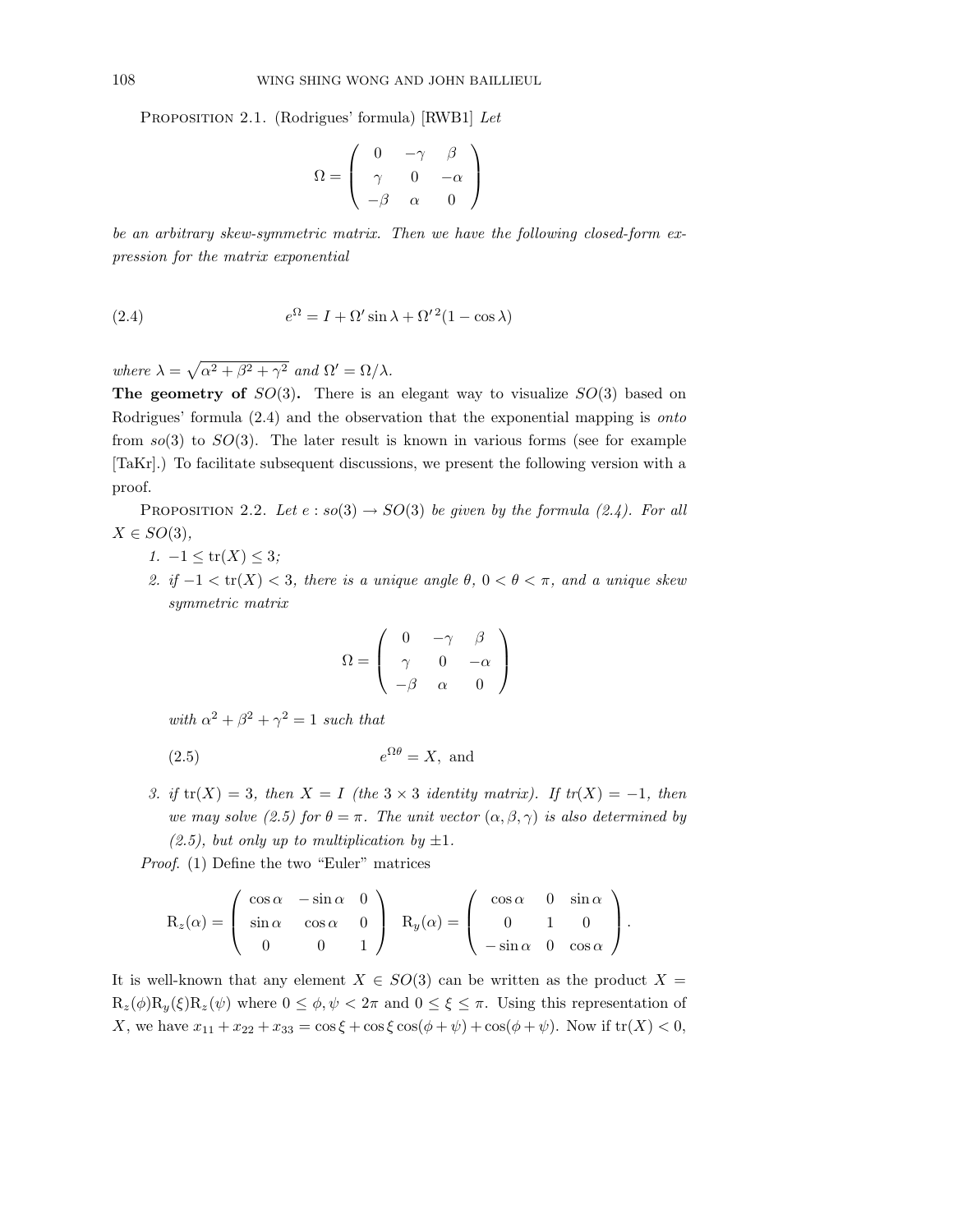at least one of  $\cos \xi$  and  $\cos(\phi + \psi)$  must also be less than 0. Assume, without loss of generality, that  $\cos \xi < 0$ . Writing  $\text{tr}(X) = a + (1 + a)b$  where  $a = \cos \xi$  and  $b = \cos(\phi + \psi)$ , we see immediately that because  $1 + a \geq 0$  this is always larger than or equal to  $-1$ . The inequality tr(X)  $\leq$  3 is an immediate consequence of this Euler-angle representation. This proves (1)

To prove (2), note that from Proposition 1.1, it follows that the expansion of the left hand side of (2.5) yields

$$
e^{\Omega \theta} = I + \sin \theta \Omega + (1 - \cos \theta) \Omega^2.
$$

To solve the matrix equation (2.5), we sum the diagonal entries on both sides

$$
x_{11} + x_{22} + x_{33} = 1 + 2\cos\theta.
$$

The cosine function defines a one-to-one mapping of the interval  $[0, \pi]$  onto  $[-1, 1]$ , and hence there is a unique value of  $\theta \in [0, \pi]$  given by

$$
\theta = \arccos[\frac{x_{11} + x_{22} + x_{33} - 1}{2}].
$$

Note that if  $\theta = 0, \pi$ , the problem of finding  $\alpha, \beta$ , and  $\gamma$  is indeterminate. For  $\theta \in (0, \pi)$ , however, we may solve explicitly

$$
\alpha = \frac{x_{32} - x_{23}}{2\sin\theta}, \ \beta = \frac{x_{13} - x_{31}}{2\sin\theta}, \ \gamma = \frac{x_{21} - x_{12}}{2\sin\theta}.
$$

To prove (3), note that if  $\theta = 0$ , X must be the identity matrix. If, on the other hand,  $\theta = \pi$ , X must be a symmetric matrix, and the equations

$$
2\alpha\beta = x_{12} = x_{21}
$$
  $2\alpha\gamma = x_{13} = x_{31}$   $2\beta\gamma = x_{23} = x_{32}$ 

can be solved for the entries in a unit vector  $(\alpha, \beta, \gamma)$  which is unique only up to multiplication by  $\pm 1$ . This explicit solution proves the proposition.  $\Box$ 

The geometric content of the proposition is that every element in  $SO(3)$  can be visualized as a rotation by some angle  $\theta$  about a unit vector  $(\alpha, \beta, \gamma)$ . These quantities can be viewed as points in a solid ball of radius  $\pi$  in  $\mathbb{R}^3$ . In this representation, an element corresponding to the parameters  $(\alpha, \beta, \gamma)$ , and  $\theta$  will be associated to the point in the radius- $\pi$  ball lying  $\theta$ -units from the origin in the direction of the unit vector  $(\alpha, \beta, \gamma)$ . Note, that in light of Proposition 1.2(3), the antipodal points on the surface of the radius- $\pi$  ball correspond to the same element of  $SO(3)$ . Since these points cannot be distinguished from one another, we identify them. Through this construction, we see that  $SO(3)$  is diffeomorphic to the three dimensional real projective plane  $\mathbb{R}P^3$ .

**The relationship of**  $SO(3)$  to  $SU(2)$ . There is a group homomorphism from  $SU(2)$ and  $SO(3)$ , and a Lie algebra isomorphism between  $su(2)$  and  $so(3)$  (see for example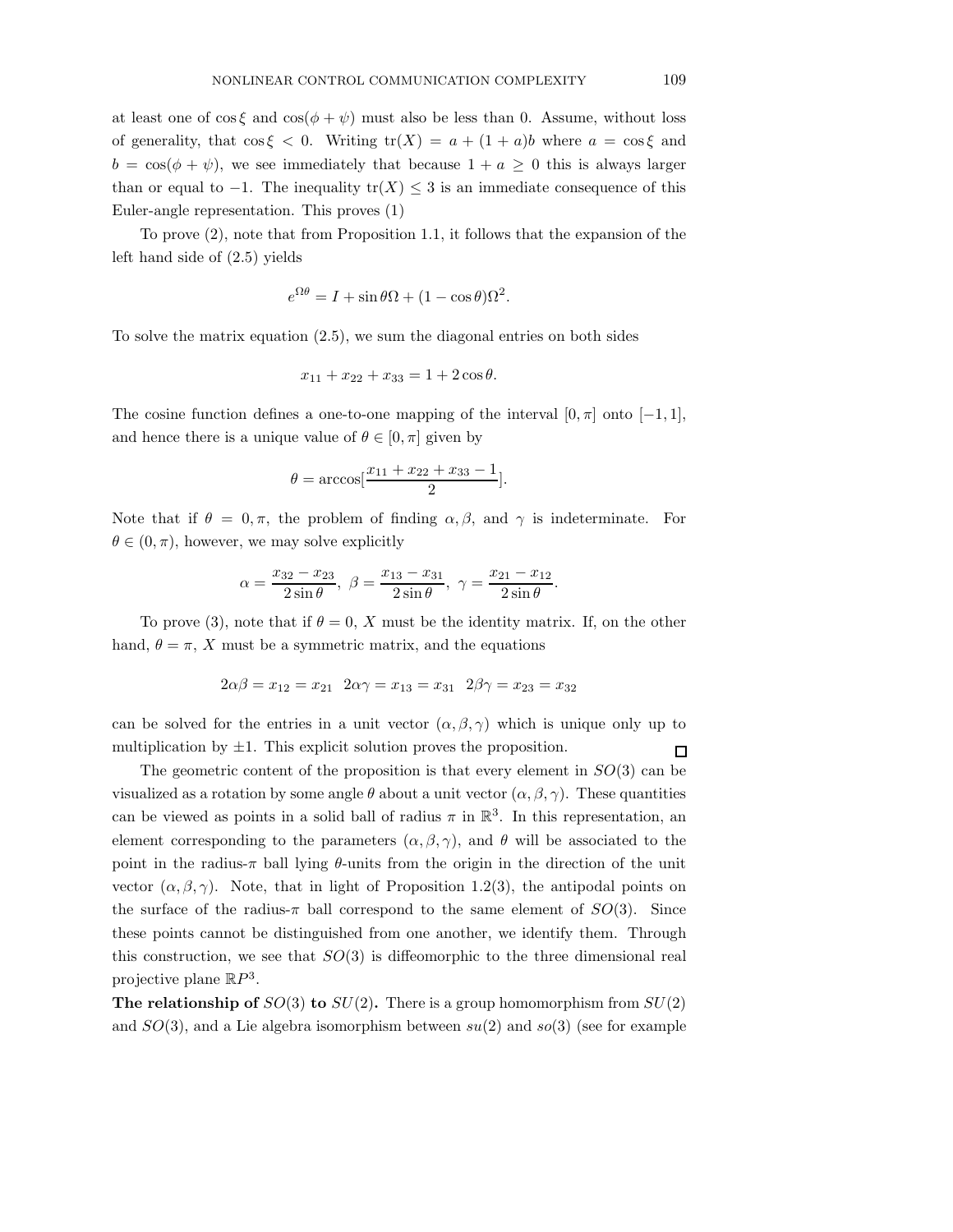[CaMa].) This isomorphism is given explicitly by

$$
\left(\begin{array}{ccc} 0 & -\gamma & \beta \\ \gamma & 0 & -\alpha \\ -\beta & \alpha & 0 \end{array}\right) \leftrightarrow \frac{1}{2} \left(\begin{array}{ccc} i\gamma & -\beta + i\alpha \\ \beta + i\alpha & -i\gamma \end{array}\right).
$$

Choosing the canonical  $so(3)$  basis

$$
B_1 = \left(\begin{array}{ccc} 0 & 0 & 0 \\ 0 & 0 & -1 \\ 0 & 1 & 0 \end{array}\right), \ B_2 = \left(\begin{array}{ccc} 0 & 0 & 1 \\ 0 & 0 & 0 \\ -1 & 0 & 0 \end{array}\right), \ B_3 = \left(\begin{array}{ccc} 0 & -1 & 0 \\ 1 & 0 & 0 \\ 0 & 0 & 0 \end{array}\right),
$$

this isomorphism is specified in terms of the bases by  $B_j \leftrightarrow A_j$   $(j = 1, 2, 3)$ . From either the isomorphism or a direct calculation we find that

$$
B_3=[B_1,B_2].
$$

While there is a natural one-to-one correspondence between the Lie algebras of  $so(3)$ and  $su(2)$ , the relationship between the Lie groups  $SO(3)$  and  $SU(2)$  is less straightforward. Indeed, while  $SU(2)$  is diffeomorphic to the 3-sphere, we have seen above that  $SO(3)$  is diffeomorphic to the 3-dimensional projective plane. Thus, while  $SU(2)$ is simply connected,  $SO(3)$  is not.  $SU(2)$  is a double covering of  $SO(3)$ , as may be illustrated by the Rodrigues' formula prescribing the (surjective) exponential mapping  $su(2) \rightarrow SU(2)$ :

(2.6)  
\n
$$
\exp\left[\frac{1}{2}\begin{pmatrix} i\gamma & -\beta + i\alpha \\ \beta + i\alpha & -i\gamma \end{pmatrix}\theta\right] =
$$
\n
$$
\begin{pmatrix}\n\cos(\theta/2) & 0 \\
0 & \cos(\theta/2)\n\end{pmatrix} + \begin{pmatrix}\ni\gamma & -\beta + i\alpha \\ \beta + i\alpha & -i\gamma\n\end{pmatrix}\sin(\theta/2).
$$

As  $\theta$  is varied from 0 to  $2\pi$  in (2.5), a noncontractable loop beginning and ending at the identity of  $SO(3)$  is traced. As  $\theta$  is varied from 0 to  $2\pi$  in (2.6), however, a non-closed curve from I to  $-I$  is traced in  $SU(2)$ . By continuing  $\theta$  from  $2\pi$  to  $4\pi$ , the corresponding curve in  $SU(2)$  returns to I, while the curve in  $SO(3)$  is traced a second time. In terms of this double covering, a second construction of  $SO(3)$  can be obtained by identifying all pairs of elements X and  $-X$  in  $SU(2)$ . Since  $SU(2)$  is diffeomorphic to the 3-sphere,  $S^3 \subset \mathbb{R}^4$ , this is an alternative way to view  $SO(3)$  as real projective 3-space,  $\mathbb{R}P^3$ .

In terms of these matrices, the two-input control system corresponding to (2.3) is given by

(2.7) 
$$
\dot{X} = u_1 B_1 X + u_2 B_2 X, \ X(0) = I.
$$

For this system, we pose the following optimal control problem: Find controls  $u_1(\cdot)$ ,  $u_2(\cdot)$  that steer (2.7) from I to  $X \in SO(3)$  in  $T > 0$  units of time such that the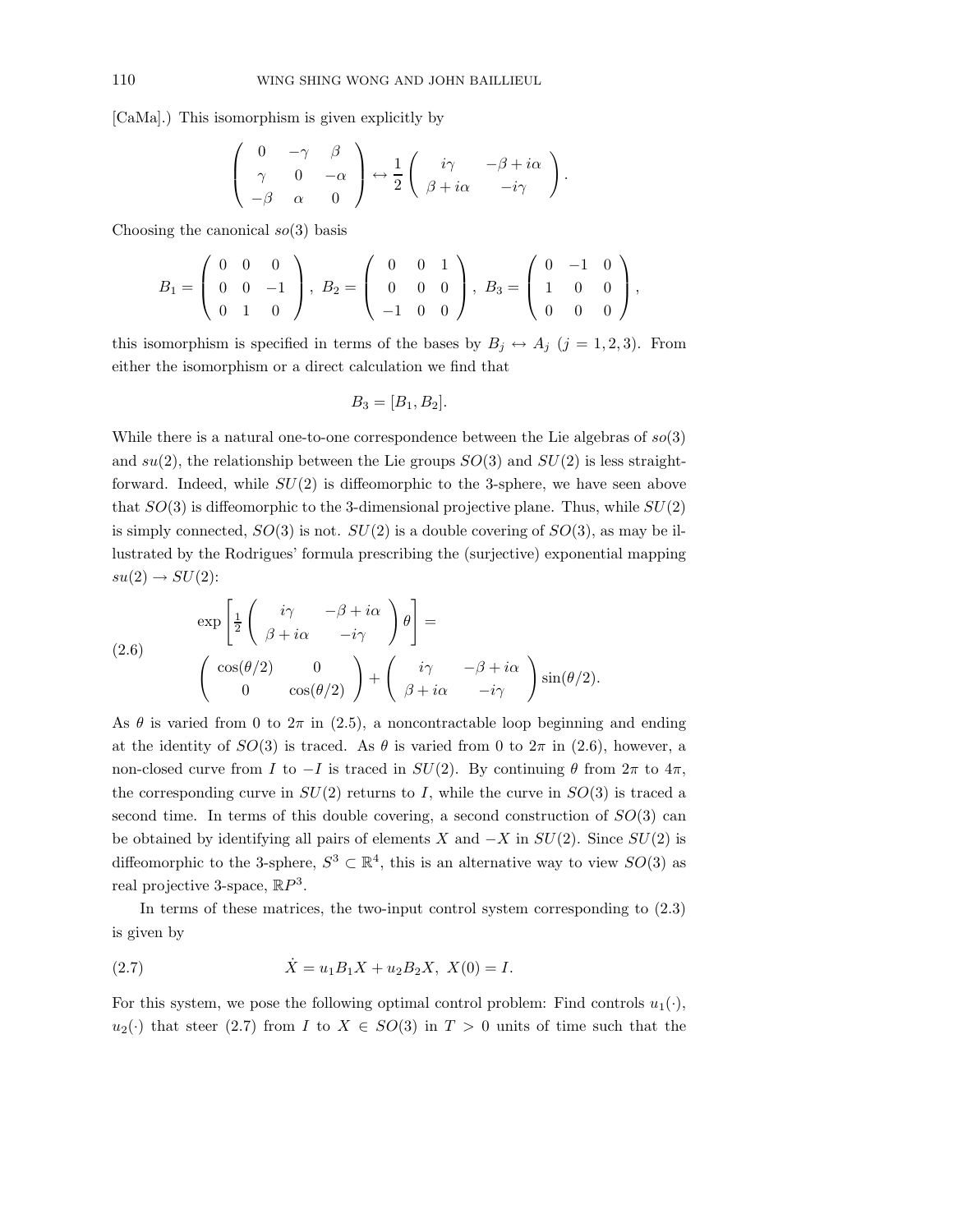integral

(2.8) 
$$
\eta = \int_0^T u_1(t)^2 + u_2(t)^2 dt
$$

is minimized.

Theorem 2.1. (Baillieul, 1978) Given the preceding optimal control problem let  $u_1^0(t)$ ,  $u_2^0(t)$  be optimal control inputs to (2.7). There exists a differentiable function  $\omega(t)$  such that the following differential equation is satisfied

$$
(2.9) \quad \begin{pmatrix} 0 & -\dot{\omega} & \dot{u}_2 \\ \dot{\omega} & 0 & -\dot{u}_1 \\ -\dot{u}_2 & \dot{u}_1 & 0 \end{pmatrix} = \left[ \begin{pmatrix} 0 & -\omega & u_2 \\ \omega & 0 & -u_1 \\ -u_2 & u_1 & 0 \end{pmatrix}, \begin{pmatrix} 0 & 0 & u_2 \\ 0 & 0 & -u_1 \\ -u_2 & u_1 & 0 \end{pmatrix} \right]
$$

Proof. See [Bal1].

In general solving such optimal control problems can be difficult, but in this case one finds upon expanding the right hand side of (2.9) that  $\omega(t) \equiv \omega$  (a constant). Moreover, the differential equations for  $u_1$  and  $u_2$  then reduce to

$$
\left(\begin{array}{c}\n\dot{u}_1 \\
\dot{u}_2\n\end{array}\right) = \left(\begin{array}{cc}\n0 & -\omega \\
\omega & 0\n\end{array}\right) \left(\begin{array}{c}\nu_1 \\
u_2\n\end{array}\right),
$$

so that the optimal control inputs take the form  $u_1^0(t) = \mu \cos(\omega t + \phi)$ ,  $u_2^0(t) =$  $\mu \sin(\omega t + \phi)$  where

$$
\mu = \sqrt{u_1(0)^2 + u_2(0)^2}
$$
 and  $\phi = \arctan[\frac{u_2(0)}{u_1(0)}].$ 

In light of this explicit determination of the optimal controls, the equation (2.7) may be written as

(2.10) 
$$
\dot{X}(t) = e^{\Omega t} \Omega_0 e^{-\Omega t} X(t), \ X(0) = I,
$$

where

$$
\Omega = \left(\begin{array}{ccc} 0 & -\omega & 0 \\ \omega & 0 & 0 \\ 0 & 0 & 0 \end{array}\right) \text{ and } \Omega_0 = \left(\begin{array}{ccc} 0 & 0 & u_2(0) \\ 0 & 0 & -u_1(0) \\ -u_2(0) & u_1(0) & 0 \end{array}\right).
$$

Equation (2.10), in turn, may be explicitly solved for the optimal state evolution:

$$
(2.11) \t\t X(t) = e^{\Omega t} e^{(-\Omega + \Omega_0)t}.
$$

Because there is no control input directly associated with the generator  $B_3$  of rotations about the z-axis, it is of particular interest to study optimal trajectories from  $I$  to group elements of the form

(2.12) 
$$
\exp \left[ \begin{pmatrix} 0 & -1 & 0 \\ 1 & 0 & 0 \\ 0 & 0 & 0 \end{pmatrix} \theta \right] = \begin{pmatrix} \cos \theta & -\sin \theta & 0 \\ \sin \theta & \cos \theta & 0 \\ 0 & 0 & 1 \end{pmatrix}.
$$

 $\Box$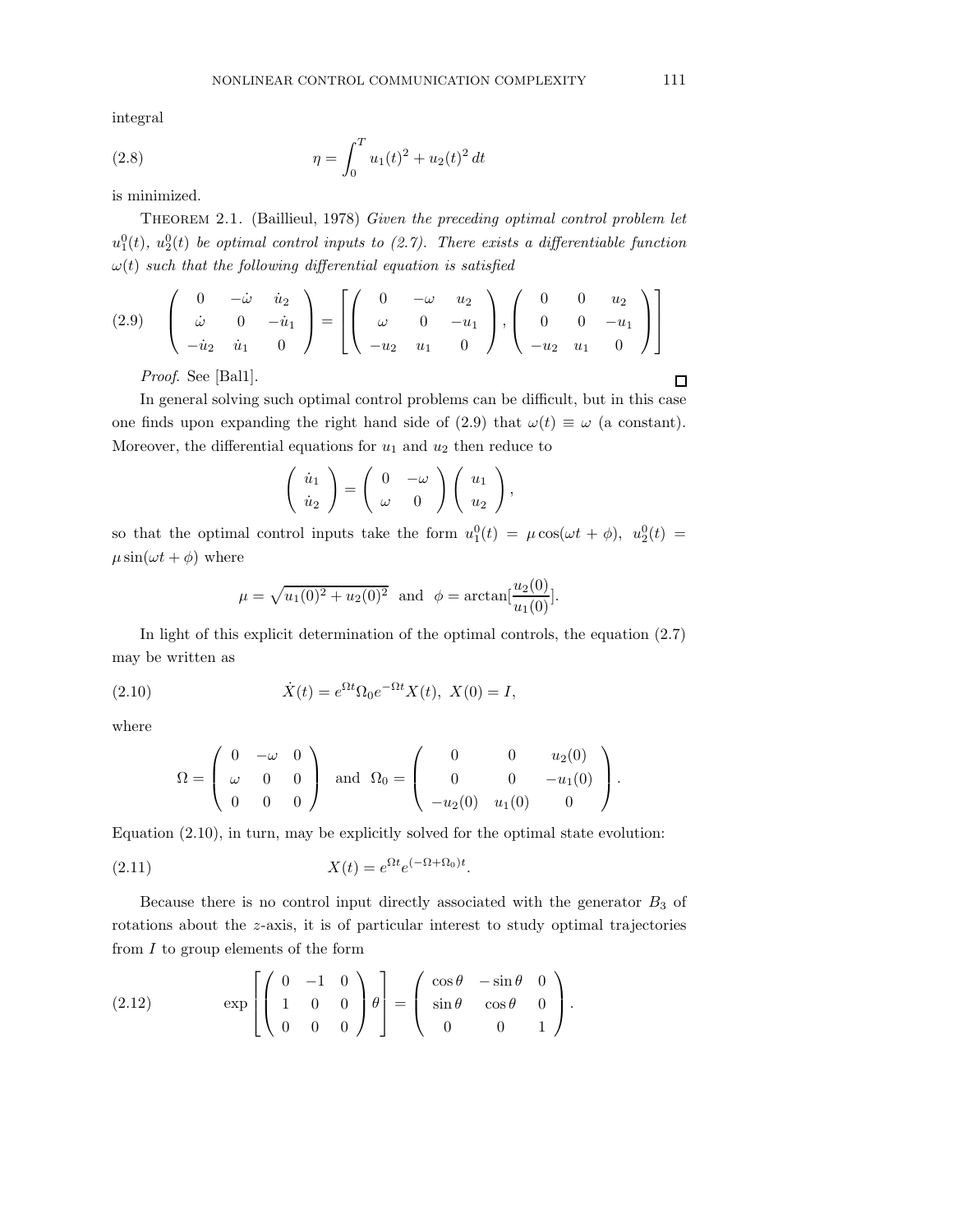To make the problem interesting, assume  $\theta \neq 0 \pmod{2\pi}$ . We use (2.4) to find values of  $\omega$ ,  $u_1(0)$ ,  $u_2(0)$  such that the right hand sides of (2.11) and (2.12) are equal. We wish to solve

$$
\begin{pmatrix}\n\cos \theta & -\sin \theta & 0 \\
\sin \theta & \cos \theta & 0 \\
0 & 0 & 1\n\end{pmatrix} = \begin{pmatrix}\n\cos \omega T & -\sin \omega T & 0 \\
\sin \omega T & \cos \omega T & 0 \\
0 & 0 & 1\n\end{pmatrix} \begin{bmatrix}\n1 & 0 & 0 \\
0 & 1 & 0 \\
0 & 0 & 1\n\end{bmatrix} + \begin{pmatrix}\n0 & \omega' & \omega'_2 \\
-\omega' & 0 & -\omega'_1 \\
-\omega'_2 & \omega'_1 & 0\n\end{pmatrix} \sin \psi + \begin{pmatrix}\n0 & \omega' & \omega'_2 \\
-\omega' & 0 & -\omega'_1 \\
-\omega'_2 & \omega'_1 & 0\n\end{pmatrix}^2 (1 - \cos \psi)\right],
$$

where

$$
\omega' = \omega / \sqrt{\omega^2 + u_1(0)^2 + u_2(0)^2}, \quad \omega_i' = u_i(0) / \sqrt{\omega^2 + u_1(0)^2 + u_2(0)^2},
$$
  
and 
$$
\psi = \sqrt{\omega^2 + u_1(0)^2 + u_2(0)^2} \cdot T.
$$

Comparing matrix entries on both sides of this equation, we find that

$$
\omega \omega_1'(1 - \cos \psi) = \omega \omega_2'(1 - \cos \psi) = 0.
$$

If  $\omega = 0$ , there could be no component of rotation about the z-axis. Hence we must have  $\omega \neq 0$ . Also, it cannot be the case that both  $\omega_i$ 's are zero. Hence, the above equations imply that  $\cos \psi = 1$ , so that  $\psi = 2k\pi$  for some integer k.

In summary form, what emerges about the optimal control problem problem is the following:

(*i*)  $\sqrt{\omega^2 + u_1(0)^2 + u_2(0)^2} \cdot T = 2k\pi$  for some integer k;

(*ii*) 
$$
\omega T = \theta + 2j\pi
$$
 for some integer *j*;

- (*iii*)  $\sqrt{\omega^2 + u_1(0)^2 + u_2(0)^2} \cdot T = \sqrt{\mu^2 + \omega^2} \cdot T$ ; and
- (*iv*) the optimal cost is  $\eta = \mu^2 T = (u_1(0)^2 + u_2(0)^2)T$ .

By means of an elementary but detailed argument, one can show that for an optimal trajectory,  $k = 1$ , and  $j = \pm 1$ , with the sign of j being opposite that of  $\theta$ . The results of this analysis may be summarized as

THEOREM 2.2. Let  $\theta \in (-\pi, \pi)$ . The control inputs  $u_1(\cdot), u_2(\cdot)$  that steer the system (2.7) in  $T > 0$  units of time from  $X(0) = I$  to  $X(T) = R_z(\theta)$  so as to minimize  $\eta$  in (2.8) are of the form

$$
u_1^0(t) = \mu \cos(\omega t + \varphi), \quad u_2^0(t) = \mu \sin(\omega t + \varphi)
$$

where  $\mu$  and  $\varphi$  are determined by  $u_1(0), u_2(0),$ 

$$
\omega T = \begin{cases} \theta - 2\pi & \text{if } \theta \ge 0 \\ \theta + 2\pi & \text{if } \theta < 0, \end{cases}
$$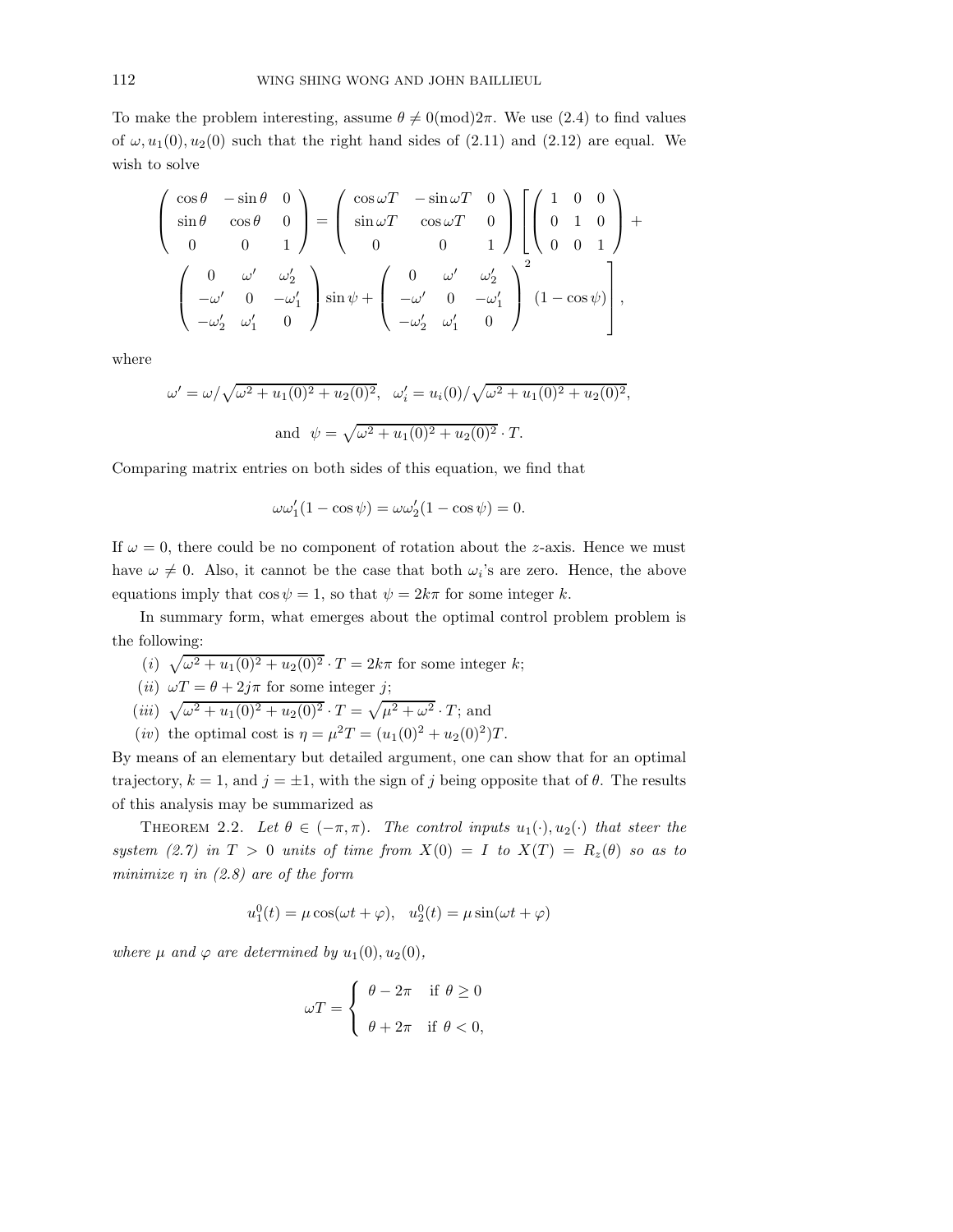and  $u_1^0(0), u_2^0(0)$  are chosen arbitrarily subject to the constraint that

$$
u_1(0)^2 + u_2(0)^2 = \frac{2\pi|\theta| - \theta^2}{T}.
$$

The right hand quantity is also the value of  $\eta/T$ .

While this theorem gives a fairly complete picture of optimal trajectories from  $X_0 = I$  to  $X_1 = R_z(\theta)$ , further remarks are in order about trajectories between arbitrary start and end points. We see that all optimal trajectories have the form (2.11), and among the choices of parameter values  $\omega$ ,  $u_1(0)$ ,  $u_2(0)$  meeting the boundary conditions, only those specified by Theorem 2.2 define optimizing trajectories between  $X_0 = I$  and  $X_1 = R_z(\theta)$ . Note that for any choice of  $\omega$  such that  $-2\pi < \omega < 2\pi$  and corresponding choices of  $u_1(0), u_2(0)$  such that  $\sqrt{\omega^2 + u_1(0)^2 + u_2(0)^2}T = 2\pi$ , any trajectory of the form (2.11) that has initial condition  $X_0 = I$  will coincide with a z-axis rotation matrix  $R_z(\theta)$  exactly once in the half-open interval  $0 < t \leq T$ . Hence while Theorem 2.2 stipulates that to steer (2.7) optimally from I to  $R_z(\theta)$  we require  $\omega \in [-2\pi, \pi] \cup [\pi, 2\pi)$ , choices of  $\omega \in (-\pi, \pi)$  with  $\sqrt{\omega^2 + u_1(0)^2 + u_2(0)^2}T = 2\pi$ lead to trajectories from I to some z-axis rotation  $R_z(\theta)$  that are not optimal along the entire time interval although they continue to satisfy the local optimality condition (2.9). Finding the optimal evolution of (2.11) between  $X_0 = I$  and an arbitrary endpoint  $X_1 \in SO(3)$  requires consideration of all values of  $\omega \in [-2\pi, 2\pi)$ .

EXAMPLE 2.3. Two-input control systems defined on  $M = S^2$ . Closely related to Example 2.2 is the following system in  $\mathbb{R}^3$  evolving according to

(2.13) 
$$
\dot{x} = (u_1 B_1 + u_2 B_2)x, \ x(0) = x_0.
$$

It is easy to show that the standard 2-norm  $||x||_2$  is preserved along all trajectories of this system, and hence we can think of (2.13) as a control system defined on the unit sphere  $S^2$ . We note that the vector fields  $B_1x$  and  $B_2x$  span the tangent space  $T_xS^2$ at all points  $x \in S^2$  except those such that the component  $x_3 = 0$ . Nevertheless, as noted by Brockett ([RWB0]), the system is controllable in that given any two points  $x, y \in S^2$  and any time  $T > 0$  there is a pair of control inputs  $u_1, u_2$  that steer  $(2.13)$ from  $x$  to  $y$  in  $T$  units of time.

Although the state space  $S^2$  has dimension smaller by one than the state space  $SO(3)$ , there is additional complexity in solving the problem of optimally steering between given endpoints so as to minimize  $\eta$  in (2.8). We note that for the  $SO(3)$ optimal control problem (2.7)-(2.8), the set  ${R_z(\theta) : -\pi < \theta \leq \pi} \subseteq SO(3)$  is a state space locus of *conjugate points*. That is, for any trajectory of the form  $(2.11)$ whose endpoints are  $X(0) = I$  and  $X(T) = R_z(\theta)$ , one can find distinct optimal trajectories having the same endpoints and lying arbitrarily close to  $X(\cdot)$  in terms of an appropriate measure of distance between trajectories. Moreover, there is an infinite

 $\Box$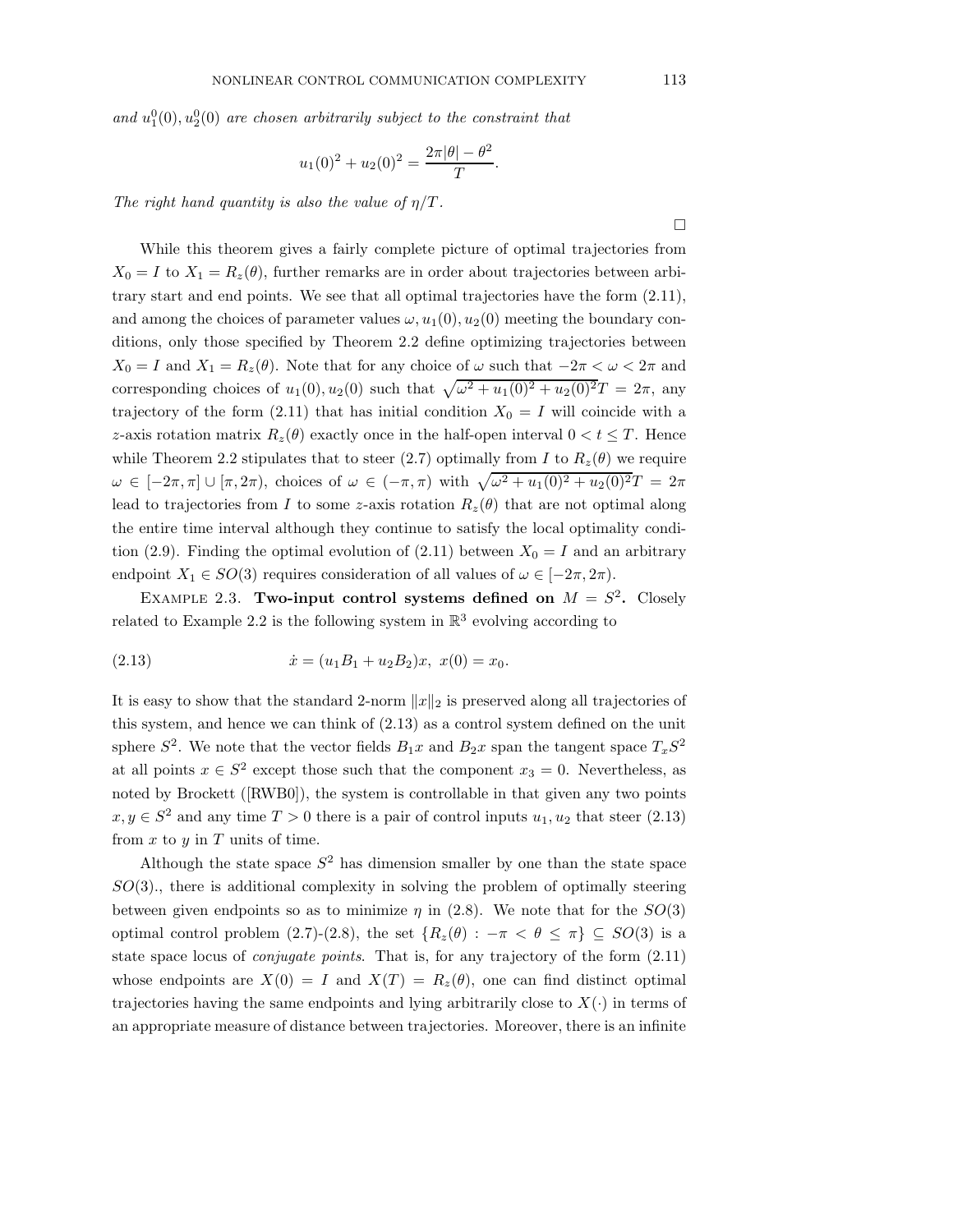family of optimizing trajectories from  $X_0 = I$  to  $X_1 = R_Z(\theta)$  that have identical cost  $\eta$ . This is summarized in the following.

PROPOSITION 2.3. Suppose  $u_1^0(t) = \mu \cos(\omega t + \varphi)$ ,  $u_2^0(t) = \mu \sin(\omega t + \varphi)$  are optimal controls that steer (2.7) from  $X_0 = I$  to  $X_1 = R_Z(\theta)$  so as to minimize  $\eta$ in (2.8), and suppose  $\alpha \in (-\pi, \pi]$ . Then the control inputs  $u_1^*(t) = \mu \cos(\omega t + \varphi + \pi)$  $\alpha$ ),  $u_2^*(t) = \mu \sin(\omega t + \varphi + \alpha)$  also steer (2.7) from  $X_0 = I$  to  $X_1 = R_z(\theta)$  in the same T units of time with the same value of the cost function  $\eta$ .

*Proof.* The optimal trajectory corresponding to the control inputs  $u_1^0, u_2^0$  is given by (2.11) with  $u_1(0) = \mu \cos \varphi$  and  $u_2(0) = \mu \sin \varphi$ . In terms of this  $X(\cdot)$ , define  $Y(t) = R_z(\alpha)X(t)R_z(\alpha)^T$ . Now  $Y(0) = X(0)$  and since  $R_z(\alpha)$  and  $X_1 = R_z(\theta)$ commute, it is also the case that  $Y(T) = X(T)$ . Now

$$
Y(t) = R_z(\alpha)e^{\Omega t}e^{(-\Omega + \Omega_0)t}R_z(\alpha)^T
$$
  
=  $e^{\Omega t}R_z(\alpha)e^{(-\Omega + \Omega_0)t}R_z(\alpha)^T$   
=  $e^{\Omega t}e^{(-\Omega + \Omega_\alpha)t}$ ,

where  $\Omega_{\alpha} = R_z(\alpha) \Omega_0 R_z(\alpha)^T$ . In the same way that (2.10) and (2.11) are related, we see that  $Y(\cdot)$  satisfies the differential equation

$$
\dot{Y}(t) = e^{\Omega t} \Omega_{\alpha} e^{-\Omega t} Y(t), \ Y(0) = I.
$$

By noting that

$$
e^{\Omega t} \Omega_\alpha e^{-\Omega t} =
$$

$$
\begin{pmatrix}\n0 & 0 & \mu \sin(\omega t + \alpha + \varphi) \\
0 & 0 & -\mu \cos(\omega t + \alpha + \varphi) \\
-\mu \sin(\omega t + \alpha + \varphi) & \mu \cos(\omega t + \alpha + \varphi) & 0\n\end{pmatrix}.
$$

we conclude the proof.

Returning to the optimal control problem of steering  $(2.13)$  between points  $x_0$  and  $x_1$  on  $S^2$ , we note that there is some  $X \in SO(3)$  such that  $x_1 = Xx_0$  and optimal controls steering  $x_0$  to  $x_1$  time T are given by the solution of the corresponding problem on  $SO(3)$  of steering I to X in one unit of time. (The proof is easy: The optimal control cost could not be greater than the least cost of steering  $I$  to  $Y$  over all  $Y \in SO(3)$  such that  $Y x_0 = x_1$ . Clearly, the cost could also not be less.)

This suggests that one approach to optimally steering (2.13) is to lift the problem from  $S^2$  to  $SO(3)$ . Such lifting must be done carefully, however, because even if  $X, Y \in$  $SO(3)$  both act on  $x_0$  such that  $Xx_0 = Yx_0 = x_1$ , it need not be the case that the cost  $(2.8)$  of optimally steering I to X is the same as the cost of steering I to Y. On the other hand, one can also find examples of multiplicities of optimal trajectories between

 $\Box$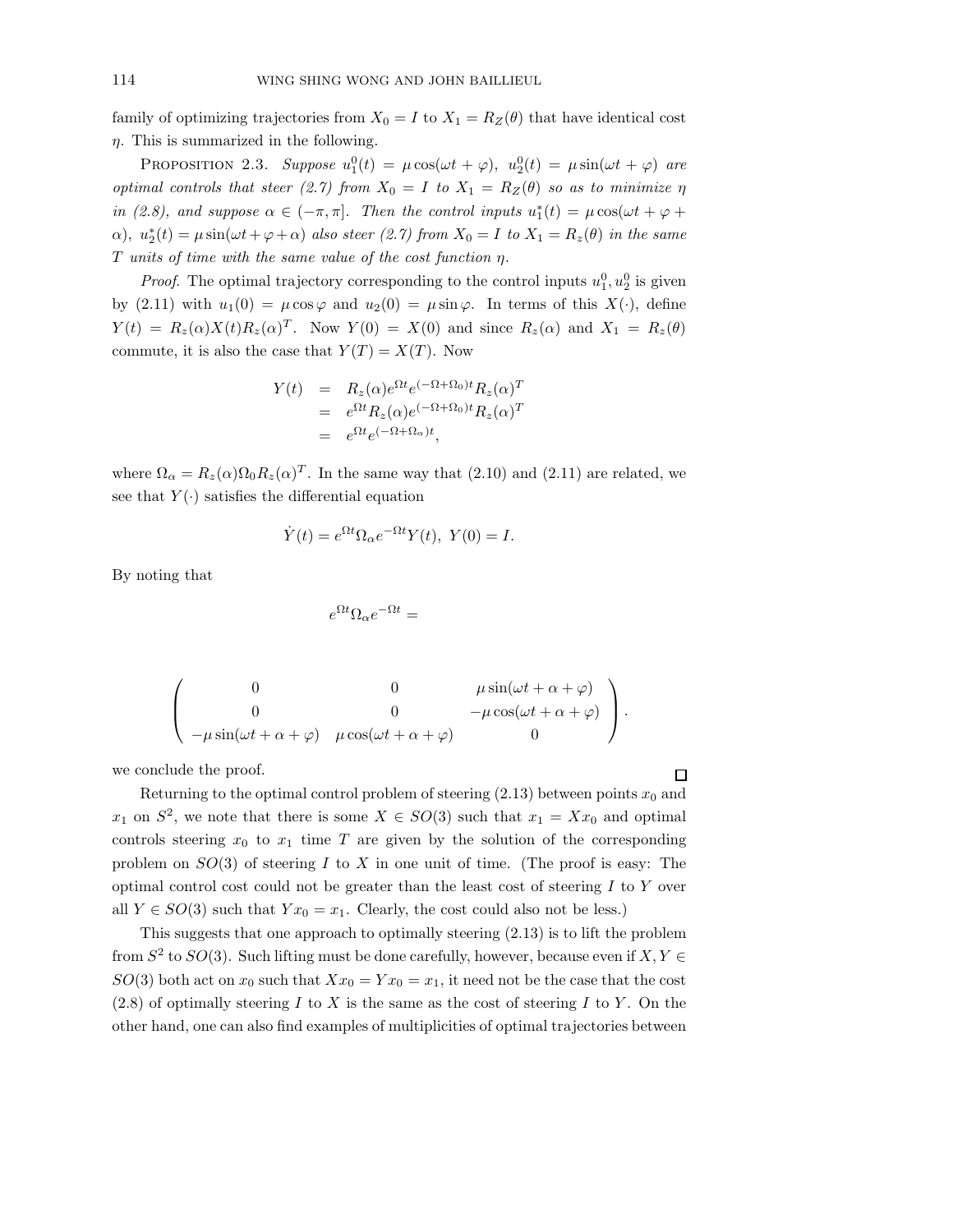given points on  $S<sup>2</sup>$  that have identical costs but which look strikingly different. For example, consider the problem of steering a point on the equator of  $S<sup>2</sup>$  to a different point on the equator. If we impose the additional constraint that the  $z$ -axis orientation of the sphere should remain unchanged as a result of the motion, then the net motion is a rotation of the sphere of the form  $R_z(\theta)$ . The optimal controls are given by Theorem 2.2. By Proposition 2.3, it follows that if  $u_1^0(t) = \mu \cos(\omega t + \varphi), u_2^0(t) = \mu \sin(\omega t + \varphi)$ are optimal controls steering  $x_0$  to  $x_1$  in this way, then for any  $\psi \in [0, 2\pi)$ , the control inputs  $u_1^*(t) = \mu \cos(\omega t + \varphi + \psi), u_2^*(t) = \mu \sin(\omega t + \varphi + \psi)$  also steer (2.13) from  $x_0$ to  $x_1$  in one unit of time with the same cost  $\eta$ . Figure 1 illustrates two optimal paths on  $S<sup>2</sup>$  having the same start and end point and the same cost.



Fig. 1. As indicated in Proposition 2.3, there is an infinite family of optimizing trajectories with start and end points on the equator of  $S^2$ . The start point here (square) is  $(1, 0, 0)$ , and the end point (circle) is  $(cos(0.3), sin(0.3), 0)$ . The "clockwise" trajectory is generated by  $u_1(t)$  $6.27602 \cos(0.3t + \pi), u_2 = 6.27602 \sin(0.3t + \pi)$  while the "counterclockwise" trajectory is generated by the control inputs  $u_1(t) = 6.27602 \cos(0.3t + 0.2), u_2 = 6.27602 \sin(0.3t + 0.2).$  Both trajectories are optimizing in terms of the cost criterion  $(2.8)$ , and both yield the same value of  $\eta$ .

## Example 2.4. Models from classical and quantum mechanics.

a) The ball and plate system: Consider a ball that rolls without slipping between two flat, horizontal plates as depicted in Figure 2. It is convenient to assume the bottom plate is fixed. Suppose the ball has unit radius, and fix a coordinate system whose  $x$ - and  $y$ -axes lie in the fixed bottom plate with the positive  $z$ -axis being perpendicular to the plate in the direction of the ball. Call this the (bottom) "plate frame." We keep track of the motion of the ball by keeping track of the plate-frame coordinates of the center of the ball. We also fix an orthonormal frame in the ball, and we denote the plate-frame directions of the three coordinate axes by a  $3 \times 3$  orthogonal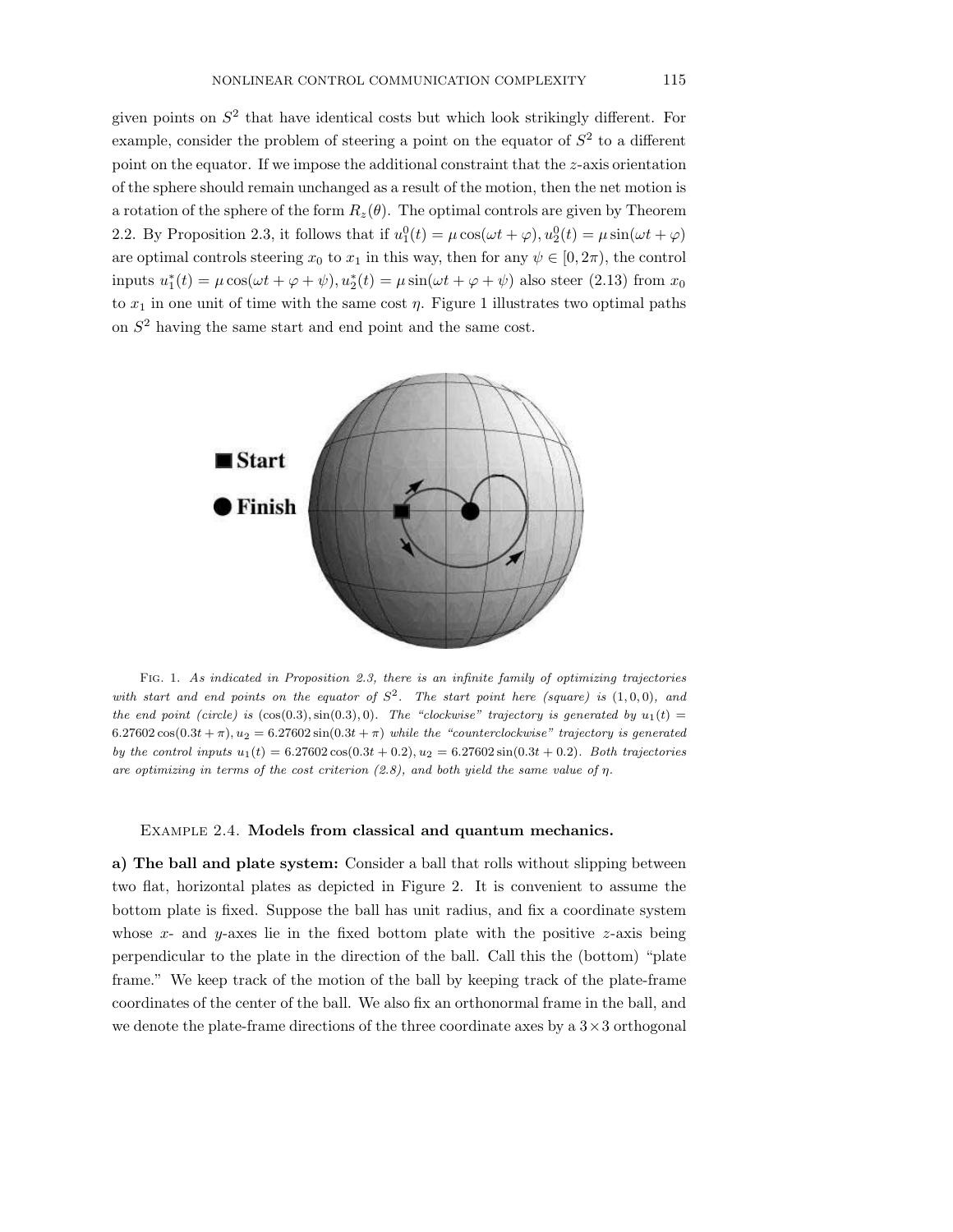

FIG. 2. A ball rolling without slipping between two flat plates. We assume the bottom plate is fixed, but the top plate moves such that it remains parallel to the bottom plate. (Figure from Baillieul and Lehman.) [Bal2].

matrix

$$
X = \left(\begin{array}{ccc} x_{11} & x_{12} & x_{13} \\ x_{21} & x_{22} & x_{23} \\ x_{31} & x_{32} & x_{33} \end{array}\right).
$$

As the top plate moves in the plate-frame x-direction with velocity  $v_1$ , the center of the ball also moves in the same direction with velocity  $u_1 = v_1/2$ . This motion imparts a counterclockwise rotation about the y-axis, and since the ball has unit radius, the angular velocity is also  $u_1$ . Similarly, if the top plate moves in the (plate-frame) ydirection with velocity  $v_2$ , the center of the ball moves in the y direction with velocity  $u_2 = v_2/2$ , and the angular velocity imparted about the x-axis is  $-u_2$ . The kinematic description of this problem is obtained by differentiating  $X$  with respect to time:

$$
\dot{X} = \Omega X,
$$

where

$$
\Omega = \begin{pmatrix} 0 & 0 & v_1/2 \\ 0 & 0 & v_2/2 \\ -v_1/2 & -v_2/2 & 0 \end{pmatrix}.
$$

Note that the components of the angular velocity matrix  $\Omega$  describe rotations about axes that are always parallel to the plate-frame  $x$  and  $y$  axes and instantaneously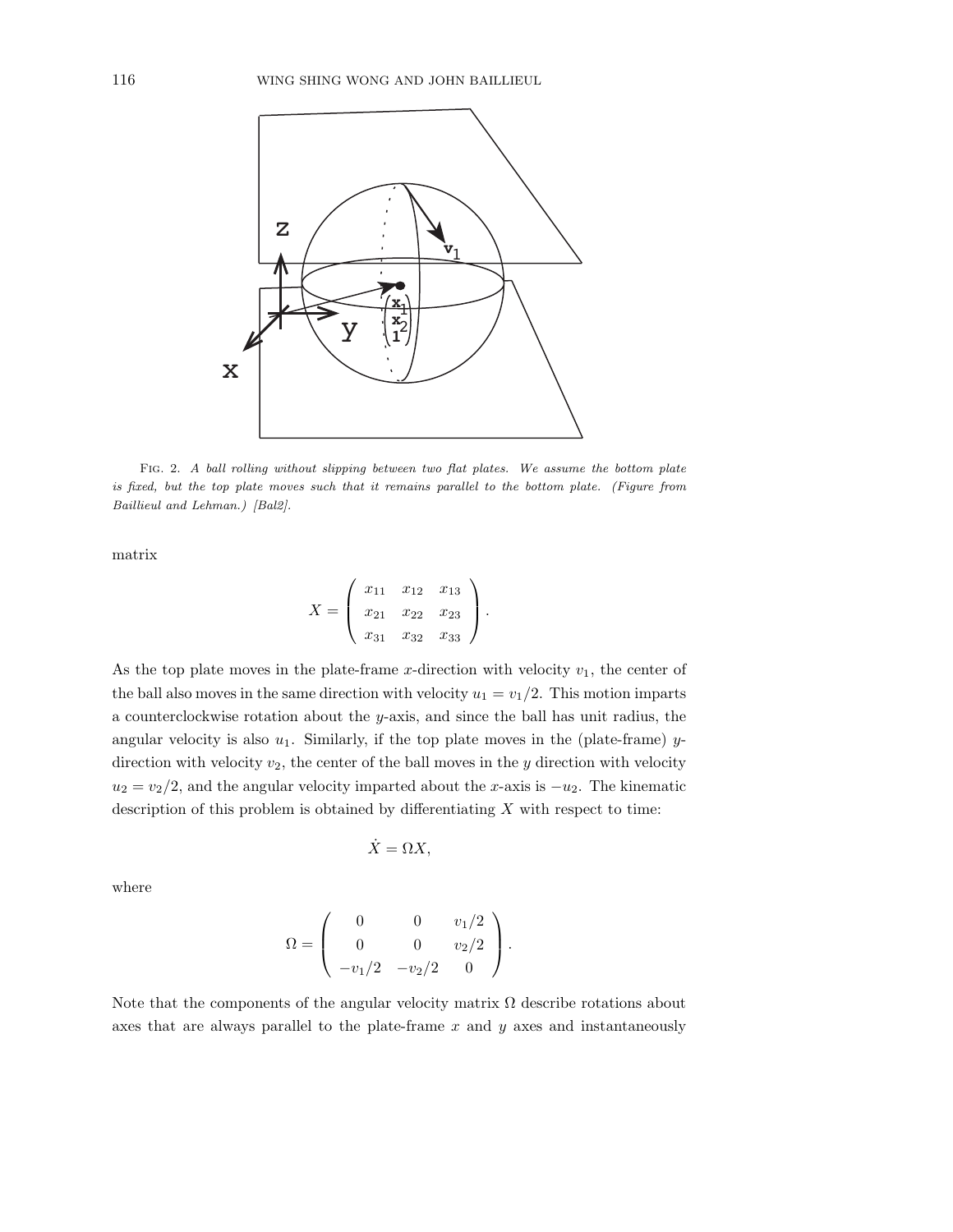centered at the origin of the ball frame. By moving the top plate in the  $x$  and  $y$ directions so that  $v_1$  and  $v_2$  are  $\pi/2$ -out-of-phase sinusoids, we can cause the ball to undergo a rotation about the z-axis of the type studied above.

b) Quantum spin systems: Prototypical models appearing in recent work on quantum systems describe the dynamics of spin- $1/2$  particles immersed in an electromagnetic field. These are modeled as systems evolving on  $SU(2)$  such as  $(2.3)$ ([Dal, DAlDa]) or systems evolving on  $SO(3)$  ([LiKh]). In either case, we are interested in controlled motions on the Bloch sphere, which may be thought of as a coset space  $SU(2)/U(1)$  or  $SO(3)/SO(2)$ . In the case in which there is no Larmor dispersion, the equations of interest are

(2.14) 
$$
\dot{x} = \epsilon [u_1(t)B_1 + u_2(t)B_2]x,
$$

where  $(u_1(t), u_2(t))$  describes a time-varying rf-field that is transverse to a fixed static field aligned with the z-axis. The parameter  $\epsilon$  models the dispersion in amplitude of the rf-field. (See [LiKh] for information on quantum control problems on the Bloch sphere.)

c) Two-agent control of the ball and plate system: The control objective in spin systems is to modulate the rf-field so as to influence the motion of the Bloch vector via (2.14). If we imagine the control input fields  $u_1, u_2$  as generated independently–say by two agents Alice and Bob—we can think of the quantum control problem as a game where the agents must act collaboratively to produce a desired motion on the Bloch sphere. To pursue the classical mechanical analogue, suppose Alice and Bob hold adjacent sides of the (square) top plate in the above ball and plate system. Alice and Bob both push and pull the plate in sinusoidal motions of the same amplitude. By adjusting the relative phase in terms of their sinusoidal inputs, they can produce different types of motions of the Bloch vector. If the two agents execute plate motions that are perfectly in phase, the Bloch vector executes an oscillatory motion along a meridian connecting the north and south poles of the Bloch sphere. On the other hand, if Alice and Bob's sinusoids are even slightly out of phase, the motion of the vector will have a component of rotation about the vertical axis. If the sinusoids are  $\pi/2$  out-of-phase—as in the case of the optimal controls discussed above, the Bloch vector will tend to precess about the z-axis. Indeed, suppose the parameters  $\mu, \omega$ , and  $\varphi$  are as in Theorem 2.2. Then applying the control inputs  $u_1(t) = \mu \cos(\omega t + \varphi)$  and  $u_2(t) = \mu \sin(\omega t + \varphi)$  to (2.14) starting at  $(x_1(0), x_2(0), x_3(0) = (\omega, u_1(0), u_2(0))$  will cause a pure precession—as depicted by the black line in Figure 3. For initial vectors in a neighborhood of  $(\omega, u_1(0), u_2(0))$ , the motion will not be a pure precession but will have an oscillatory component as also depicted in Figure 3.

REMARK 2.1. The Bloch sphere is used in quantum mechanics to represent two-state systems—known as qubits. Whether practical means of manipulating experimental realizations of qubits can be achieved is unclear. The aim of the present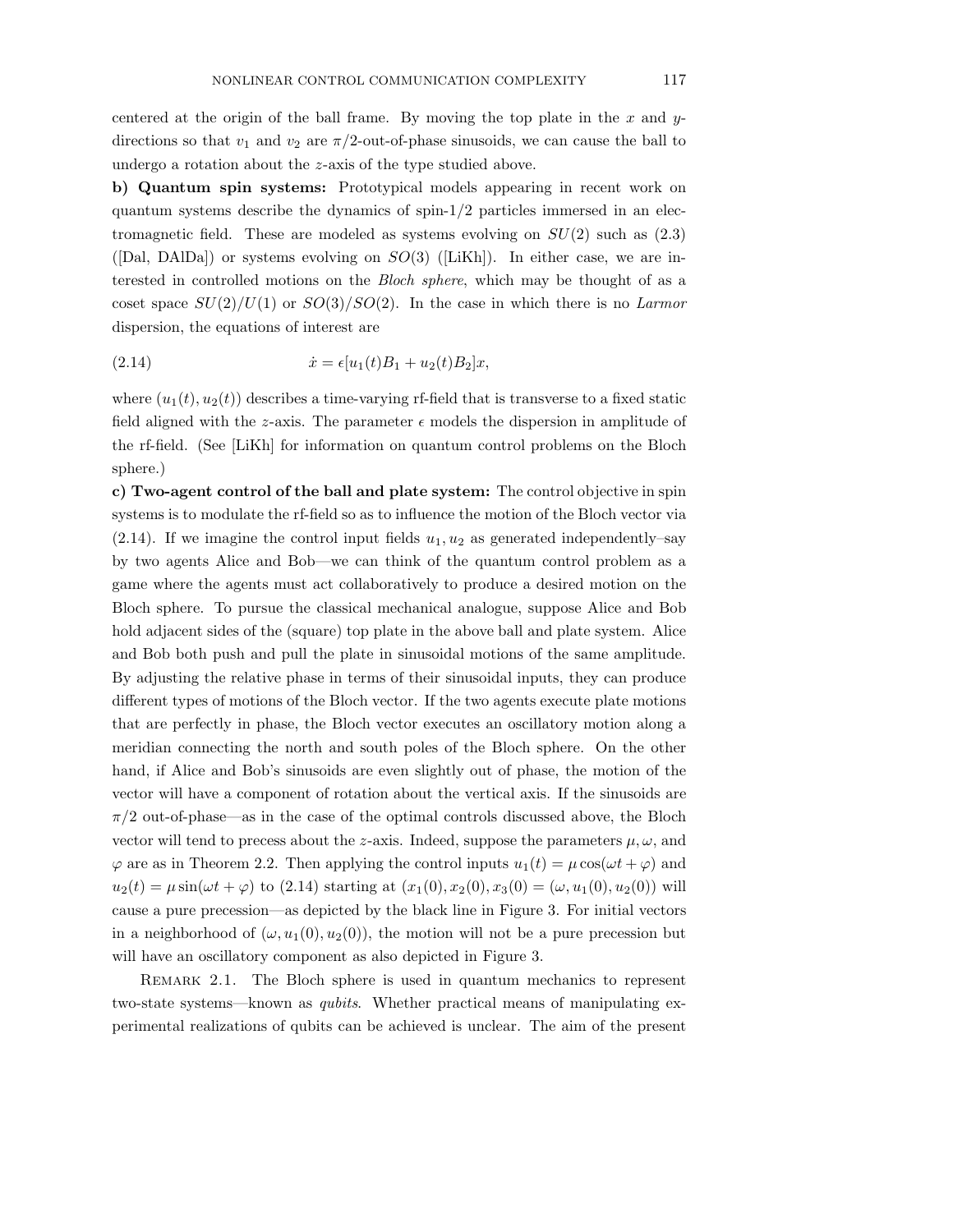

Fig. 3. Extremal paths on the Bloch sphere generated by out-of-phase sinusoidal control loops applied to  $(2.14)$ .

paper is to engage in a preliminary assessment of the complexity of dealing with information by changing the state of systems of the form (2.14). It is of interest that all calculations under consideration are strictly reversible, and hence, there is no discarded information in the sense of Toffoli's discussion of reversible computations, [Tof]. The models we consider in the sequel have some but not all the features of nuclear magnetic resonance systems wherein a modulated rf-field might be used to alter the spin alignments of particles. We refer to [MaKha] for further details.

Example 2.5. The Heisenberg system (also known as the nonholonomic **Brockett Integrator).** The systems we have defined on  $SU(2)$ ,  $SO(3)$ , and  $S^2$  have been widely studied in both nonlinear control and mathematical physics. Another system exhibiting essential features of those above is the Heisenberg system defined on  $\mathbb{R}^3$ 

(2.15) 
$$
\begin{pmatrix} \dot{x}_1 \\ \dot{x}_2 \\ \dot{x}_3 \end{pmatrix} = \begin{pmatrix} u_1 \\ u_2 \\ u_2 x_1 - u_1 x_2 \end{pmatrix}.
$$

In much of his writing over the last quarter century, R.W. Brockett chose to illustrate some fairly deep ideas regarding nonlinear geometric control theory in terms of this system. In light of this and because of its simple elegance, we shall focus the discussion in the sections to follow on the Heisenberg system. The discussion applies with little or no change to the systems introduced above.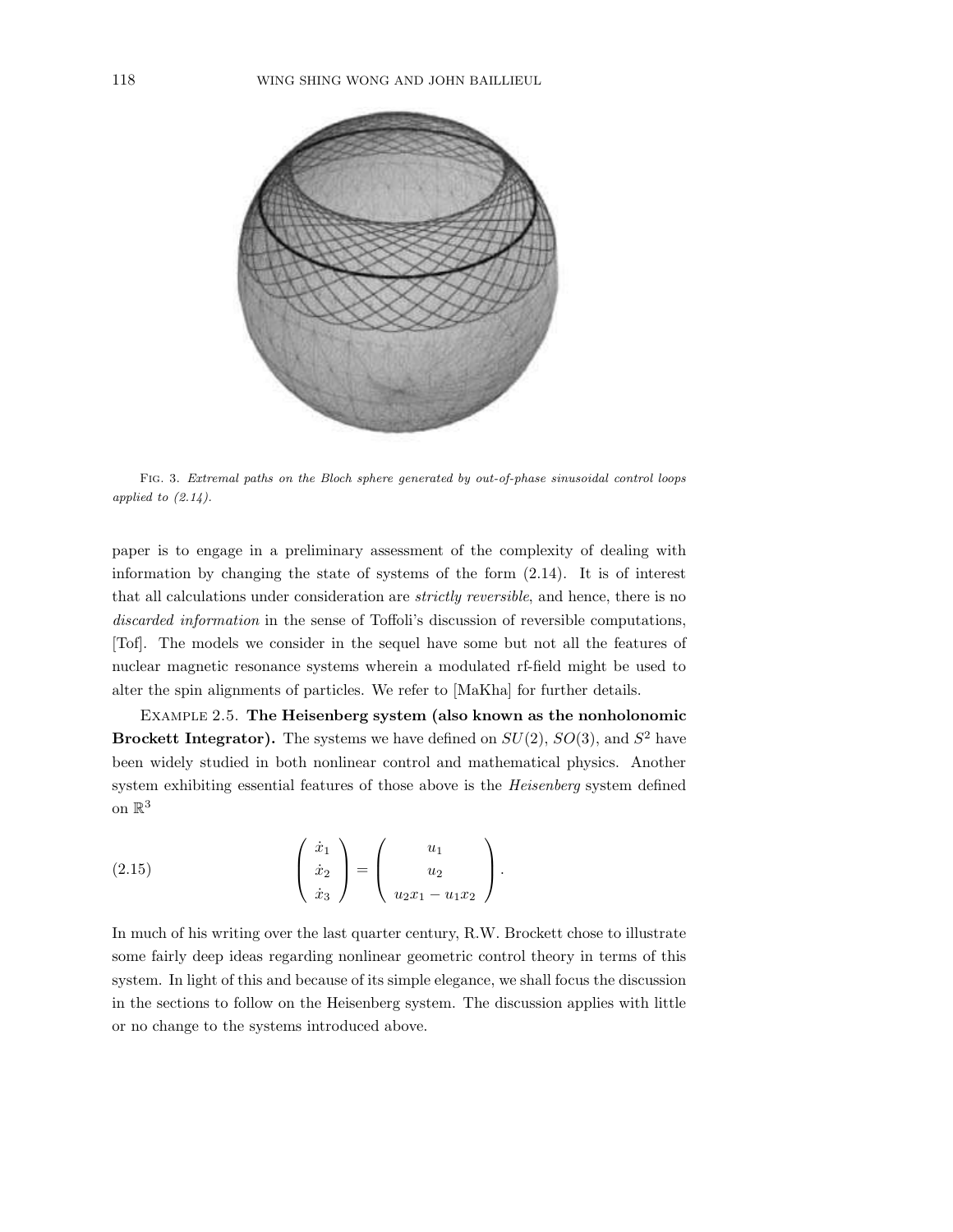3. Control Communication Complexity of Distributed Control System. In this section, we recall the concept of control communication complexity which was introduced in [Wong]. To focus on the part relevant to this paper, some simplifications and modifications have been adopted. Consider a distributed system controlled by Alice and Bob with an aim to jointly optimize the terminal state of a dynamic system

(3.1) 
$$
\begin{cases} \n\dot{x} = f(x, u_A, u_B), \, x_0 \in \mathbb{R}^N, & (a) \\
y_A = h_A(x), & (b) \\
y_B = h_B(x). & (c) \n\end{cases}
$$

Here  $h_A$  and  $h_B$  represent the respective observation function for Alice and Bob, while  $u_A$  and  $u_B$  represent the respective control functions. Details on these functions will be provided below. Note that there is no direct communication link between the agents and that the initial state  $x_0$  is assumed to be known to the agents for determining the feedback control function.

Let  $\mathcal{N}_A$  and  $\mathcal{N}_B$  be finite sets and H be a function from  $\mathcal{N}_A \otimes \mathcal{N}_B \otimes \mathbb{R}^N$  to  $\mathbb{R}$ . Given a choice of Alice,  $\alpha \in \mathcal{N}_A$ , that is not directly disclosed to Bob and a choice of Bob,  $\beta \in \mathcal{N}_B$ , that is not directly disclosed to Alice, the objective is to design corresponding control inputs  $u_A(\alpha)$  and  $u_B(\beta)$  that jointly drive the system (3.1) to reach a target state  $x(T)$  at time T so that

$$
(3.2) \t\t\t H(\alpha, \beta, x(T))
$$

achieves the global minimal value. Moreover, it is expected that the value of T and  $x(T)$  should become known to the agents at some finite time  $T'$ . The ordered pair,  $(\Sigma, H)$  represents such a distributed control system.

In order to ensure the optimal state can be reached, the agents have to employ appropriately designed distributed controls. Following the network control models, (see for example [WoBr1], [WoBr2], [LiBa], and the references in [BaAn],) these controls are based on finitely coded observations and are communicated to the dynamical system via control codewords with finite word length. The coding and decoding are assumed to take place in discrete time intervals of length  $\delta$ . For simplicity, we assume that the coding/decoding intervals are of uniform duration and that  $T$  is an integer multiple of  $\delta$ .

To fix ideas, let the observation coding functions (possibly time-dependent) be represented by  $Q_A^{(n)}$  and  $Q_B^{(n)}$  respectively, so that the codeword sent to Alice is represented by

(3.3) 
$$
\psi_A^{(n)} = Q_A^{(n)}(h_A(x(n\delta))).
$$

The coded observation sent to Bob is represented by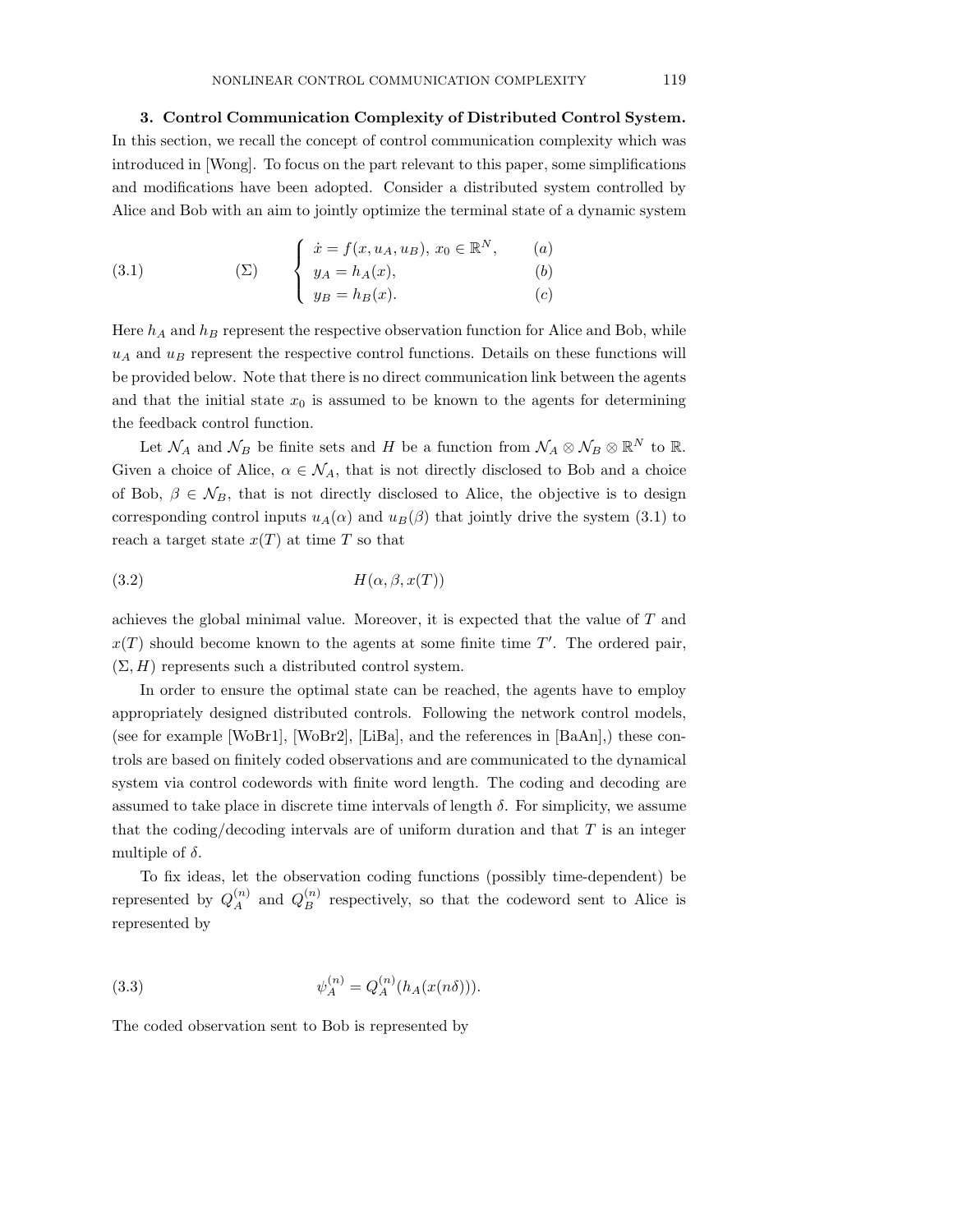(3.4) 
$$
\psi_B^{(n)} = Q_B^{(n)}(h_B(x(n\delta))).
$$

Let  $\mathcal{R}_A^{(n)}$  and  $\mathcal{R}_B^{(n)}$  represent the ranges of  $Q_A^{(n)}$  and  $Q_B^{(n)}$  respectively. These maps are assumed to be surjective and the number of information bits needed for communicating the observations to the agents is given by

(3.5) 
$$
\lceil \ln_2 |\mathcal{R}_A^{(n)}| \rceil + \lceil \ln_2 |\mathcal{R}_B^{(n)}| \rceil.
$$

Note that if the coding at a given time is described by a constant function then no information bit needs to be communicated.

At time  $n\delta$  the agents make decision regarding the controls to be used in the time interval

$$
[n\delta,(n+1)\delta).
$$

The choice of the control depends on,  $\alpha$ ,  $\beta$ , and the observation codewords communicated up to the current time. One can therefore represent the control codeword sent by Alice at time  $n\delta$  by

(3.6) 
$$
\zeta_A^{(n)} = K_A^{(n)}(\alpha, \psi_A(0), \dots, \psi_A(n)).
$$

Similarly, represent the codeword sent by Bob at time  $n\delta$  is given by

(3.7) 
$$
\zeta_B^{(n)} = K_B^{(n)}(\beta, \psi_B(0), \dots, \psi_B(n)).
$$

Let  $\mathcal{U}_A^{(n)}$  and  $\mathcal{U}_B^{(n)}$  represent the set of control codewords used by Alice and Bob respectively at time  $n\delta$ ; then the number of information bits the agents use in order to communicate their decision to the system is given by

(3.8) 
$$
\lceil \ln_2 |\mathcal{U}_A^{(n)}| \rceil + \lceil \ln_2 |\mathcal{U}_B^{(n)}| \rceil.
$$

The actual controls to be applied during the time interval  $[n\delta,(n+1)\delta)$  are assumed to be prestored at the dynamical systems and are selected based on the sequence of control codewords received so far, so that for  $t \in [n\delta, (n+1)\delta)$ ,

$$
u_A(t) = u_A^{(n)}(\zeta_A^{(0)}, \dots, \zeta_A^{(n)})(t)
$$

for Alice and

$$
u_B(t) = u_B^{(n)}(\zeta_B^{(0)}, \dots, \zeta_B^{(n)})(t)
$$

for Bob.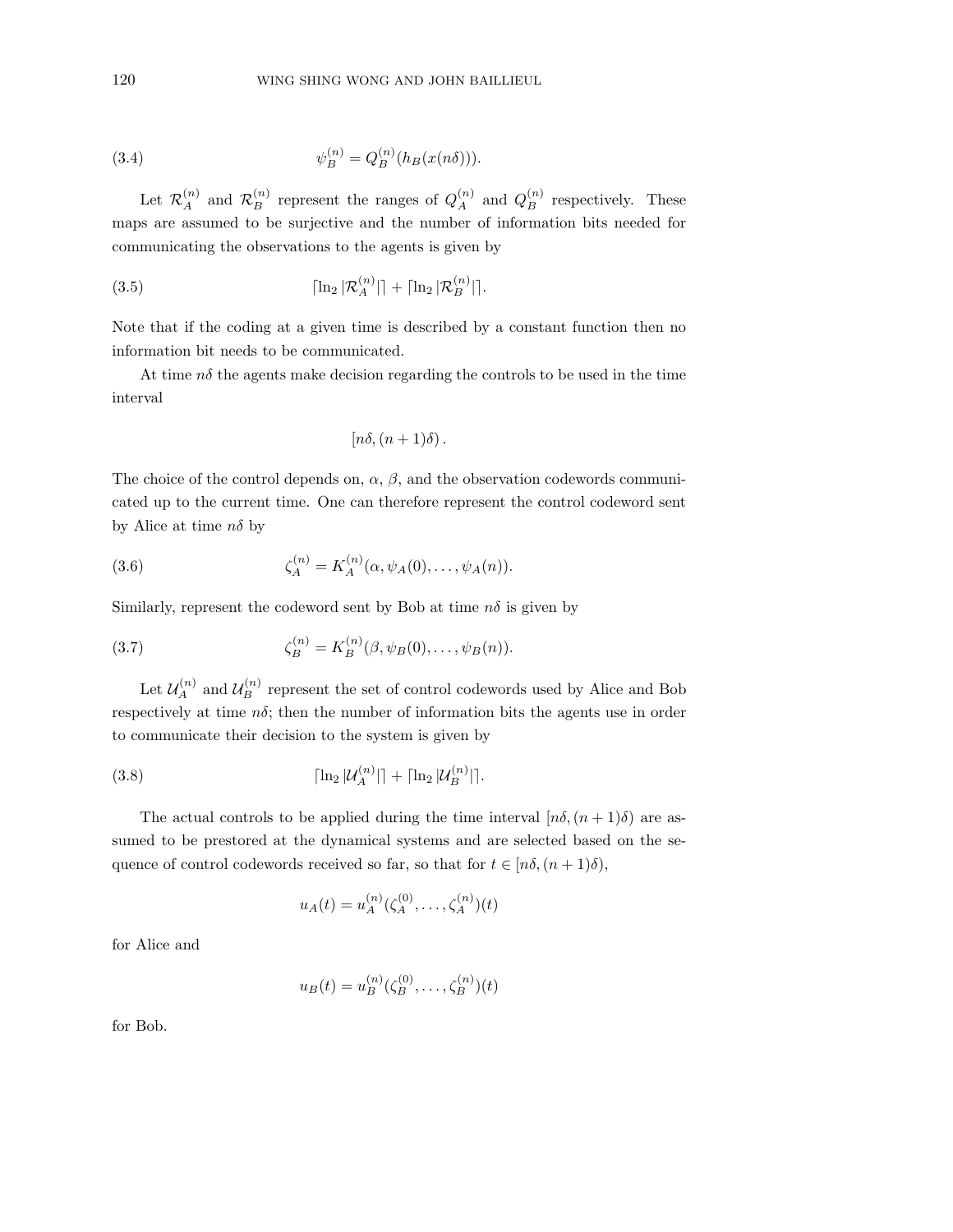To complete the discussion, the following definitions are modified from [Wong].

DEFINITION 3.1. The following function sequences define a protocol for the distributed control system  $(\Sigma, H)$ :

(3.9) 
$$
\text{Protocol } \Omega \left\{ \begin{matrix} \left\{ Q_A^{(0)}, Q_B^{(0)}, Q_A^{(1)}, Q_B^{(1)}, \dots \right\}, \\ \left\{ K_A^{(0)}, K_B^{(0)}, K_A^{(1)}, K_B^{(1)}, \dots \right\}, \\ \left\{ u_A^{(0)}, u_B^{(0)}, u_A^{(1)}, u_B^{(1)}, \dots \right\}. \end{matrix} \right\}
$$

DEFINITION 3.2. A protocol  $\Omega$  is said to be feasible for the distributed control system  $(\Sigma, H)$  if for any choices,  $\alpha \in \mathcal{N}_A$  and  $\beta \in \mathcal{N}_B$ , there exists a finite time  $T = T(\alpha, \beta)$  such that the terminal state,  $x(T)$ , for the dynamical system defined in  $(3.1)$  under the feedback control specified by the protocol minimizes the function H. Moreover, the agents can determine the value  $T$  and  $x(T)$  at some finite time  $T'$ . The maximum of  $T$  and  $T'$  is known as the termination time and in general depends on the initial choices of the agents.

If a protocol cannot achieve the target state for the choice  $(\alpha, \beta)$  then T is set to ∞.

The main difference between this distributed control problem and a centralized control problem is that Alice's control,  $u_A(\cdot)$ , cannot depend explicitly on  $\beta$  and Bob's control,  $u_B(\cdot)$ , cannot depend explicitly on  $\alpha$ . To steer the system to the target state, the agent can start by communicating their choices to each other over the dynamical system (3.1). It may also be possible to design control laws that achieve the goal without requiring the agents to communicate their choice values to each other via the dynamical system. (How this can be done will become clear in the proof of Theorem 5.1.) Obviously, other possibilities may exist that are hybrids of these two extreme strategies. The aim of what follows is to understand the cost (in terms of say, equation (2.8),) and complexity (as defined next) of minimizing the function  $H(x_0, \cdot, \cdot)$ by means of  $(3.1)$ .

DEFINITION 3.3. Let  $N = N(\alpha, \beta) = T(\alpha, \beta)/\delta$  be finite. The control communication complexity of  $\Omega$  for the choice,  $\alpha$  and  $\beta$ , is defined to be:

$$
(3.10) \t c(\Omega, \alpha, \beta) = \sum_{n=0}^{N} \lceil \ln_2 |\mathcal{R}_A^{(n)}| \rceil + \lceil \ln_2 |\mathcal{R}_B^{(n)}| \rceil + \lceil \ln_2 |\mathcal{U}_A^{(n)}| \rceil + \lceil \ln_2 |\mathcal{U}_B^{(n)}| \rceil.
$$

The control communication complexity of  $\Omega$  is given by

(3.11) 
$$
C(\Omega) = \max_{\alpha,\beta} c(\Omega,\alpha,\beta).
$$

The control communication complexity of the distributed system  $(\Sigma, H)$  is defined to be the minimum of the control communication complexity over all feasible protocols:

(3.12) 
$$
Y((\Sigma, H)) = \min_{\Omega} C(\Omega).
$$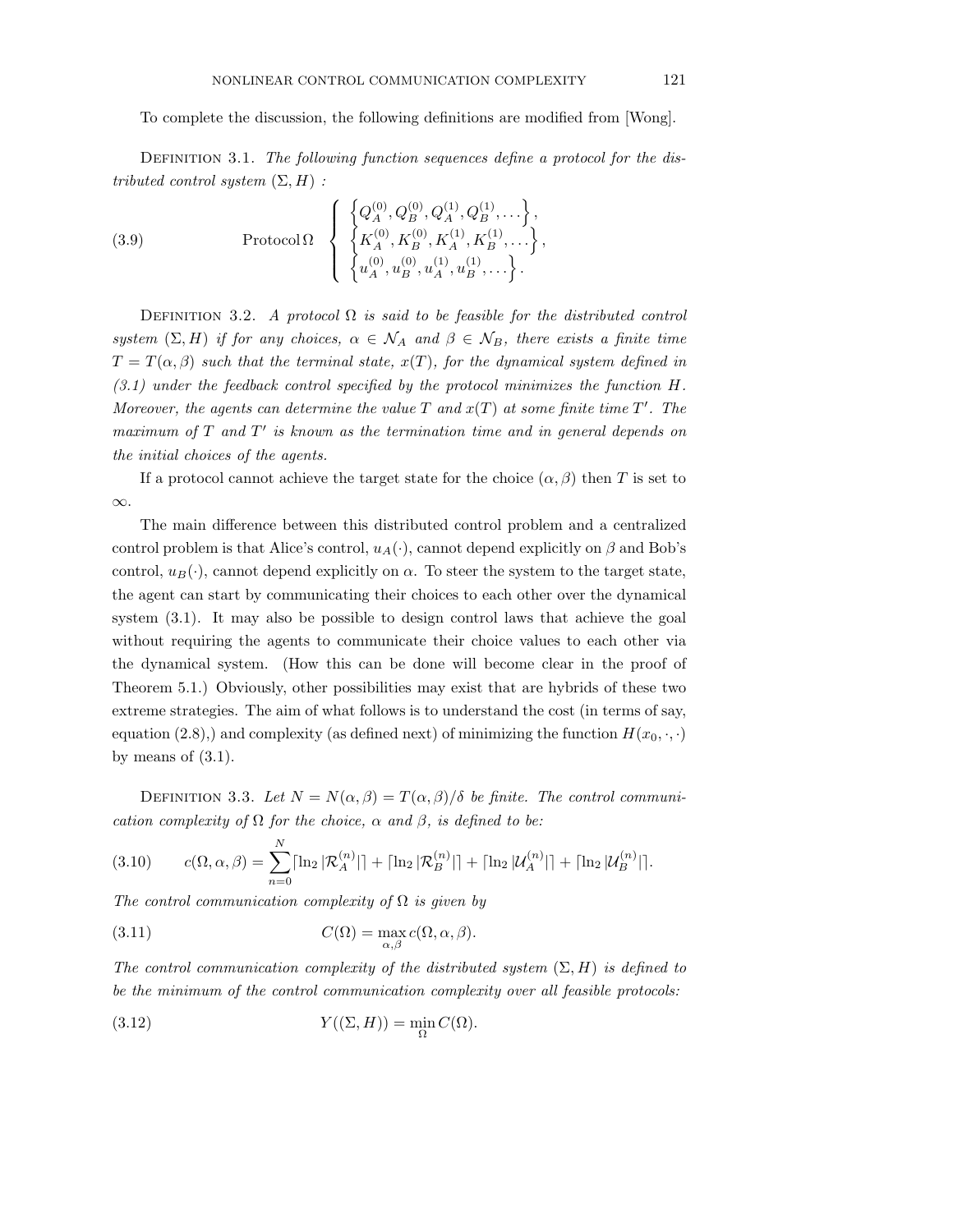In this formulation, termination time is not an explicit part of the complexity definition. Nevertheless, we seek to understand how the control objective affects the complexity of the information being exchanged as well as the required energy. In the models to be considered, there will be a tradeoff between the the time allowed and the energy required to achieve the control objective. Hence, the maximum value of T can be regarded as another indicator of protocol complexity. This complexity will be referred to as the termination time complexity.

Both the control communication complexity and the termination time complexity do not address directly the complexity of the control function itself. Note however that there are many alternatives for defining such complexity; one approach is via the concept of "control energy":

(3.13) 
$$
\int_0^T u_A^2(t) + u_B^2(t) dt,
$$

where the integration is up to the termination time for the given choices of the agents. The maximum value of the control energy over all choices of  $\alpha$  and  $\beta$  made by the two agents can be regarded as a measure of the control function complexity with the understanding that controls requiring more energy are inherently more complex. This complexity will be referred to as the control energy complexity. If there is a bound  $C_{\mathcal{E}} > 0$  on the available input energy, then all choices must satisfy

(3.14) 
$$
\int_0^T u_A^2(t) + u_B^2(t) dt \le C_{\mathcal{E}},
$$

and it will not be possible to evaluate certain functions  $S_H(\cdot, \cdot)$ . For any evaluation, the control energy (3.13) required to steer systems of the type we are considering along specified paths is always inversely proportional to the time allowed, T .

In the rest of the paper, the relationship between control communication complexity, termination time complexity, and control energy complexity will be investigated via a concrete example, namely the Brockett Integrator.

4. Brockett Integrator and Loop Inputs. As a concrete example, consider the Heisenberg system (also known as the Brockett Integrator [RWB2]):

(4.1) 
$$
\begin{pmatrix} \dot{x} \\ \dot{y} \\ \dot{z} \end{pmatrix} = \begin{pmatrix} u_A \\ u_B \\ u_B x - u_A y \end{pmatrix}, \begin{pmatrix} x(0) \\ y(0) \\ z(0) \end{pmatrix} = \begin{pmatrix} x_0 \\ y_0 \\ 0 \end{pmatrix} \in \mathbb{R}^3.
$$

For observation functions, define

(4.2) 
$$
h_A(t) = h_B(t) = z(t).
$$

Denote this system as  $\Sigma_B$ . Brockett showed in [RWB3] that for controls,  $(u_A(t),$  $u_B(t)$ , whose trajectory,  $(x(t), y(t))$ , describes a simple closed curve over the control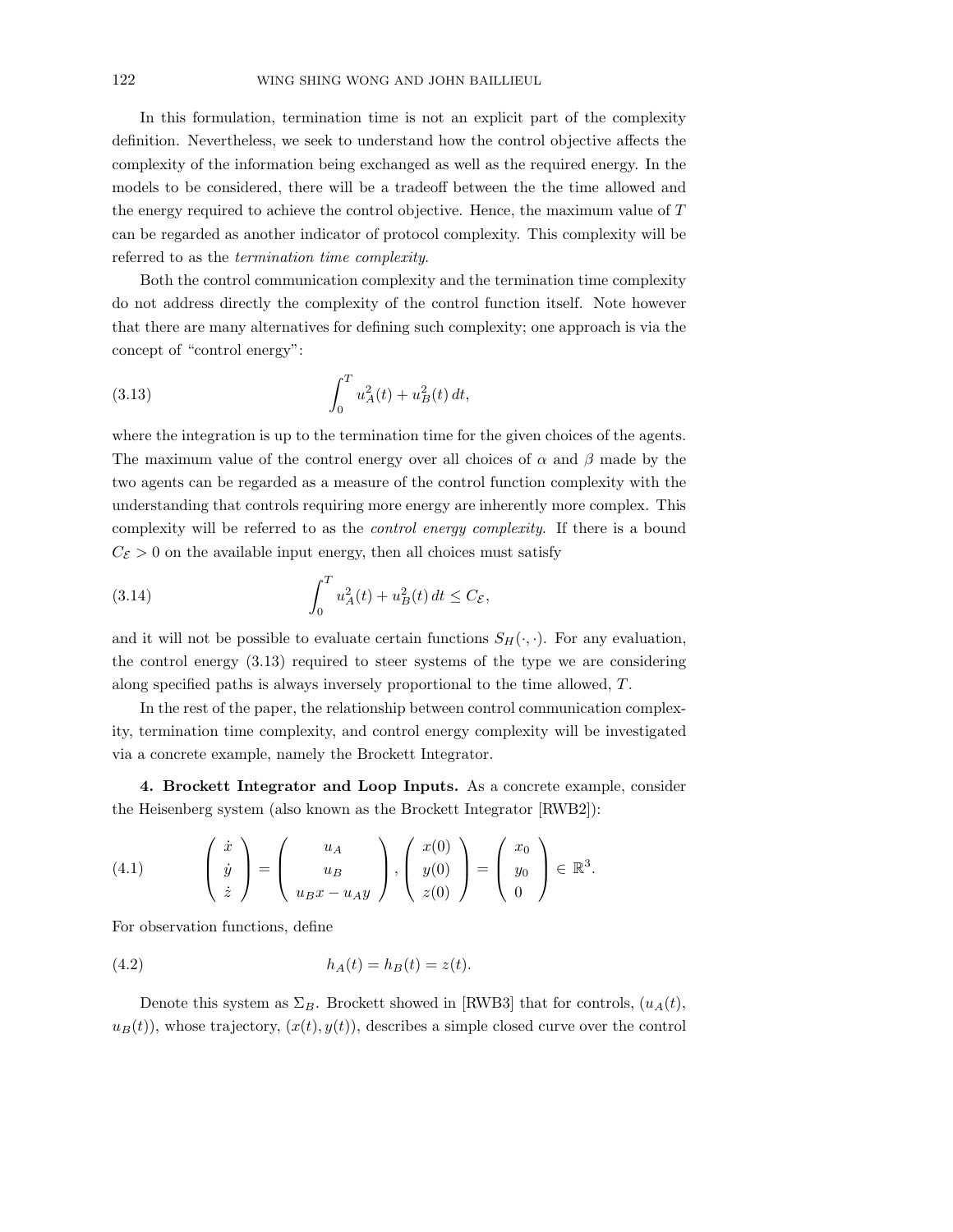cycle,  $[0, \tau]$ , the following result holds:

$$
(4.3) \t\t\t z(\tau) = \pm 2A,
$$

where A is the area enclosed by the curve  $(x(t), y(t))$ . In view of this and to simplify the discussion in this paper, the control functions are assumed to satisfy the condition that the trajectory:

(4.4) 
$$
\left(\int_0^t u_A(r)dr, \int_0^t u_B(r)dr\right)
$$

defines a closed curve as  $t$  ranges from 0 to  $T$ . These control functions will be referred to as loop inputs.

Let  $\mathcal{N}_A$  and  $\mathcal{N}_B$  be finite sets. Consider a distributed control system with an optimization function,  $H$ , of the form

(4.5) 
$$
H(\alpha, \beta, (x, y, z)) = (z - S_H(\alpha, \beta))^2,
$$

for some function  $S_H$ :  $\mathcal{N}_A \otimes \mathcal{N}_B \to \mathbb{R}^3$ . Due to the loop input assumption, the terminal states are of the form:

$$
(4.6) \t\t (x_0, y_0, z(T)).
$$

Hence, we can simplify the notation by assuming that  $S_H : \mathcal{N}_A \otimes \mathcal{N}_B \to \mathbb{R}$ , so that  $(x_0, y_0, S_H(\alpha, \beta))$  is the unique state that minimizes the function H for the choice,  $(\alpha, \beta).$ 

As specific examples, consider the functions

(4.7) 
$$
H_1(\alpha, \beta, z) = (z - d^2 \alpha \beta)^2,
$$

and

(4.8) 
$$
H_2(\alpha, \beta, z) = (z + d^2 \alpha \beta)^2.
$$

If  $\mathcal{N}_A = \mathcal{N}_B = \{-1, 1\}$ , then the terminal states can be represented by the following tables:

|            | $=$     |  |            | 9<br>$\overline{\phantom{m}}$ |  |
|------------|---------|--|------------|-------------------------------|--|
| $\alpha=1$ | $d^2$   |  | $\alpha=1$ |                               |  |
| $\alpha =$ |         |  | $\alpha =$ |                               |  |
|            | Table 1 |  |            | Table 2                       |  |

The goal of the present section is to determine the control communication complexity of the distributed control system  $(\Sigma_B, H)$  for several specific choices of H.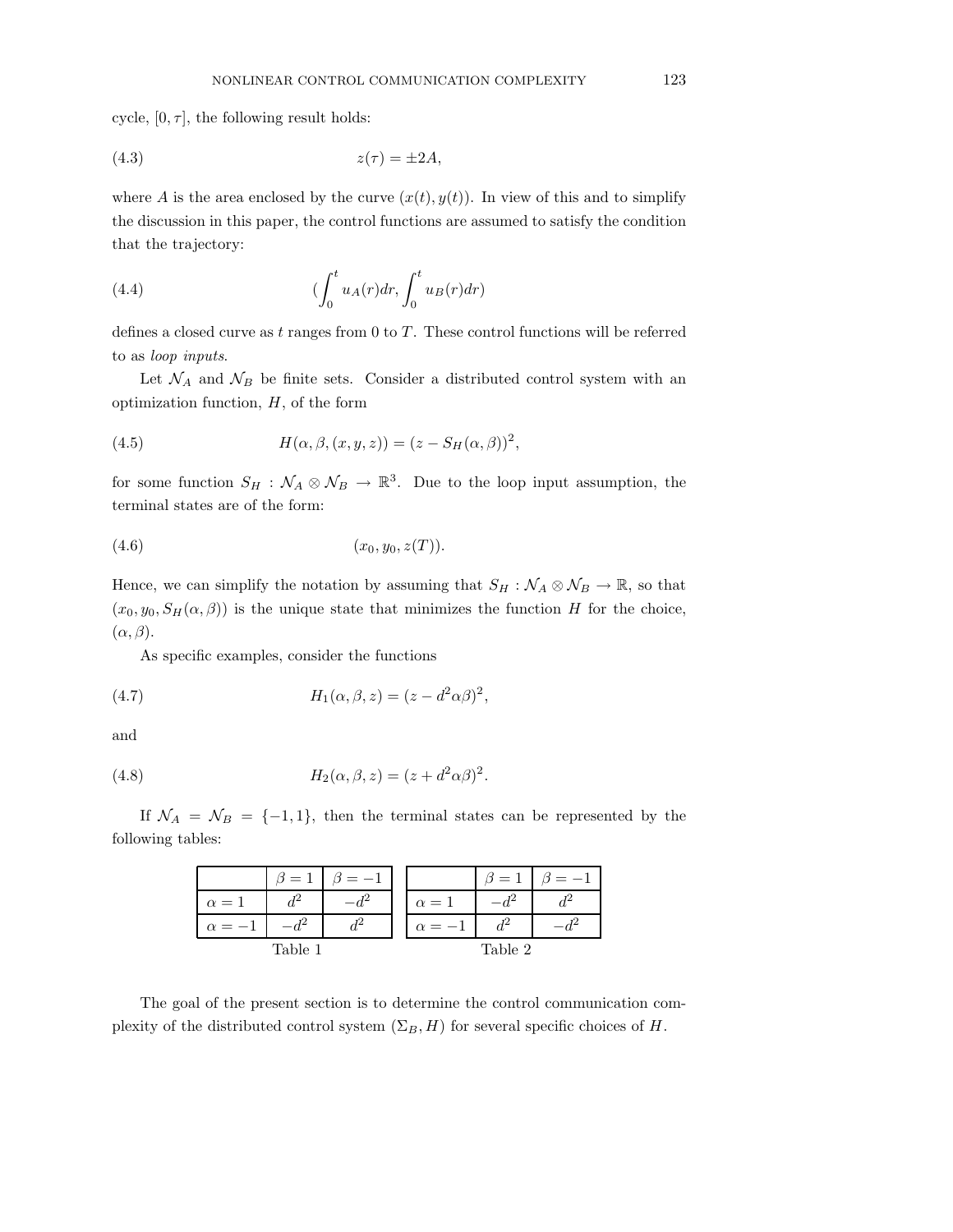For the Brockett Integrator, the control energy complexity constraint can be simplified in the following way:

(4.9) 
$$
C_{\mathcal{E}} \ge \int_0^T u_A^2(t) + u_B^2(t) dt
$$

(4.10) 
$$
= \int_0^T \left(\frac{dx}{dt}\right)^2 + \left(\frac{dy}{dt}\right)^2 dt
$$

(4.11) 
$$
= \int_0^T \frac{ds^2}{dt} dt = \frac{L^2}{T},
$$

where L is the length of the closed curve  $(x(t), y(t))$ . By the well-known *isoperimetric* inequality, (see for example [Osserman],) the following result holds:

$$
(4.12) \t\t\t L^2 \ge 4\pi A.
$$

Hence

$$
(4.13) \tTC_{\mathcal{E}} \ge 4\pi A.
$$

This leads to the following result connecting termination time complexity and control energy complexity:

PROPOSITION 4.1. For any  $\alpha$  and  $\beta$ ,

(4.14) 
$$
2\pi|S_H(\alpha,\beta)| \leq TC_{\mathcal{E}}.
$$

Given a control energy constraint and any state of the form  $(x_0, y_0, z)$ , it is possible to design loop controls,  $u_A$  and  $u_B$ , to reach that state if a large enough termination time is permitted. However, if the termination time is bounded, then there is a bound on the norm of the reachable state as given by (4.14).

For a general distributed control system,  $(\Sigma_B, H)$ , defined by (4.1) and (4.5), if the termination time is unconstrained, one can show that a feasible protocol always exists. The proof of this will be provided in the next section. Moreover, the control communication complexity does not depend on the control energy constraint. If the termination time is bounded, clearly each state specified in  $S_H$  should satisfy the bound in (4.14). However, this is not a sufficient condition to guarantee the existence of a feasible protocol. These issues will be discussed in the next section.

5. Complexity of the Brockett Integrator. Consider now the distributed control system,  $(\Sigma_B, H_1)$ . Assume the termination time T is bounded. One can construct a protocol in the following way. Depending on Alice's choice, a single bit,  $\zeta_A^{(0)}$  $A_A^{(0)}$ , set equal to either -1 or 1 is sent. Define  $u_A$  so that for  $t \in [0, T]$ ,

(5.1) 
$$
u_A(t) = \begin{cases} -\frac{\sqrt{2\pi}d}{T} \sin(\frac{2\pi t}{T}) & \zeta_A^{(0)} = 1, \\ \frac{\sqrt{2\pi}d}{T} \sin(\frac{2\pi t}{T}) & \zeta_A^{(0)} = -1. \end{cases}
$$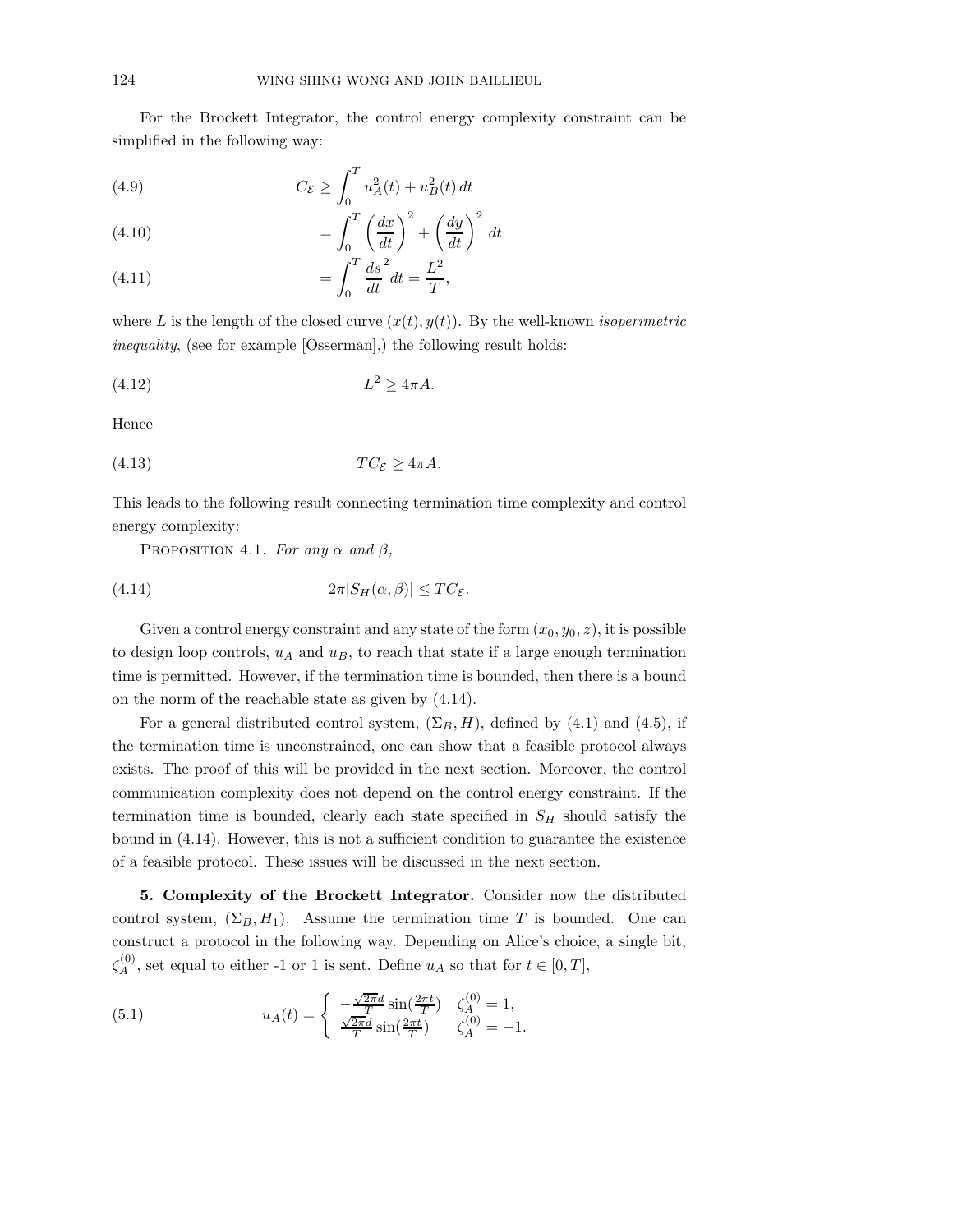Similarly, define the control function for Bob by:

(5.2) 
$$
u_B(t) = \begin{cases} \frac{\sqrt{2\pi}d}{T}\cos(\frac{2\pi t}{T}) & \zeta_B^{(0)} = 1, \\ -\frac{\sqrt{2\pi}d}{T}\cos(\frac{2\pi t}{T}) & \zeta_B^{(0)} = -1. \end{cases}
$$

The trajectory of  $(x(t), y(t))$  is a circle passing through the point  $(x_0, y_0)$  with radius √ d  $rac{d}{2\pi}$  and area  $rac{d^2}{2}$  $\frac{d^2}{2}$ . The control energy complexity is independent of the choices of the agents and is given by

$$
(5.3) \t\t 2\pi d^2/T.
$$

Direct checking confirms that these controls realize the function  $H_1$  and define a feasible protocol that satisfies the control energy complexity constraint, so long as

$$
(5.4) \t 2\pi d^2 \le TC_{\mathcal{E}}.
$$

Note that one bit is needed for each agent to signal the selected control. Moreover, since there are only two possible terminal states, the realized value can be communicated to each agent by using one bit of information at time  $T$ . Since two bits are needed for communicating the control decisions and two bits are needed for communication the value of  $x(T)$ , the control communication complexity of this protocol is four.

Similarly, under the same condition, the function  $H_2$  can be realized by the loop inputs:

(5.5) 
$$
u_A(t) = \begin{cases} \frac{\sqrt{2\pi}d}{T} \sin(\frac{2\pi t}{T}) & \zeta_A^{(0)} = 1, \\ -\frac{\sqrt{2\pi}d}{T} \sin(\frac{2\pi t}{T}) & \zeta_A^{(0)} = -1, \end{cases}
$$

(5.6) 
$$
u_B(t) = \begin{cases} \frac{\sqrt{2\pi}d}{T}\cos(\frac{2\pi t}{T}) & \zeta_B^{(0)} = 1, \\ -\frac{\sqrt{2\pi}d}{T}\cos(\frac{2\pi t}{T}) & \zeta_B^{(0)} = -1. \end{cases}
$$

The control energy complexity of  $H_2$  is identical to  $H_1$  and is given by

$$
(5.7) \t\t 2\pi d^2/T.
$$

Consider now the function  $H_3$ , which is defined as:

(5.8) 
$$
H_3(\alpha, \beta, z) = \left(z - \frac{d^2}{2} [\beta(\beta - 1) + \alpha \beta(\beta + 1)]\right)^2.
$$

Taking loop inputs of the above form, the corresponding optimal state  $S_H(\alpha, \beta)$  of this function is given by the following table:

|                   | $\overline{\phantom{0}}$ |  |
|-------------------|--------------------------|--|
| $= 1$<br>$\alpha$ |                          |  |
| a                 |                          |  |
| Table 3           |                          |  |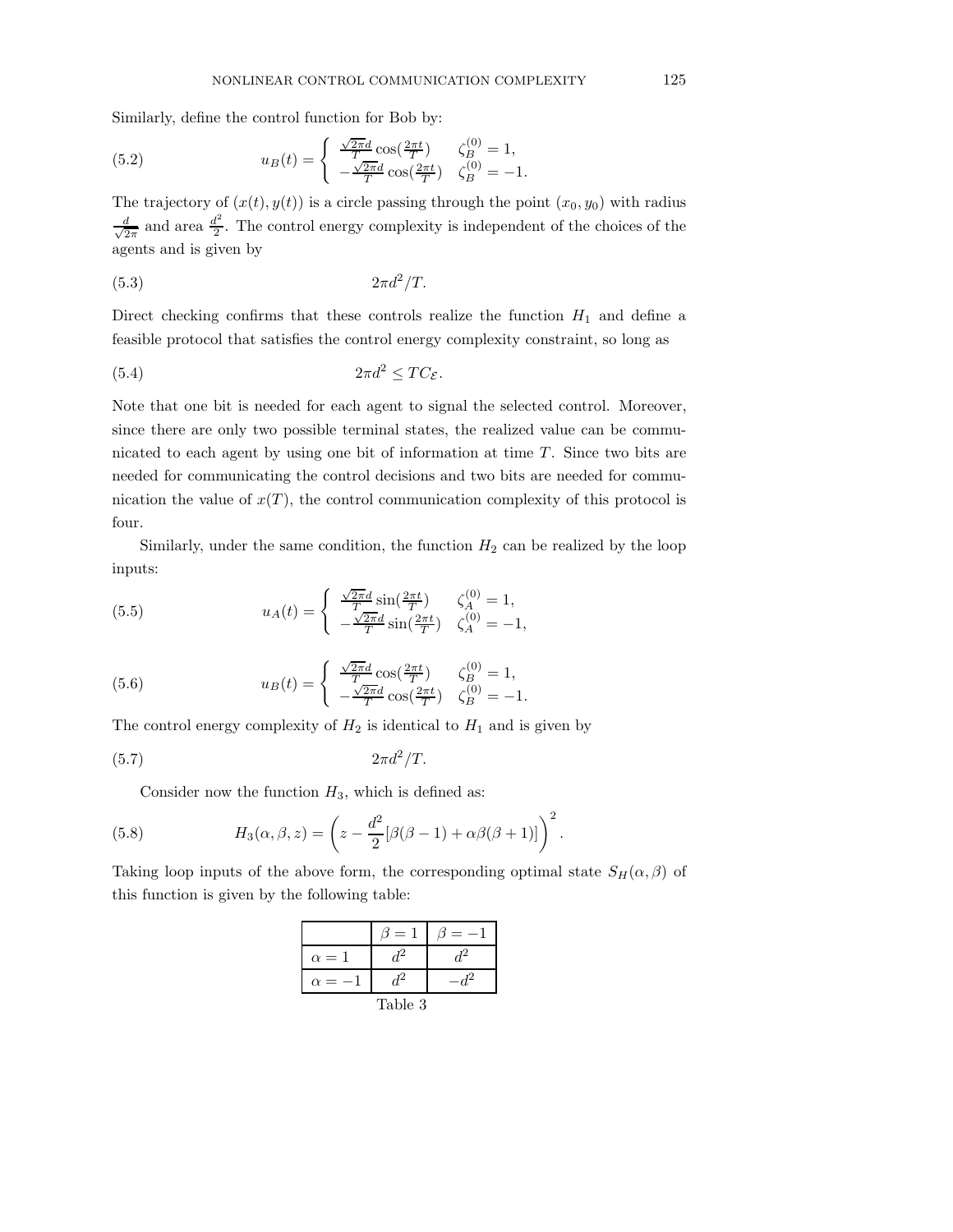Note that the norm of the states in Table 3 is equal to that of Table 1 and 2. However, if

,

$$
(5.9) \t\t d^2 = \frac{TC_{\mathcal{E}}}{2\pi}
$$

then there is no feasible protocol that can satisfy the control energy complexity constraint (3.14). To prove this note that the left hand side of equation (5.9) can be written as

(5.10) 
$$
-2\int_0^T ydx = 2A,
$$

for trajectories that are closed smooth curves, while the right hand side is lower bounded by  $L^2/(2\pi)$ . Hence equation (5.9) implies:

$$
(5.11) \t\t 4\pi A = L^2.
$$

It is known that the isoperimetric inequality holds for general smooth closed curves (that is, smooth closed curves which may not be simple), with the equality holding only for circles. (See Lemma 1.2 of [Osserman].) Let  $u_A^{(\alpha,\beta)}$  $A^{(\alpha,\beta)}$  be the control function used by Alice and  $u_B^{(\alpha,\beta)}$  be the function used by Bob as prescribed by the protocol. It follows that as t ranges from 0 to T, the trajectory  $(u_A^{(\alpha,\beta)}$ ranges from 0 to T, the trajectory  $(u_A^{(\alpha,\beta)}(t), u_B^{(\alpha,\beta)}(t))$  describes a circle with radius  $\frac{\sqrt{TC_{\mathcal{E}}}}{2\pi}$  of the form:

(5.12) 
$$
\left(\frac{\sqrt{TC_{\mathcal{E}}}}{2\pi}\cos\left(\frac{2\pi t}{T}+\phi\right),\frac{\sqrt{TC_{\mathcal{E}}}}{2\pi}\sin\left(\frac{2\pi t}{T}+\phi\right)\right),\right.
$$

for some phase value  $\phi$ . Since Bob is not aware of Alice's choice,  $\alpha$ , at time zero, there is a time  $\tau > 0$ , such that

(5.13) 
$$
u_B^{(d,\beta)}(t) = u_B^{(-d,\beta)}(t)
$$

for  $t \in [0, \tau)$ . It follows that this must hold for all t and

(5.14) 
$$
u_B^{(d,\beta)} = u_B^{(-d,\beta)}.
$$

Similar argument shows that

(5.15) 
$$
u_A^{(\alpha,d)} = u_A^{(\alpha,-d)}.
$$

The functions that can be realized are  $H_1$  and  $H_2$  under the stated control energy constraints, but not  $H_3$ .

,

If

$$
(5.16)\t\t d^2 < \frac{TC_{\mathcal{E}}}{2\pi}
$$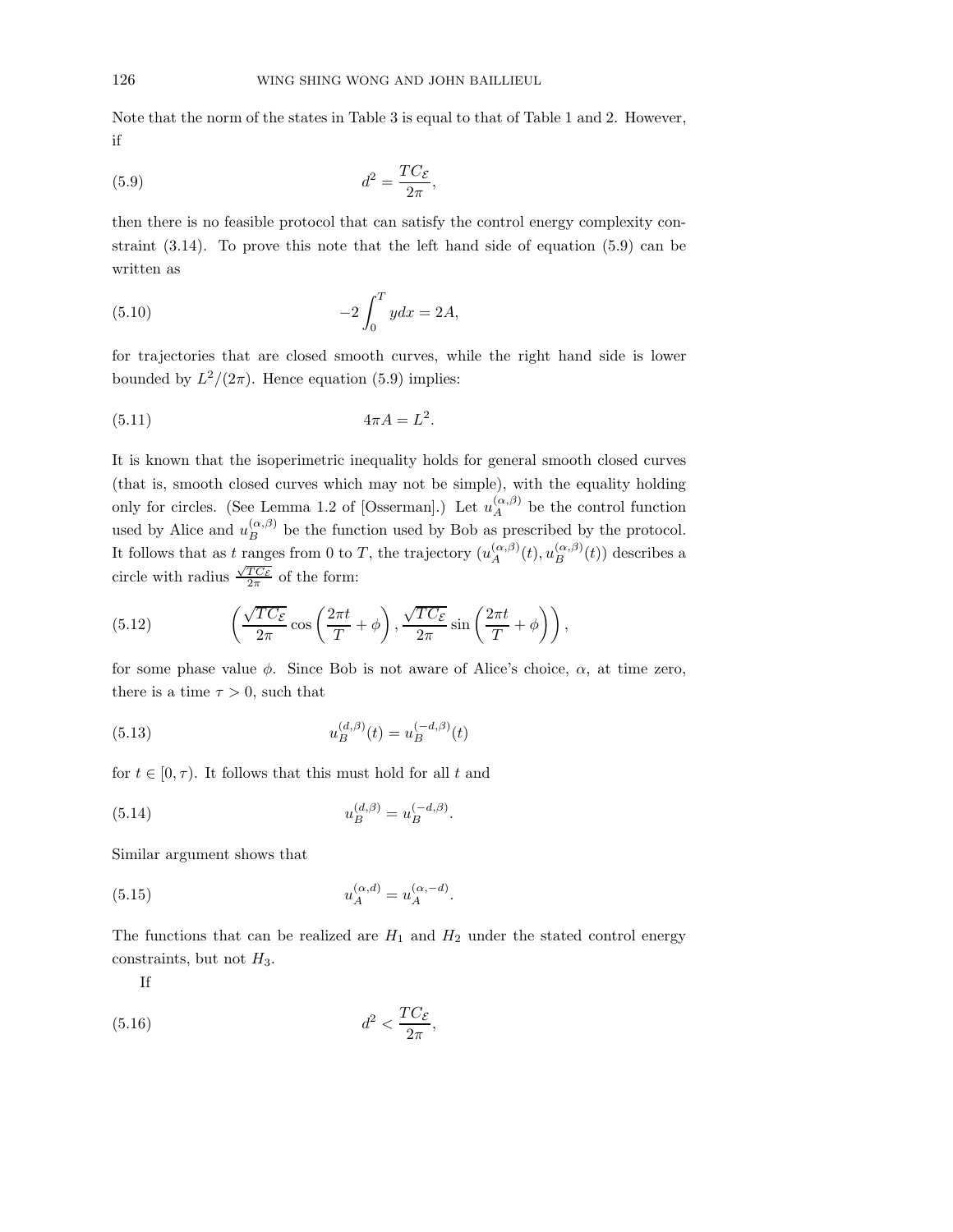then there can be more than one way to construct a feasible protocol for  $H_3$ . One approach is provided by Theorem 5.1. We consider a different approach here. Let  $\delta > 0$  be chosen to satisfy:

(5.17) 
$$
d^2 < \frac{(T-\delta)C_{\mathcal{E}}}{2\pi}.
$$

The basic idea is to construct a protocol with two phases. In the first phase, lasting from 0 to  $\delta$ , one of the agents, say Alice, communicates her choice to the other agent. This can be done, for example, by setting

(5.18) 
$$
u_A(t) = \epsilon sgn(\alpha) \sin(\frac{2\pi t}{\delta}),
$$

$$
u_B(t) = \epsilon \cos(\frac{2\pi t}{\delta}),
$$

for  $t \in [0, \delta)$ . Note that Bob's control can be pre-determined as it does not depend on  $\beta$ , and hence requires no control bit for communication. The value of  $\alpha$  can be decided from reading the sign of  $z(\delta)$ . By setting  $\epsilon$  to be close to zero, the control energy in this phase can be arbitrarily small. In the second phase, lasting from  $\delta$  to  $T$ , Alice sets the control function to be

(5.19) 
$$
u_A(t) = \frac{\sqrt{2\pi}d}{T-\delta} \sin\left(\frac{2\pi(t-\delta)}{T-\delta}\right),
$$

while the control function for Bob is of the form:

(5.20) 
$$
u_B(t) = \pm \frac{\sqrt{2\pi}d}{T-\delta} \cos\left(\frac{2\pi(t-\delta)}{T-\delta}\right).
$$

The sign for  $u_B$  is chosen based on  $(\alpha, \beta)$ , the value of which is known to Bob at time δ, after having received the information bit indicating the sign of z(δ). On the other hand, the control of Alice is pre-determined as it does not depend on  $\alpha$ , and hence requires no control bit for communication. At time  $T$ , Alice can be informed of the terminal state value by one bit of information. Therefore, this protocol requires four bits of communication information: one control bit and one observation bit for Alice and similarly for Bob.

One can summarize these results in the following proposition:

PROPOSITION 5.1. If

$$
(5.21) \t\t 2\pi d^2 \le TC_{\mathcal{E}},
$$

the distributed control system  $(\Sigma_B, H_1)$  or  $(\Sigma_B, H_2)$  has a control communication complexity equal to four under the control energy constraint  $(3.14)$ . There is no feasible protocol otherwise. For the distributed control system,  $(\Sigma_B, H_3)$ , if

$$
(5.22)\t\t\t 2\pi d^2 < TC_{\mathcal{E}},
$$

the control communication complexity is four. Otherwise there is no feasible protocol.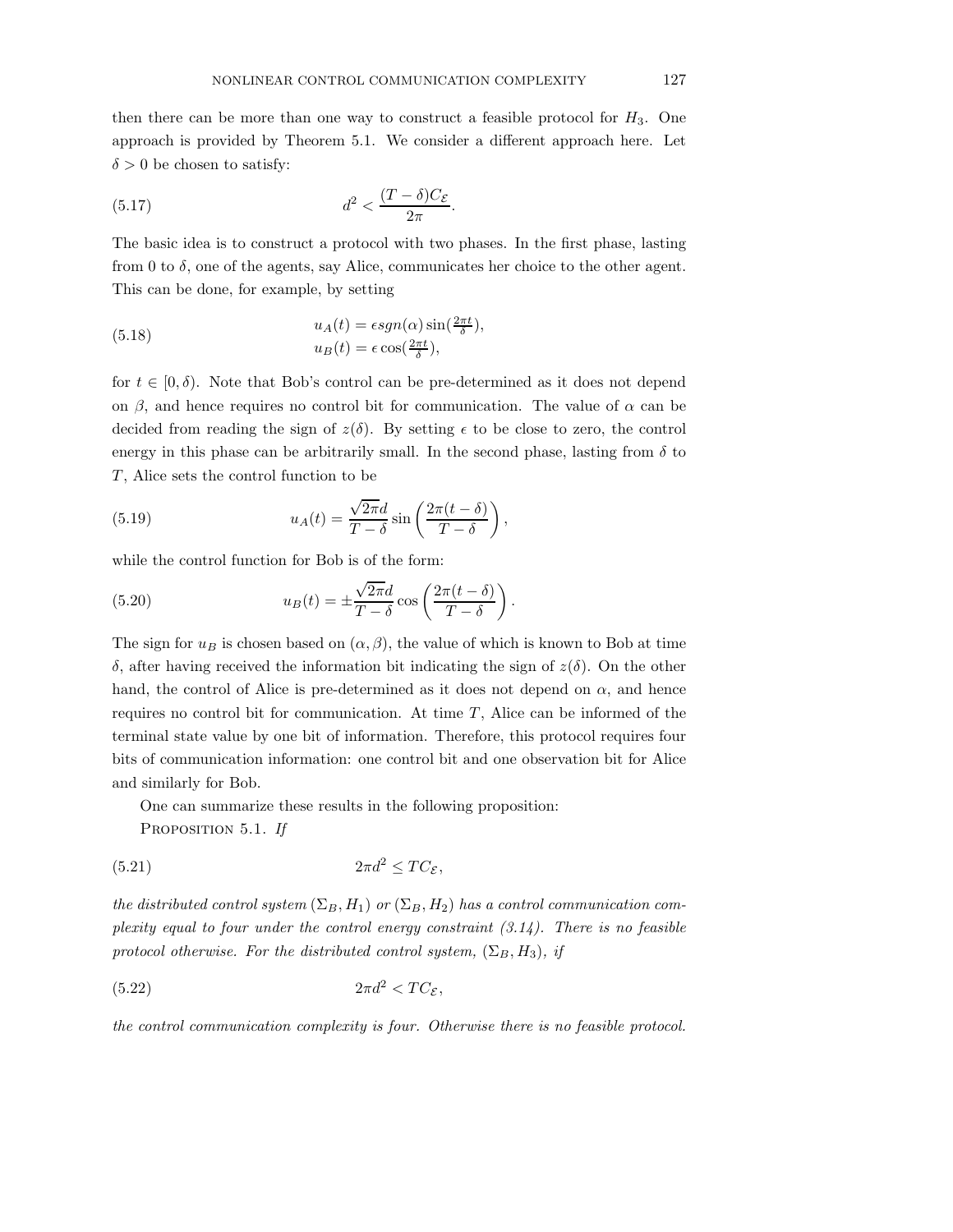Proof. We have shown that there exist protocols for these functions that require four bits of communication information. If follows from Theorem 1 of [Wong] that the lower bound of the control communication complexity of these systems is four. Hence the control communication complexity is four. The other statements are established by the discussion preceding the statement of the proposition.  $\Box$ 

For the case where time complexity is not constrained, the following result holds:

THEOREM 5.1. Let H be a function from  $\mathcal{N}_A \otimes \mathcal{N}_B \otimes \mathbb{R}$  to  $\mathbb{R}$  where  $|\mathcal{N}_A| = N_A$ and  $|N_B| = N_B$ . Then the control communication complexity of the distributed control system,  $(\Sigma_B, H)$ , is bounded above by:

$$
(5.23) \t\t [ln2 NA] + [ln2 NB].
$$

*Proof.* Represent the choices of Alice by  $\{1, 2, \ldots, I\}$  and the choices of Bob by  $\{1, 2, \ldots, J\}$ . For any positive  $\tau$ , set the terminating time, T, to be

$$
(5.24) \t\t T = I\tau.
$$

Define a protocol so that when Alice chooses  $i$ , the corresponding control for Alice is of the form:

(5.25) 
$$
u_i(t) = \begin{cases} -\frac{\sqrt{2\pi}}{\tau} \sin\left(\frac{2\pi t}{\tau}\right) & t \in [(i-1)\tau, i\tau), \\ 0 & \text{otherwise.} \end{cases}
$$

If Bob chooses  $j$ , then the corresponding control for Bob is of the form:

(5.26) 
$$
v_j(t) = \begin{cases} \frac{\sqrt{2\pi}}{\tau} H(1,j) \cos\left(\frac{2\pi t}{\tau}\right) & t \in [0,\tau), \\ \frac{\sqrt{2\pi}}{\tau} H(2,j) \cos\left(\frac{2\pi t}{\tau}\right) & t \in [\tau, 2\tau), \\ \vdots & \vdots \\ \frac{\sqrt{2\pi}}{\tau} H(I,j) \cos\left(\frac{2\pi t}{\tau}\right) & t \in [(I-1)\tau, I\tau]. \end{cases}
$$

One can show that if  $u_i$  and  $v_j$  are used, then  $z(T) = H(i, j)$ . Moreover,

(5.27) 
$$
\int_0^T u_i^2(t) + v_j^2(t)dt = \frac{\pi I^2}{T} \left( 1 + \sum_{k=1}^I H^2(k,j). \right)
$$

By choosing  $\tau$  to be large enough, one can see that the control energy complexity constraint can be satisfied.  $\Box$ 

The protocol described in the proof to the previous theorem has a control energy complexity equal to:

(5.28) 
$$
(4+2/d^2)\frac{2\pi d^2}{T},
$$

which is  $(4+2/d^2)$  times larger than the minimum control energy for  $H_1$  or  $H_2$ . When  $T$  is required to be fixed or bounded, but if  $d$  is small enough, then this provides an alternative protocol for solving the distributed control system,  $(\Sigma_B, H_3)$ . At the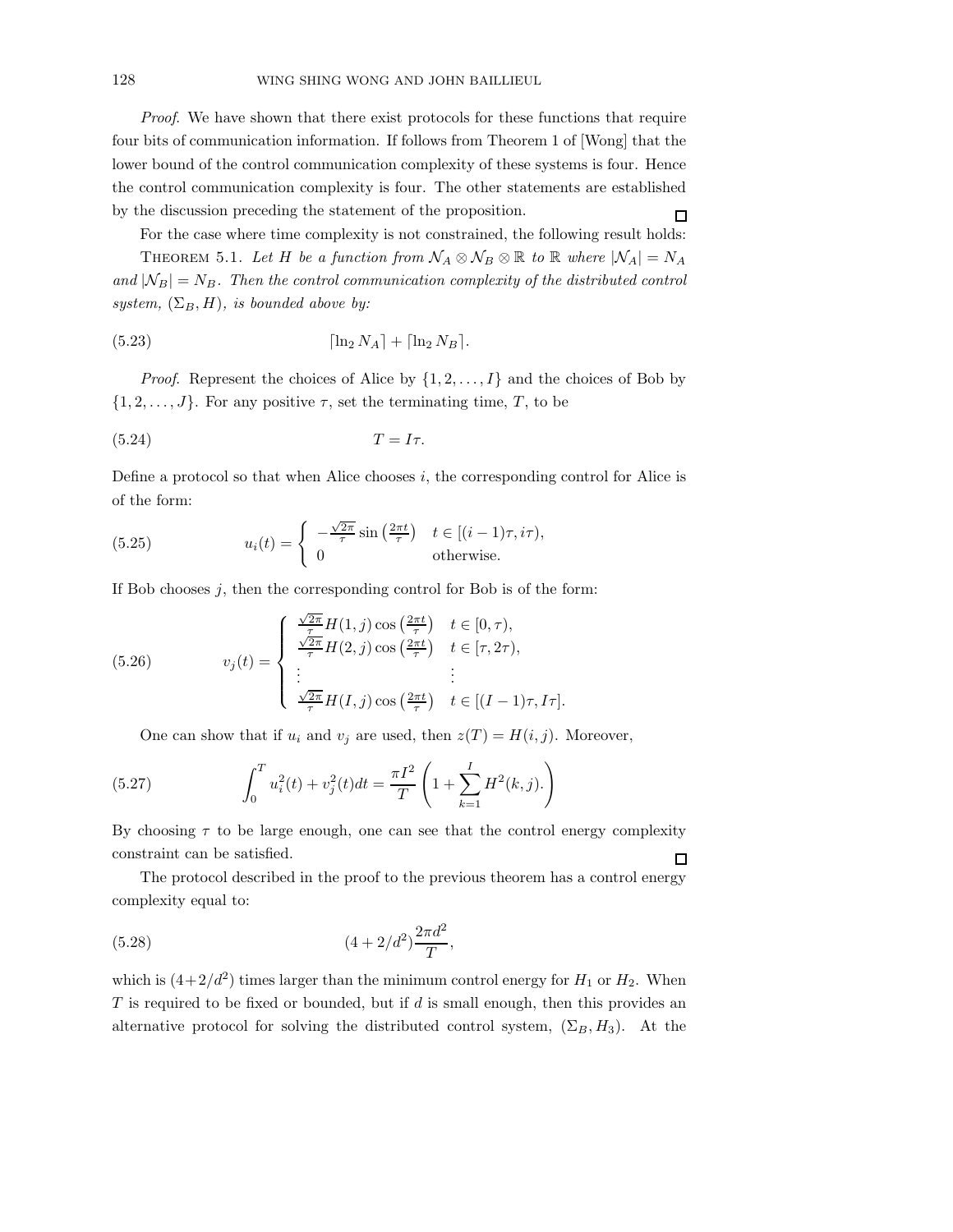terminal time, the agents need to be informed of the terminal state value. Hence the communication control complexity of this protocol is also four.

If the loop inputs are restricted to be piecewise constant functions, the trajectory of  $(x(t), y(t))$  is a k-sided polygon if it is a closed curve. In this case, the isoperometric inequality is sharpened to [Osserman]:

(5.29) 
$$
\frac{L^2}{A} \ge \frac{4}{k} \tan \frac{\pi}{k} > 4\pi.
$$

From this one can obtain the following result.

PROPOSITION 5.2. Consider the distributed control system,  $(\Sigma_B, H_1)$  or  $(\Sigma_B,$  $H_2$ , using piecewise constant controls with a trajectory  $(x(t), y(t))$  defining a k-side polygon. Under the control energy constraint  $(3.14)$  there is no feasible protocol if

(5.30) 
$$
d^2 \frac{2}{k} \tan \frac{\pi}{k} > TC_{\mathcal{E}}.
$$

Otherwise, the control communication complexity is four.

We conclude the section with remarks on the control energy complexity of the distributed control system,  $(\Sigma_B, H_3)$ . From previous discussion we know that there exists a feasible protocol that requires two communication bits and has a control energy complexity that is  $(4 + 2/d^2)$  times larger than that of either  $(\Sigma_B, H_1)$  or  $(\Sigma_B, H_2)$ . We will show in the following example how to construct lower control energy protocols that require the same amount of communication bits.

5.1. The lazy Bob protocol. If Alice and Bob are allowed to each execute two loops instead of one, the following inputs define a protocol solving  $(\Sigma_B, H_3)$ . Alice executes

(5.31) 
$$
u_A(t) = a \sin \frac{4\pi t}{T} \quad 0 \le t \le T
$$

in the case that  $\alpha = 1$ , and

(5.32) 
$$
u_A(t) = \begin{cases} a \sin \frac{4\pi t}{T} & 0 \le t \le T/2\\ -a \sin \frac{4\pi t}{T} & T/2 < t \le T \end{cases}
$$

in the case that  $\alpha = -1$ . Represent the double loop control in (5.31) as  $(a, a)$  and the double loop control in  $(5.32)$  as  $(a, -a)$ .

Bob, on the other hand, executes only a single loop—either in the interval  $[0, T/2]$ if  $\beta = 1$  or in  $[T/2, T]$  if  $\beta = -1$ . Bob provides zero input during half the time interval  $[0, T]$  in either case. (Hence the name of the protocol.) Represent Bob's control loop by:

$$
(b,0) \leftrightarrow u_B(t) = \begin{cases} b\cos\frac{4\pi t}{T} & 0 \le t \le T/2\\ 0 & T/2 < t \le T; \end{cases}
$$

$$
(0,b) \leftrightarrow u_B(t) = \begin{cases} 0 & 0 \le t \le T/2\\ b\cos\frac{4\pi t}{T} & T/2 < t \le T. \end{cases}
$$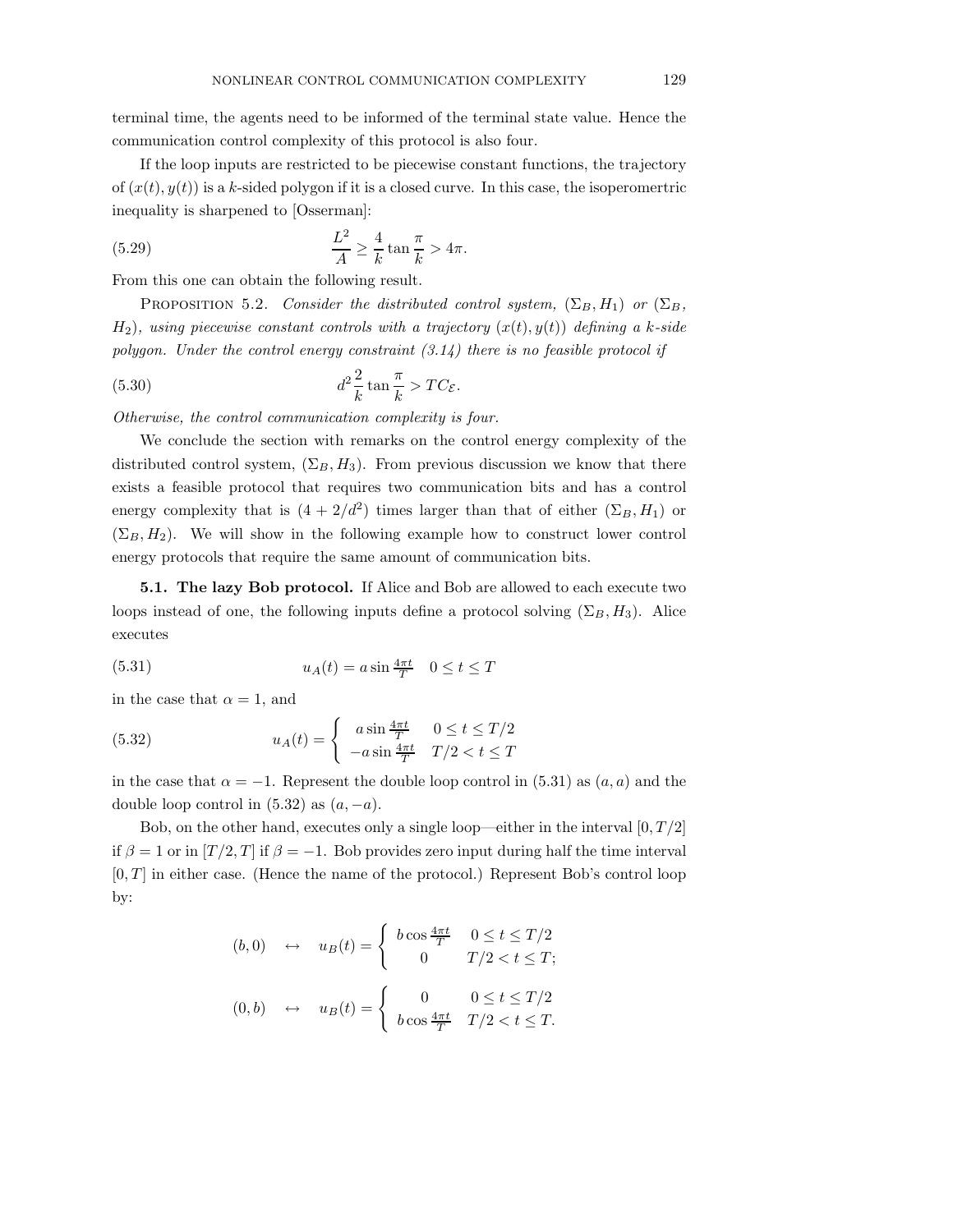Taking these inputs, the state table  $S_H(\alpha, \beta)$  (corresponding to (5.8)) is

|          | (b, 0)            | (0,b)             |
|----------|-------------------|-------------------|
| (a,a)    | $abT^2$<br>$8\pi$ | $abT^2$<br>$8\pi$ |
| $(a,-a)$ | $abT^2$<br>$8\pi$ | $abT^2$<br>$8\pi$ |
| Table 4  |                   |                   |

For consistency with Table 3, the terms  $a$  and  $b$  are chosen so that

(5.33) 
$$
-\frac{abT^2}{8\pi} = d^2.
$$

We note that the cost of evaluating any cell in Table 4 is

$$
\int_0^T u_A(t)^2 + u_B(t)^2 dt = \frac{1}{2}(a^2 + \frac{b^2}{2})T.
$$

From this, an easy calculation shows that the loop amplitudes that minimize this cost subject to the constraint (5.33) are

$$
a = \pm 2 \cdot 2^{\frac{1}{4}} \frac{\sqrt{\pi}d}{T}, \quad b = \mp 2 \cdot 2^{\frac{3}{4}} \frac{\sqrt{\pi}d}{T}
$$

with corresponding cost  $\frac{2\pi 2\sqrt{2}d^2}{T}$  $\frac{\sqrt{2d}}{T}$ . For the sake of comparison, the cost (=control energy (3.14)) of computing entries for  $H_1$  and  $H_2$  in Tables 1,2 resp. is  $\frac{2\pi d^2}{T}$ , showing the cost of the *Lazy Bob* protocol to be higher by a factor of  $2\sqrt{2}$ .

Assuming the absolute value of the function H is fixed to be  $d^2$ , there are a total of sixteen  $2 \times 2$  matrices which can be listed explicitly as

$$
d^2 \left( \begin{array}{cc} \sigma_{11} & \sigma_{12} \\ \sigma_{21} & \sigma_{22} \end{array} \right)
$$

where  $\sigma_{ij} = \pm 1$ . There are clearly sixteen such matrices, and these can be divided into two groups of eight. All those having an odd number of  $\sigma_{ij}$ 's equal to −1 have rank 2. All those having an even number of  $\sigma_{ij}$ 's equal to −1 have rank 1.

Proposition 5.1 can be extended to all these cases, so that all functions with the same rank have identical complexity. This phenomenon is not a coincidence as the analysis in ([WongBal]) reveals.

6. Phased-Loop Protocols and Parametrically Optimal Solutions to the Standard Parts Problem. Suppose Alice chooses the control loop input

(6.1) 
$$
u_A(t) = a \sin(\frac{2\pi t}{T} + \varphi_A),
$$

and Bob chooses

(6.2) 
$$
u_B(t) = b \sin(\frac{2\pi t}{T} + \varphi_B).
$$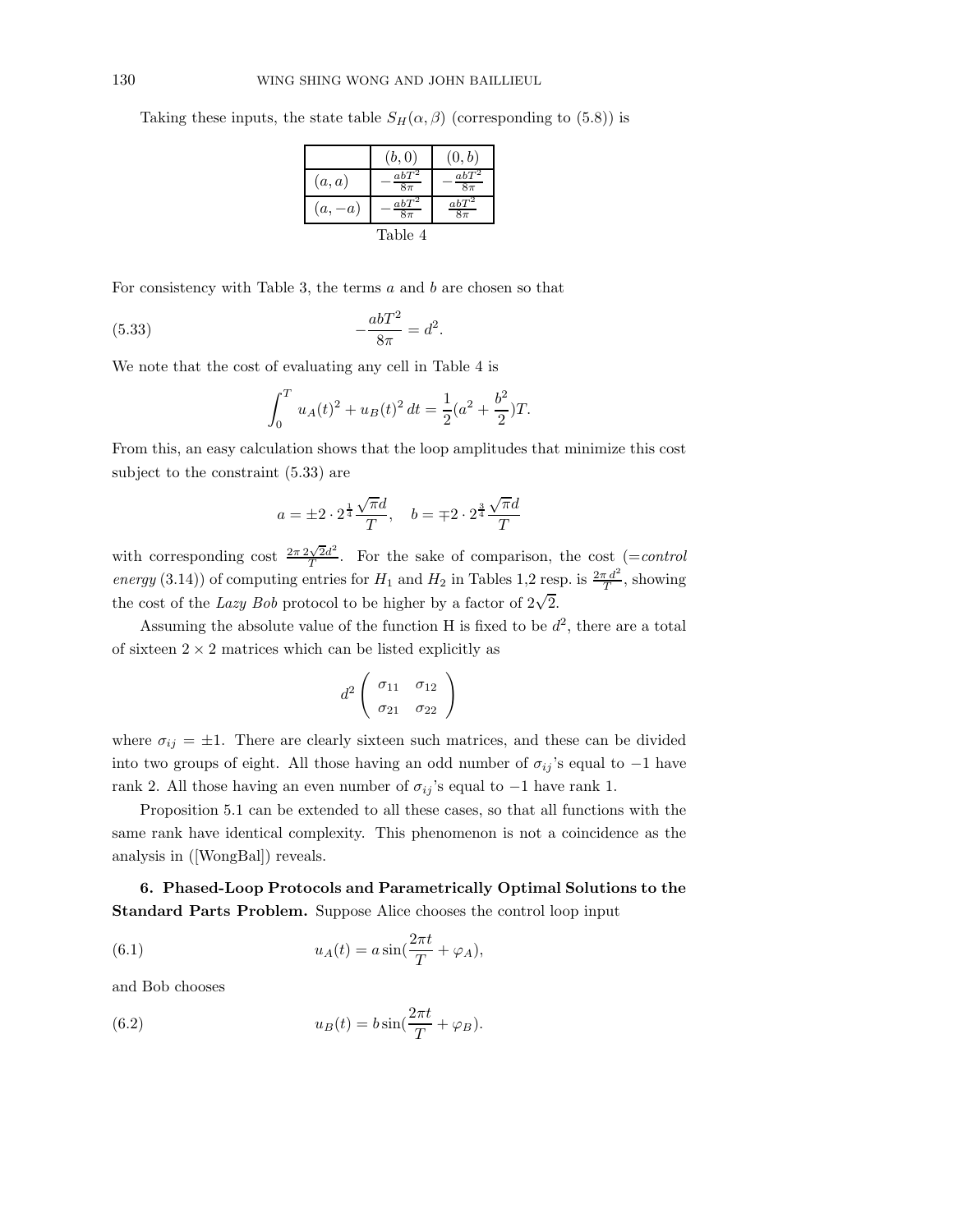Then in T units of time, the system  $(4.1)$  evolves from  $(x(0), y(0), z(0)) = (0, 0, 0)$  to  $(0, 0, z(T))$  where

(6.3) 
$$
z(T) = \frac{abT^2}{2\pi} \sin(\varphi_A - \varphi_B).
$$

|                              | $=1$ | $\zeta_B^{(0)}=0$ |
|------------------------------|------|-------------------|
| $S_A^{(0)}$<br>$=1$          |      |                   |
| $\mathcal{A}^{(0)}$<br>$= 0$ |      |                   |

| Table |  |
|-------|--|
|-------|--|

We consider a restricted version of the standard parts optimization problem introduced in Section 1. The problem is to have Alice and Bob compute the function specified in Table 5 using the following choices of input loops: Suppose we define

$$
\begin{pmatrix} \text{Alice} \\ \text{loops} \end{pmatrix} = \begin{cases} u_{A1}(t) = a_1 \sin(\frac{2\pi t}{T} - \varphi_1) & 0 \le t \le T & \text{if } \zeta_A^{(0)} = 1, \\ u_{A2}(t) = a_2 \sin(\frac{2\pi t}{T} - \varphi_2) & 0 \le t \le T & \text{if } \zeta_A^{(0)} = 0, \end{cases}
$$

and

$$
\begin{pmatrix} Bob \\ loops \end{pmatrix} = \begin{cases} u_{B1}(t) = b_1 \sin(\frac{2\pi t}{T} - \psi_1) & 0 \le t \le T & \text{if } \zeta_B^{(0)} = 1, \\ u_{B2}(t) = b_2 \sin(\frac{2\pi t}{T} - \psi_2) & 0 \le t \le T & \text{if } \zeta_B^{(0)} = 0. \end{cases}
$$

The goal of the optimization is to select values of the parameters  $a_i, b_j, \varphi_k, \psi_\ell, 1 \leq$  $i, j, k, \ell \leq 2$  such that

(6.4) 
$$
\eta = \int_0^T u_{A1}(t)^2 + u_{A2}(t)^2 + u_{B1}(t)^2 + u_{B2}(t)^2 dt
$$

is minimized. This is a restricted version of the standard parts problem in the sense that the functional is to be minimized with respect to the parameters and over an infinite-dimensional function space of control inputs. The restriction simplifies the problem in several ways. First the integral can be easily evaluated, and in light of (6.3), the optimization problem reduces to finding the minimum of

(6.5) 
$$
a_1^2 + a_2^2 + b_1^2 + b_2^2,
$$

subject to the following table of constraints: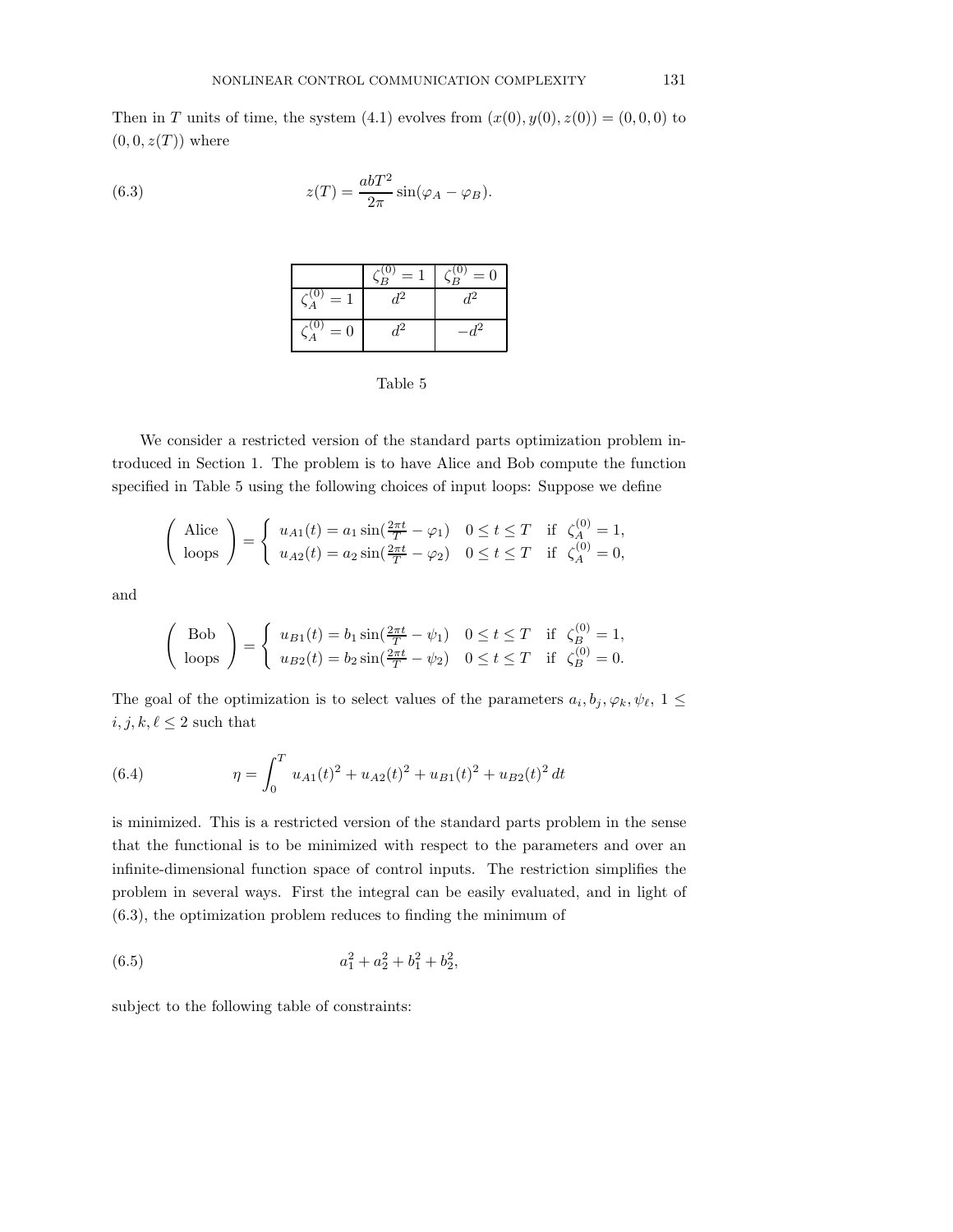|                                                              |                                                                                                                     | $= 0$                                                                                                                |
|--------------------------------------------------------------|---------------------------------------------------------------------------------------------------------------------|----------------------------------------------------------------------------------------------------------------------|
|                                                              | $\zeta_A^{(0)} = 1 \mid a_1b_1\sin(\varphi_1 - \psi_1) = \bar{d}^2 \mid a_1b_2\sin(\varphi_1 - \psi_2) = \bar{d}^2$ |                                                                                                                      |
|                                                              |                                                                                                                     | $\zeta_A^{(0)} = 0$   $a_2b_2 \sin(\varphi_2 - \psi_1) = \bar{d}^2$   $a_2b_2 \sin(\varphi_2 - \psi_2) = -\bar{d}^2$ |
| where $\bar{d} = d\sqrt{2\pi}/T$ with d as given in Table 5. |                                                                                                                     |                                                                                                                      |

Table 5′

Each entry in the table depends only on the phase differences  $\varphi_i - \psi_j$   $(i, j = 1, 2)$ , and hence there is no loss of generality in assuming that  $\varphi_1 = 0$ . Using the constraints in the table, we can rewrite the objective function  $(6.5)$  in terms of  $a_1$  to get

$$
a_1^2(1+\lambda^2) + \frac{1}{a_1^2}\mu^2
$$

where

$$
\lambda = -\frac{\sin \psi_1}{\sin(\varphi_2 - \psi_1)} \quad \text{and} \quad \mu = \bar{d} \sqrt{\frac{1}{\sin^2 \psi_1} + \frac{1}{\sin^2 \psi_2}}.
$$

This is easily seen to be minimized with respect to  $a_1$  if

$$
a_1 = \pm \left(\frac{\mu^2}{1 + \lambda^2}\right)^{\frac{1}{4}}.
$$

The corresponding value of the objective function is  $2\sqrt{\mu^2(1 + \lambda^2)}$ , which in terms of the phase parameters may be written as

(6.6) 
$$
2\bar{d} \frac{\sqrt{(\sin^2 \psi_1 + \sin^2 \psi_2)(\sin^2 \psi_1 + \sin^2(\varphi_2 - \psi_1))}}{|\sin \psi_1 \sin \psi_2 \sin(\varphi_2 - \psi_1)|}.
$$

The constraints of Table 5' allow us to express the amplitude parameters  $a_2, b_1, b_2$  in terms of the phase parameters  $\varphi_2, \psi_1, \psi_2$ , and moreover, they impose a relationship among these parameters given by

$$
\sin \psi_1 \sin(\varphi_2 - \psi_2) + \sin \psi_2 \sin(\varphi_2 - \psi_1).
$$

This defines  $\varphi_2$  as an implicit function of  $\psi_1$  and  $\psi_2$  which may be written explicitly as

$$
\varphi_2(\psi_1, \psi_2) = \arctan[2\sin\psi_1\sin\psi_2, \sin(\psi_1 + \psi_2)] \text{ or}
$$
  

$$
\varphi_2(\psi_1, \psi_2) = \arctan[-2\sin\psi_1\sin\psi_2, -\sin(\psi_1 + \psi_2]).
$$

The values of  $\varphi_2$  in these formulas differ by  $\pi$ , but the minimum values of the expression (6.6) are the same in either case. Using elementary techniques involving first and second derivatives, we find that in the range  $-\pi < \psi_1, \psi_2 < \pi$ , (6.6) has local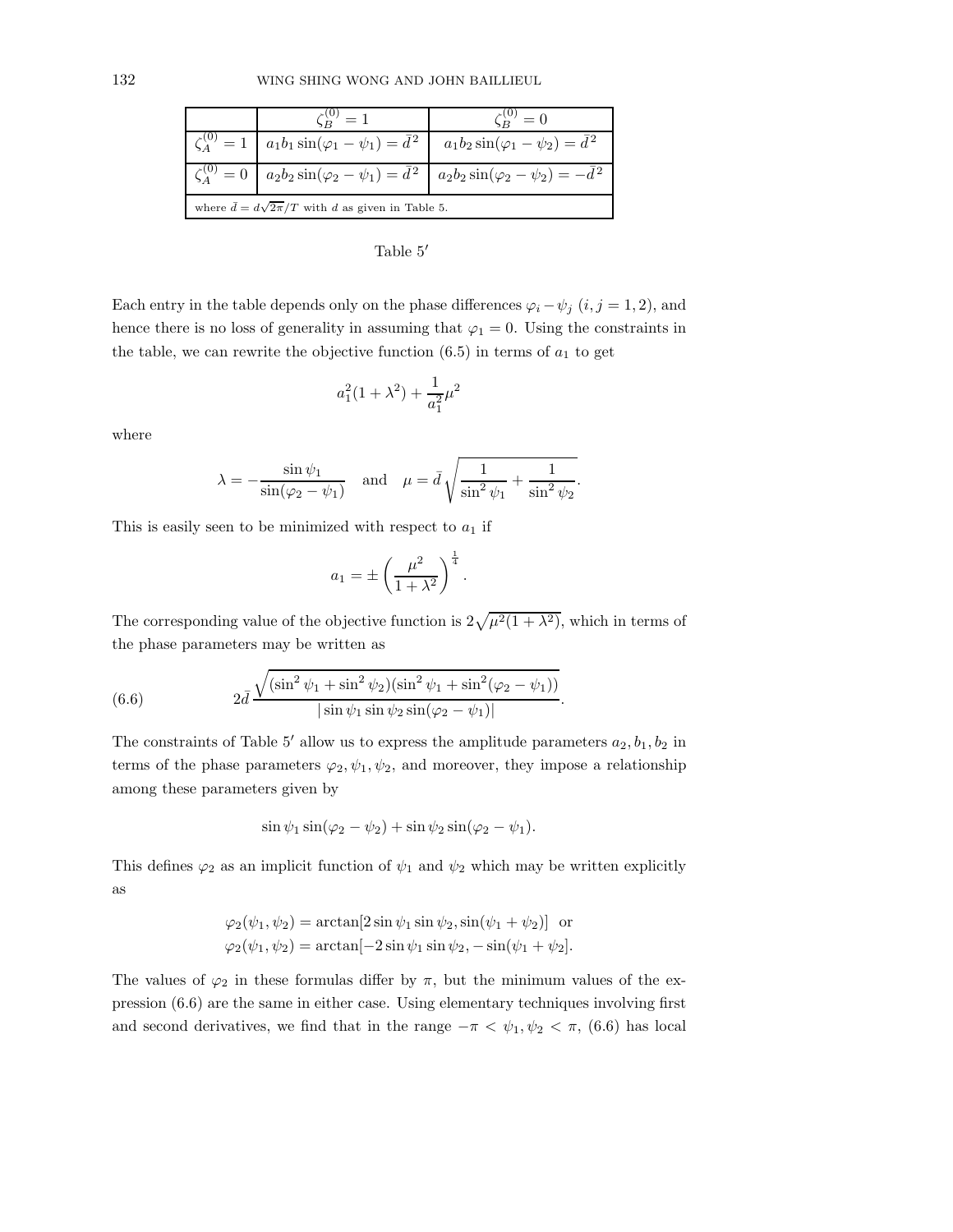minima at the eight points  $(\pi/4, -\pi/4)$ ,  $(-\pi/4, \pi/4)$ ,  $(3\pi/4, -3\pi/4)$ ,  $(-3\pi/4, 3\pi/4)$ ,  $(\pi/4, 3\pi/4), (\pi/4, -3\pi/4), (3\pi/4, \pi/4), (-3\pi/4, -\pi/4)$ . The function (6.6) takes on the same value for each of these choices. For any of these minima, the corresponding value of  $\varphi_2$  may be selected as  $\pm \pi/2$ , and for either of these values, we may find corresponding values of the amplitude parameters  $a_i, b_j$  from Table 5'. The signs of the these parameters must be chosen to satisfy the constraints of Table 5′ , but in all cases the magnitude is  $2^{\frac{1}{4}}\bar{d} = 2^{\frac{1}{4}}\sqrt{2\pi}d/T$ . The corresponding optimal value of the objective function (6.5) is  $\frac{8\pi\sqrt{2}d^2}{T^2}$  with the corresponding value of  $\eta$  given by  $\frac{4\pi\sqrt{2}d^2}{T}$  $\frac{\sqrt{2d^2}}{T}$ . We summarize these remarks in the following:

PROPOSITION 6.1. The problem of finding control inputs  $(u_{Ai}, u_{Bj})$  that steer the system  $(4.1)$  so as to evaluate the function given in Table 5 is solved by the functions (Alice loops) and (Bob loops) given above, where we specify that  $|\varphi_1 - \varphi_2| = \pi/2$ ,  $|\psi_1 - \psi_2| = \pi/2$ , and  $|\varphi_1 - \psi_1| = \pi/4$  or  $3\pi/4$ , and all amplitude parameters  $a_i, b_j$ will have equal magnitudes and can be specified as

$$
a_1 = 2^{\frac{1}{4}} \sqrt{2\pi} d/T, \qquad a_2 = \text{sgn}[\sin(\varphi_1 - \psi_1) \sin(\varphi_2 - \psi_1)] a_1 b_1 = \text{sgn}[\sin(\varphi_1 - \psi_1)] a_1, \quad b_2 = \text{sgn}[\sin(\varphi_1 - \psi_2)] a_1.
$$

Among all sinusoidal inputs depending on phase and amplitude parameters as in (6.1) and  $(6.2)$ , these choices locally minimize the performance index  $(6.4)$ .

REMARK 6.1. The optimal cost of the solution to the standard parts problem given by Proposition 6.1 is of course directly related to the energy complexity as discussed in the previous two sections. To make a direct comparison with our previous calculations, we note that the energy complexity will be half the optimal standard parts value—i.e.  $\frac{2\pi\sqrt{2}d^2}{T}$  $\frac{\sqrt{2a}}{T}$ . Thus the complexity is half that of the "Lazy Bob" protocol but a factor of  $\sqrt{2}$  larger than the energy complexity of the solutions (5.1)-(5.2) and (5.5)-(5.6) for the functions given in Tables 1,2 in Section 5. It follows that the Lazy Bob Protocol is not optimal.

REMARK 6.2. A geometric variational solution to the problem of finding input pairs  $(u_{Ai}, u_{Bj})$  that compute the function of Table 5 while minimizing (6.4) over the set of all functions in, say,  $L_2[0,T]$  is not presently available. It will be shown elsewhere ([WongBa1]) in the context of a broader theory that the phased-loop solution presented here has the same minimum energy requirement as that of a different set of parametrically-optimal solutions in which inputs are represented by Fourier series on [0, T]. While the phased-loop solution to the minimum-energy evaluation of  $2 \times 2$ matrices appears to be a natural extension of classical results in geometric optimal control, further work must be done to characterize the matrices that can be evaluated in this way. This work will be reported elsewhere.

7. The Effect of Phase Uncertainty in the Input Loops. In thinking about physical implementations of the above distributed control systems—for instance in quantum spin systems or in our ball-and-plate system from classical mechanics, we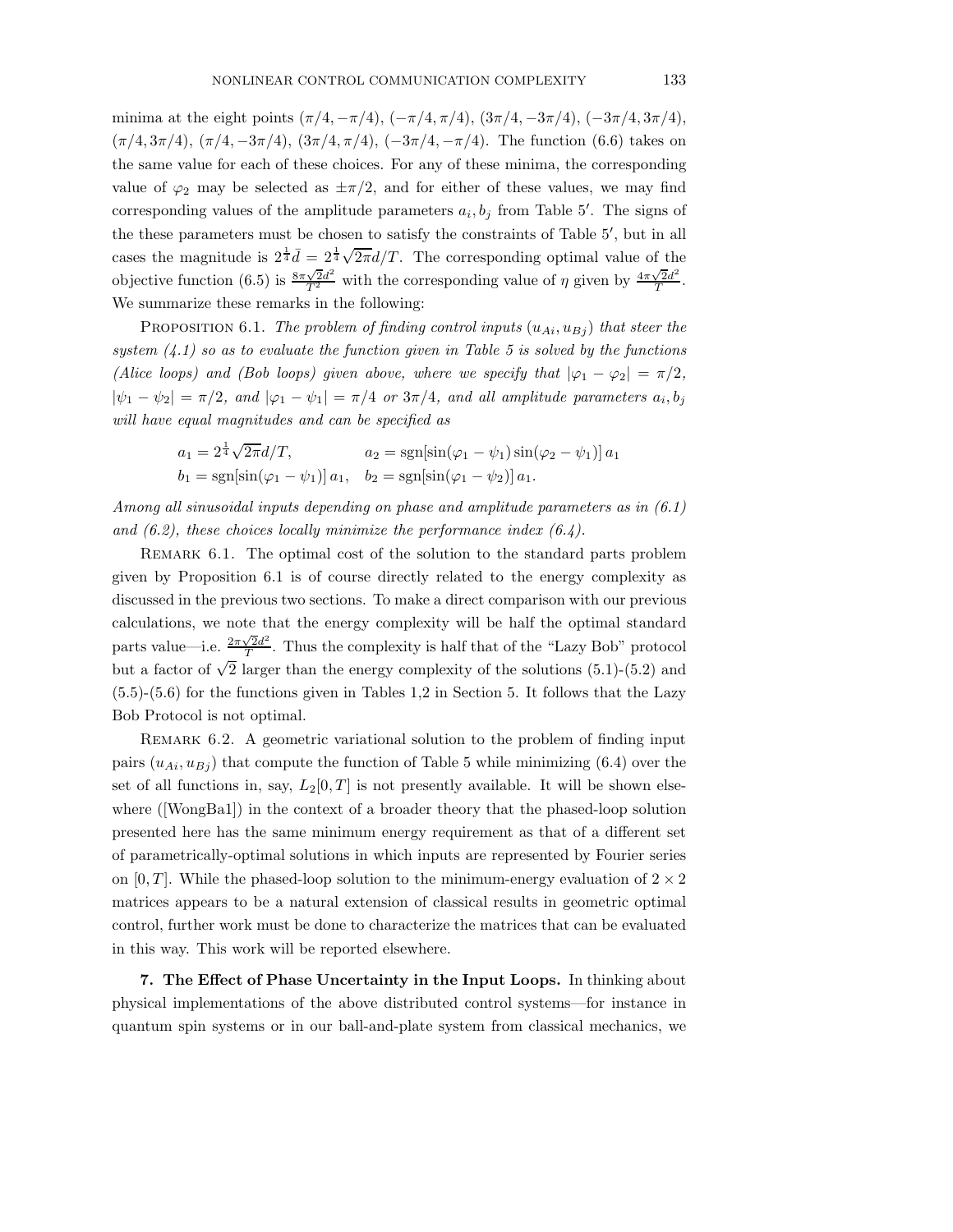turn our attention to the phase relationships of the two control input loops. To fix ideas, consider two control inputs  $u_A$  and  $u_B$  to (4.1) which generate x and y trajectories:

$$
x(t) = \lambda \sin(\omega t + \varphi)
$$
 and  $y(t) = \lambda \sin(\omega t + \varphi + \psi)$ .

We explicitly integrate  $\dot{z} = u_B x - u_A y$  to obtain

$$
z(t) = z_0 - (\lambda^2 \omega \sin \psi)t.
$$

Over one cycle,  $0 \le t \le 2\pi/\omega$ ,  $(x(t), y(t))$  traces an ellipse whose semi-major axes are aligned with the positive and negative forty-five degree lines in the  $x,y$ -plane. In agreement with (4.3), the change in the value of z over this cycle,  $2\pi\lambda^2 \sin \psi$ , is two times the area of the ellipse. Thus, the phase offset of the control loop inputs  $u_A(\cdot)$ and  $u_B(\cdot)$  is seen to be a geometric quantity.

To explore the geometric phase in more detail, we note that the control inputs  $u_A, u_B$  that generate the elliptical path in the  $x,y$ -plane are given by

$$
u_A(t) = \lambda \omega \cos(\omega t + \varphi)
$$
 and  $u_B(t) = \lambda \omega \cos(\omega t + \varphi + \psi)$ .

A straightforward calculation shows that these satisfy the ordinary differential equation:

(7.1) 
$$
\begin{pmatrix} \dot{u}_A \\ \dot{u}_B \end{pmatrix} = \begin{pmatrix} -\alpha & \beta \\ -\beta & \alpha \end{pmatrix} \begin{pmatrix} u_A \\ u_B \end{pmatrix}
$$

where  $\alpha = \omega \cos \psi / \sin \psi$  and  $\beta = \omega / \sin \psi$ . This representation allows us to examine the geometric aspect of phase differences in the inputs in the context of the  $SU(2), SO(3)$ , and  $S<sup>2</sup>$  examples of Section 2. To fix ideas we return to Examples 2.2 and 2.3. By a slightly inexact analogy with equation (2.9), it follows from (7.1) that we can write

(7.2) 
$$
\dot{\Omega} = A(\psi)\omega\Omega + \Omega A(\psi)^T \omega,
$$

where

$$
\Omega(t) = \begin{pmatrix} 0 & 0 & u_B(t) \\ 0 & 0 & -u_A(t) \\ -u_B(t) & u_A(t) & 0 \end{pmatrix},
$$

and

$$
A(\psi) = \begin{pmatrix} \frac{\cos \psi}{\sin \psi} & \frac{1}{\sin \psi} & 0 \\ -\frac{1}{\sin \psi} & -\frac{\cos \psi}{\sin \psi} & 0 \\ 0 & 0 & 0 \end{pmatrix}.
$$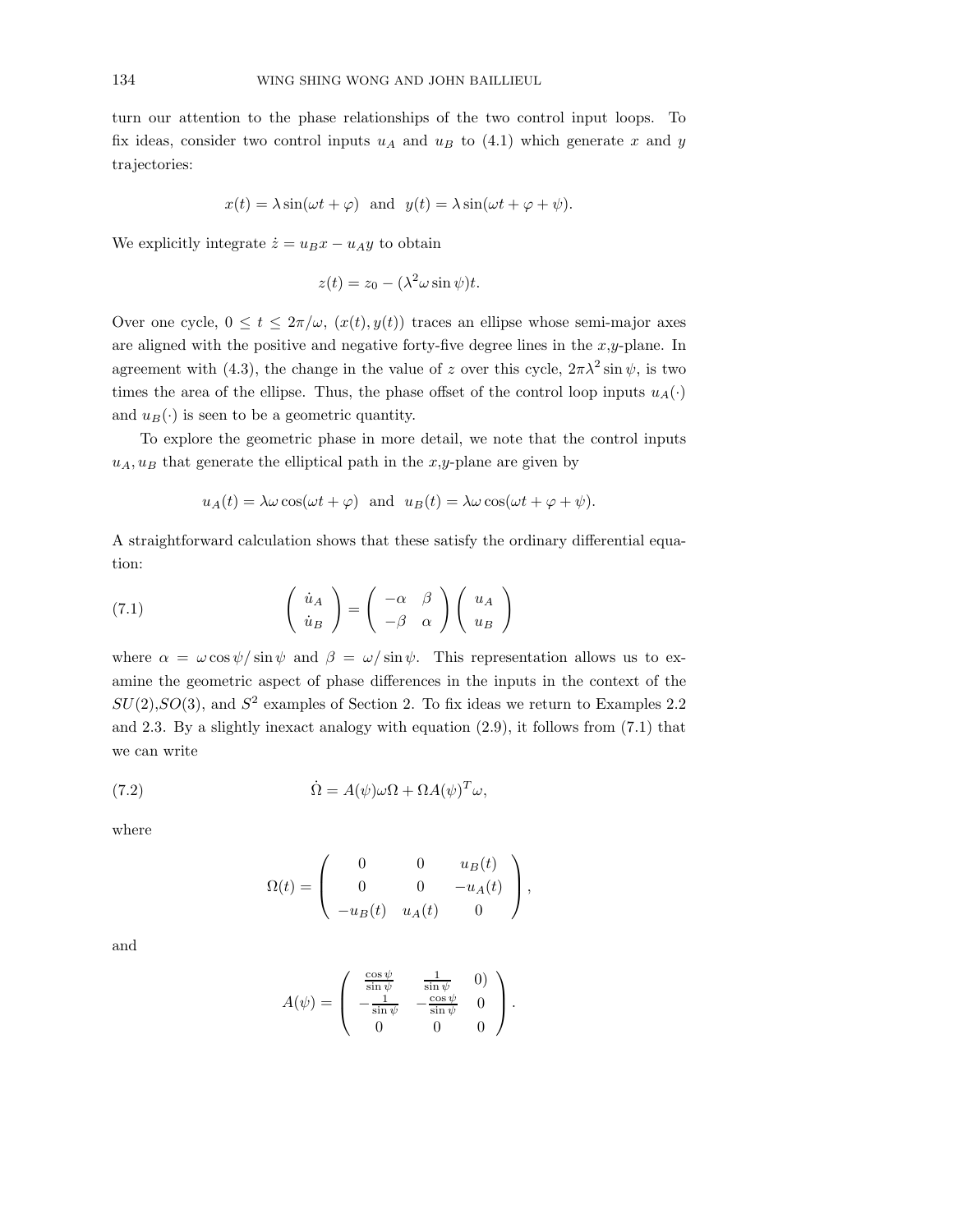Equation (7.2) may be explicitly solved, and we write the solution as

(7.3) 
$$
\Omega(t) = e^{A(\psi)\omega t} \Omega_0 e^{A(\psi)^T \omega t},
$$

where

$$
\Omega_0 = \begin{pmatrix} 0 & 0 & u_B(0) \\ 0 & 0 & -u_A(0) \\ -u_B(0) & u_A(0) & 0 \end{pmatrix}.
$$

A subtle but crucial difference between

(7.4) 
$$
\dot{X}(t) = \Omega(t)X(t), X(0) = I
$$

and equation (2.10) is that the exponentiated  $A(\psi) \neq -A(\psi)^T$ , and we do not have an elegantly simple solution to (7.4) along the lines of (2.11). We therefore turn to approximation for further insight. Specifically, we consider small deviations from the ideal case of the previous sections in which  $u_A(\cdot)$  and  $u_B(\cdot)$  are sinusoids whose phases differ by 90°—i.e.  $\psi = \pm \pi/2$ . Consider specifically the case  $\psi = -\pi/2 + \epsilon$ , so that

(7.5) 
$$
A(\frac{\pi}{2} + \epsilon) = B + \epsilon C + o(\epsilon),
$$

where

(7.6) 
$$
B = \begin{pmatrix} 0 & -1 & 0 \\ 1 & 0 & 0 \\ 0 & 0 & 0 \end{pmatrix} \text{ and } C = \begin{pmatrix} -1 & 0 & 0 \\ 0 & 1 & 0 \\ 0 & 0 & 0 \end{pmatrix}.
$$

Noting that  $BC + CB = 0$ , a straightforward calculation shows that

$$
e^{A(\frac{\pi}{2} + \epsilon)\omega t} = e^{B\omega t} + \epsilon C \sin(\omega t) + o(\epsilon).
$$

We can prove the following:

LEMMA 7.1. Consider the control system  $(2.7)$  where the control inputs are

$$
u_1(t) = \lambda \omega \cos(\omega t + \varphi),
$$
  
\n
$$
u_2(t) = \lambda \omega \sin(\omega t + \varphi + \epsilon),
$$

with  $\epsilon$  being a small positive quantity. The equation (2.7) may be written as

(7.7) 
$$
\dot{X}_{\epsilon}(t) = \Omega_{\epsilon}(t)X_{\epsilon}(t), \quad X(0) = I,
$$

where

(7.8) 
$$
\Omega_{\epsilon}(t) = e^{B\omega t} \Omega_0 e^{-B\omega t} + \epsilon \sin \omega t (C \Omega_0 e^{-B\omega t} + e^{B\omega t} \Omega_0 C) + o(\epsilon)
$$

and B and C are as above.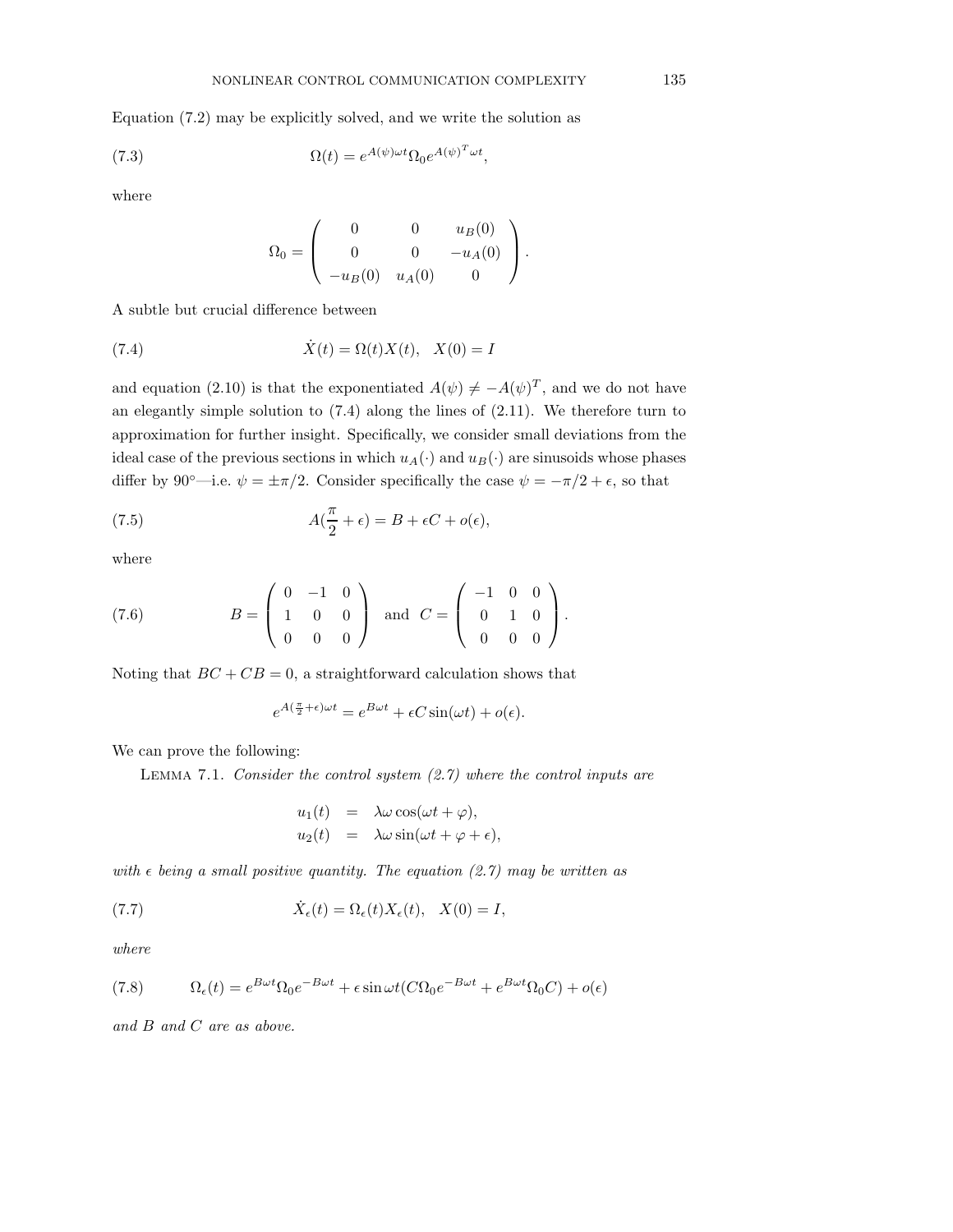*Proof.* If we specify  $\psi = \frac{\pi}{2} + \epsilon$  in the above definition of  $u_B$  and then rename  $u_A$ to be  $u_1$  and  $u_B$  to be  $u_2$ , it is obvious that

(7.9) 
$$
\begin{pmatrix} \dot{u}_1 \\ \dot{u}_2 \end{pmatrix} = \begin{pmatrix} -\alpha & \beta \\ -\beta & \alpha \end{pmatrix} \begin{pmatrix} u_1 \\ u_2 \end{pmatrix},
$$

with  $\alpha, \beta$  being defined as in equation (7.1). Expanding these coefficients along the lines of (7.5), we write

$$
\alpha = \omega \epsilon + o(\epsilon)
$$
 and  $\beta = -\omega + o(\epsilon)$ .

Then (7.9) may be rewritten as

$$
\begin{pmatrix}\n\dot{u}_1 \\
\dot{u}_2\n\end{pmatrix} = \left[ \begin{pmatrix}\n0 & -\omega \\
\omega & 0\n\end{pmatrix} + \begin{pmatrix}\n-\epsilon\omega & 0 \\
0 & \epsilon\omega\n\end{pmatrix} + o(\epsilon) \right] \begin{pmatrix}\nu_1 \\
u_2\n\end{pmatrix}.
$$

From this, it follows that

$$
\begin{pmatrix} u_1(t) \\ u_2(t) \end{pmatrix} = e^{(\bar{B}+\epsilon \bar{C})\omega t} \begin{pmatrix} u_1(0) \\ u_2(0) \end{pmatrix} + o(\epsilon),
$$

where

$$
\bar{B} = \left( \begin{array}{cc} 0 & -1 \\ 1 & 0 \end{array} \right) \text{ and } \bar{C} = \left( \begin{array}{cc} -1 & 0 \\ 0 & 1 \end{array} \right).
$$

To render the zeroth and first-order terms explicitly, we expand  $e^{(\bar{B}+\epsilon \bar{C})\omega t}$  as a series, and as above, we note that  $\overline{B}\overline{C} + \overline{C}\overline{B} = 0$ . From this relationship, a straightforward regrouping of terms shows that

$$
e^{(\bar{B}+\epsilon\bar{C})\omega t} = e^{\bar{B}\omega t} + \epsilon\bar{C}\sin\omega t + o(\epsilon).
$$

In terms of this expression, we write the solution of (7.9) as

$$
\begin{pmatrix} u_1(t) \\ u_2(t) \end{pmatrix} = \left( e^{\bar{B}\omega t} + \epsilon \bar{C} \sin \omega t \right) \begin{pmatrix} u_1(0) \\ u_2(0) \end{pmatrix} + o(\epsilon),
$$

and a straightforward calculation shows that this is equivalent to (7.8).

Lemma 6.1 enables a proof of the following.

THEOREM 7.1. Let B and C be as in Lemma 6.1, and let  $Y_{\epsilon}(t)$  be the solution of

 $\Box$ 

$$
\dot{Y}(t) = \epsilon \Psi(t) Y(t), \quad Y(0) = I,
$$

where

$$
\Psi(t) = \sin \omega t \, e^{(B\omega - \Omega_0)t} \left[ C e^{B\omega t} \Omega_0 e^{-B\omega t} + e^{B\omega t} \Omega_0 e^{-B\omega t} C \right] e^{(-B\omega + \Omega_0)t}.
$$

Let

$$
\hat{X}_{\epsilon}(t) = e^{B\omega t} e^{(-B\omega + \Omega_0)t} Y_{\epsilon}(t).
$$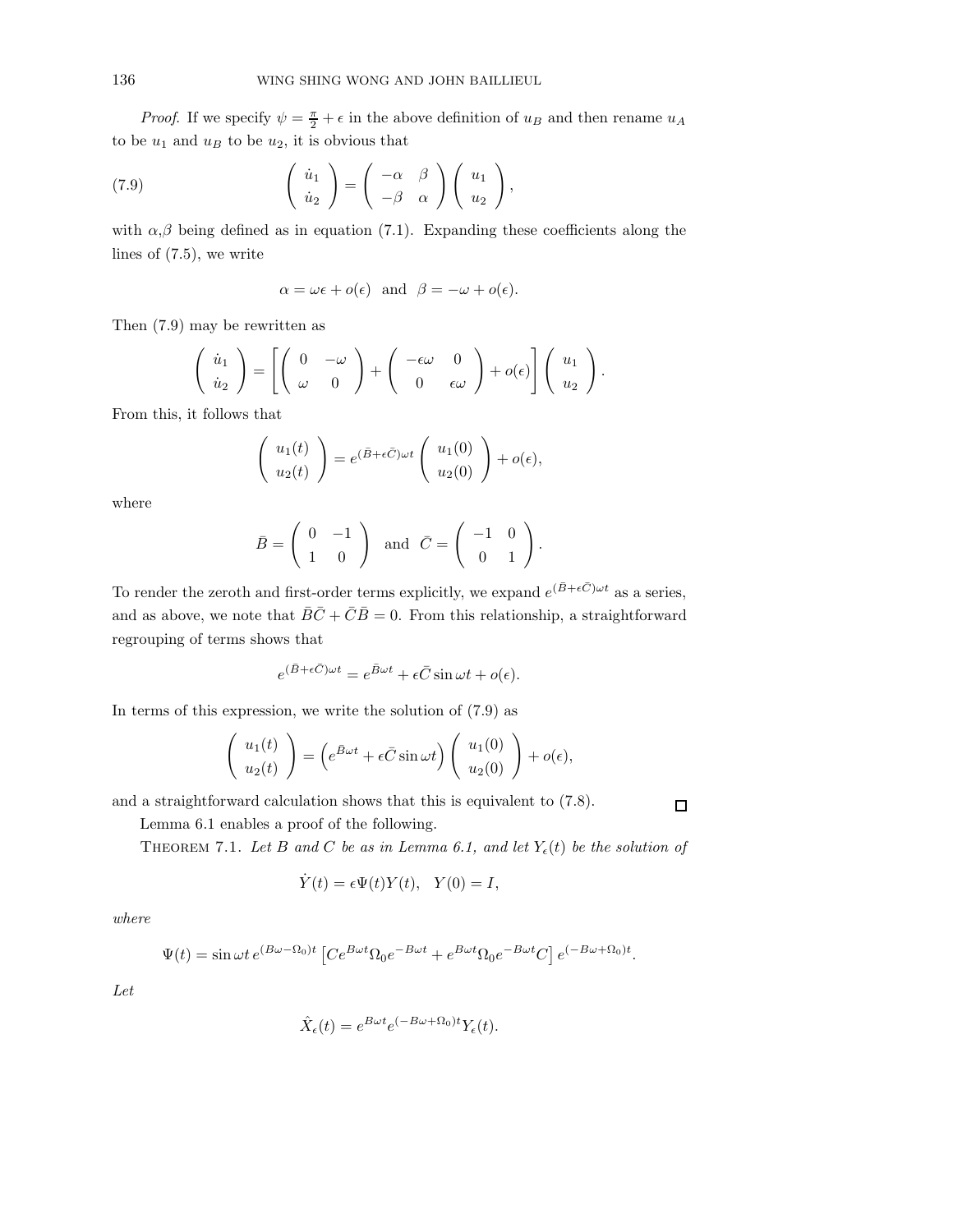Then the solution  $X_{\epsilon}(t)$  of (7.7) satisfies

(7.10) 
$$
||X_{\epsilon}(t) - \hat{X}_{\epsilon}(t)|| \sim \mathcal{O}(\epsilon),
$$

and this approximation remains valid over the time interval  $[0, 1/\epsilon)$ .

Proof. Equation (7.8) explicitly represents the effect of the phase perturbation on the evolution equation (7.4). In terms of this, we may describe the effect on the state evolution as follows. Let  $\Phi(t)$  be the solution of

$$
\dot{X}(t) = e^{B\omega t} \Omega_0 e^{-B\omega t} X(t), \ X(0) = I.
$$

From (2.11) this is given explicitly by

$$
\Phi(t) = e^{B\omega t} e^{(-B\omega + \Omega_0)t}.
$$

Given  $X_{\epsilon}(t)$  defined by (7.7), let  $Z(t) = \Phi(t)^{-1} X_{\epsilon}(t)$ . Then Z satisfies

$$
\dot{Z}(t) = \epsilon \sin \omega t \left[ \Phi(t)^{-1} \left( C \Omega_0 e^{-B \omega t} + e^{B \omega t} \Omega_0 C \right) \Phi(t) \right] Z(t) + o(\epsilon).
$$

The terms between the square brackets can be rewritten to give

$$
\dot{Z}(t) = \epsilon \Psi(t) Z(t) + o(\epsilon), \quad Z(0) = I.
$$

From this it follows that  $Y(t)$  as defined in the theorem statement is an approximation of  $Z(t)$ , and the approximation result claimed for  $X_{\epsilon}$  follows as a consequence.  $\Box$ 

REMARK 7.1. The earlier sections of the paper have posed control communication complexity problems for nonlinear systems through which controller-agents cooperatively steer the system toward various goal states by inputting different choices of control loop inputs. The results presented in Sections 4 and 5 cover ideal cases in which two agents (Alice and Bob) always execute loop inputs that are exactly ninety degrees out of phase. Theorem 6.1 addresses the question of how robust this mode of Alice and Bob's communicating will be in the case that an actual physical action is required in order to input the loop (e.g. controlling a ball between two plates or modulating an rf-field, as in Section 2). Theorem 6.1 expresses the effect of phase input uncertainty modeled in terms of a small constant phase error  $\epsilon$ . Over a single cycle of the inputs  $u_1$  and  $u_2$   $(0 \le t \le 2\pi/\omega)$ , we expect that the state-trajectory generated by the input loops with the error term included will not deviate much from the ideal state-trajectory that has no phase error. Over many cycles, however, even a small phase error can lead to large deviation from the ideal—a phenomenon that might be referred to as phase-induced decoherence: the loss of state information with the passage of time. A complete analysis of decoherence due to misregistration of the amplitudes and phases of Alice and Bob's input loops is beyond the scope of the present paper. A typical situation for an  $S^2$ -system is illustrated in Fig. 4, however, wherein the thick trajectory corresponding to a phase-error  $\epsilon = 0.04$  is plotted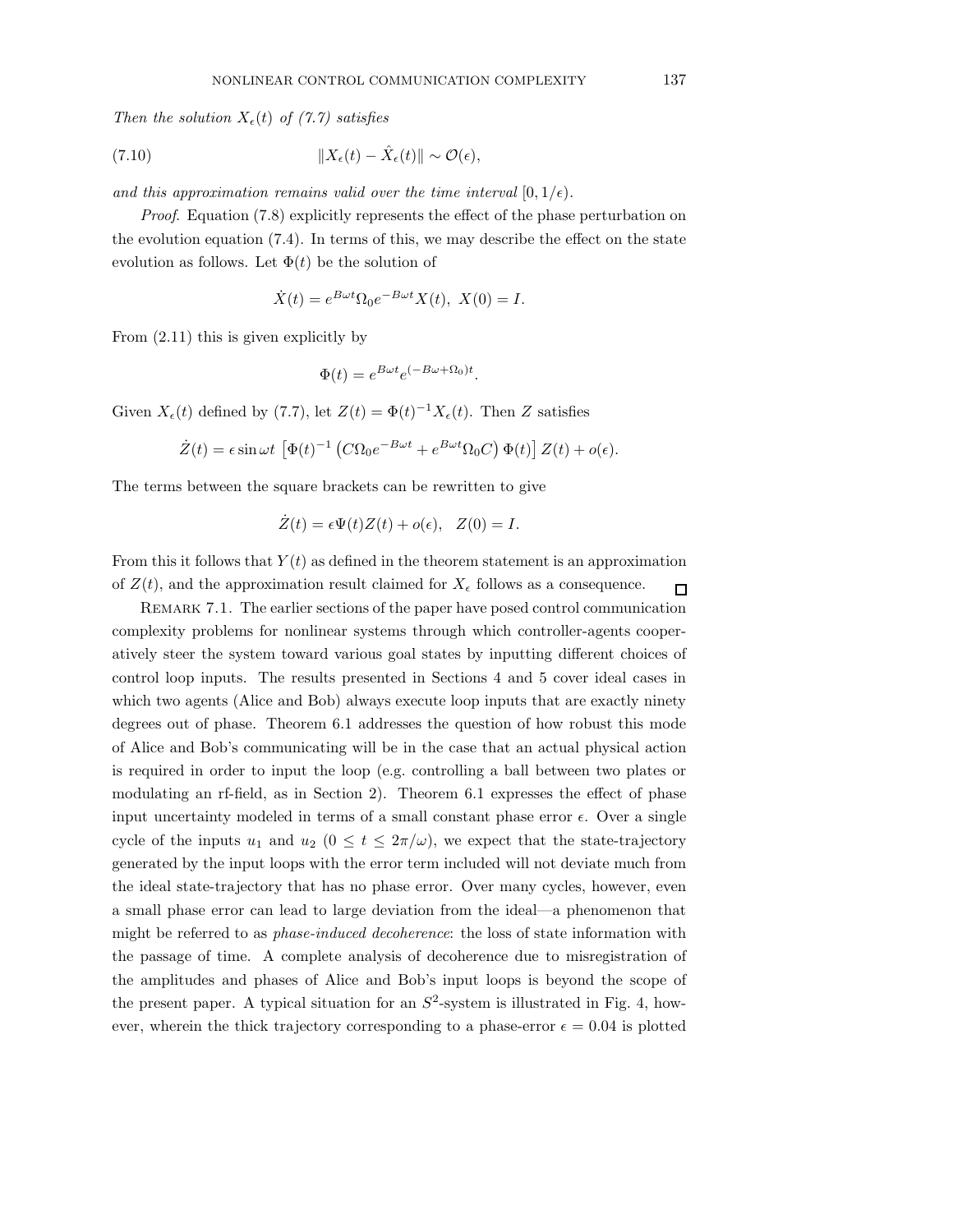along with the corresponding thin trajectory corresponding to no phase error (i.e.  $\epsilon = 0$ ). The way in which uncertainty limits what can be communicated through the cooperative application of control inputs will be studied elsewhere.



FIG. 4. Trajectories initiated at the point  $(1, 0, 0)$  on the unit sphere  $S<sup>2</sup>$  and generated by the control inputs u<sub>1</sub> and u<sub>2</sub> of Lemma 6.1 applied to the system (2.13). Here  $\omega = 3$ ,  $\lambda = \sqrt{4\pi^2 - \omega^2}$ ,  $\varphi = 0$ , and  $\epsilon = 0$  for the thin black trajectory while  $\epsilon = 0.04$  for the thick black trajectory. The trajectories run for  $0 \le t \le 2\pi/\omega$  and are almost indistinguishable in the beginning and end at well separated locations on the sphere. (a) and (b) show the "front" and "rear" views.

8. Concluding Remarks. In this paper, the concept of control communication complexity is introduced for a family of nonlinear systems. These nonlinear systems arise in diverse contexts, such as classical mechanics, quantum computing, and nonholonomic systems of the type represented by the Brockett Integrator. The control communication complexity provides a means to measure the minimum information exchange required in order to achieve a specific control objective. The concept of control energy complexity and time complexity are also introduced. It is shown that there is an intricate relationship among all these complexity concepts as demonstrated by a few examples. This initial investigation points to potentially deeper results in several directions. One long-term objective is to discover and to understand fundamental connections among system dynamics, information coding, control function design, and optimization objectives. Connections with quantum control and quantum computing systems suggest another enticing course for further investigation.

## REFERENCES

- [Bal1] J. BAILLIEUL, Geometric Methods for Optimal Control Problems, J. of Optimization Theory and Applications, 28:4(1978), pp. 519-548.
- [Bal2] J. Baillieul and B. Lehman, Open-Loop Control Using Oscillatory Inputs, CRC Control Handbook, W.S. Levine, Editor, CRC Press, Boca Raton, FL, 1996, pp. 967-980.
- [BaAn] J. BAILLIEUL AND P. ANTSAKLIS, Control and Communication Challenges in Networked Real-Time Systems, Proceedings of the IEEE, 95:1, January, 2007, pp. 9-28 Digital Object Identifier 10.1109/JPROC. 2006.887290.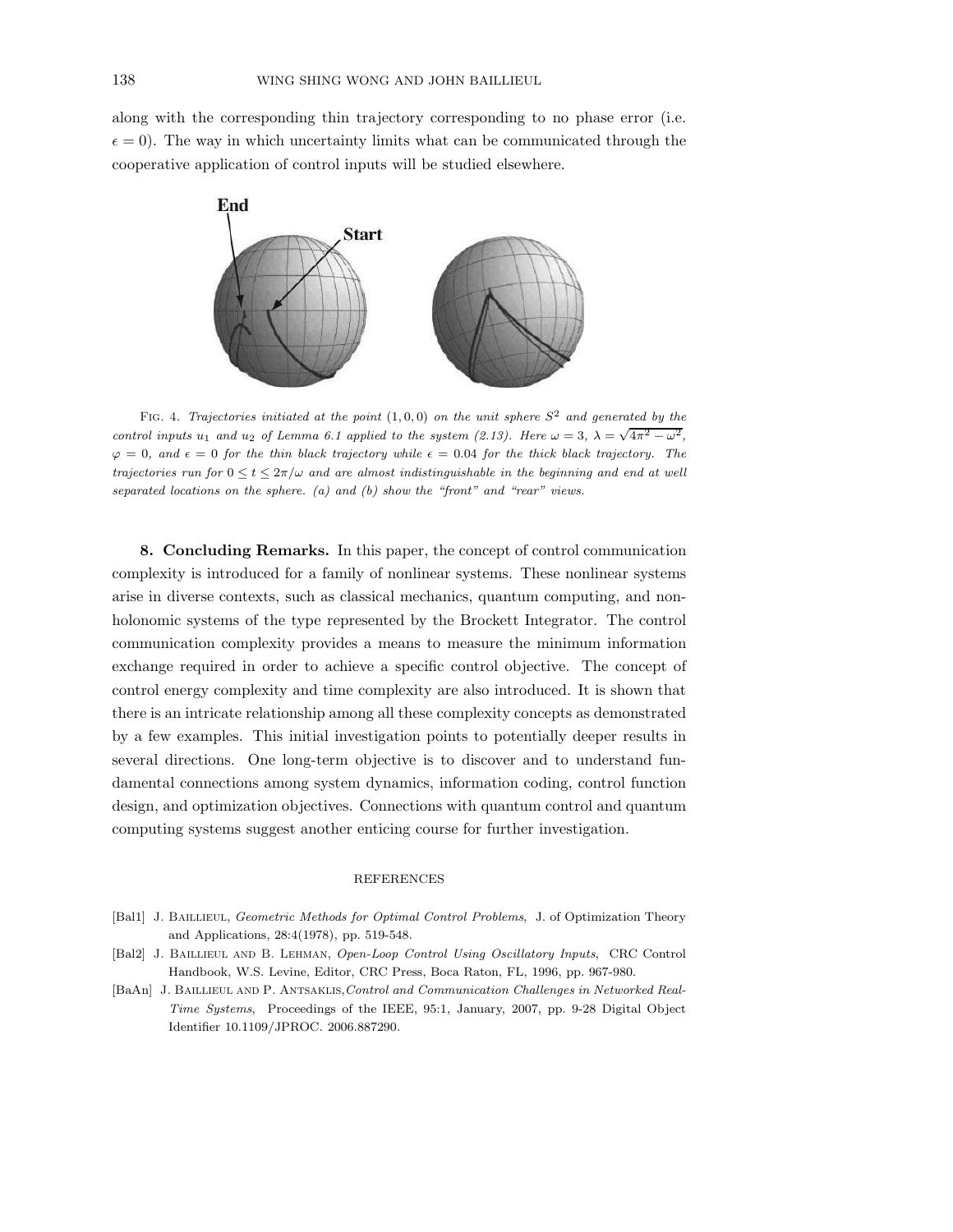- [BoEdBe] L. BOUTEN, S. EDWARDS & V.P. BELAVKIN, Bellman equations for optimal feedback control of qubit states, in arXiv:quant-ph/0407192v2 21 Mar 2005.
- [RWB0] R.W. BROCKETT, Lie Theory and Control Systems Defined on Spheres, SIAM J. Applied Math., 10:2(1973), pp. 213-225.
- [RWB1] R.W. BROCKETT, Robotic Manipulators and the Product of Exponentials Formula, in: Mathematical Theory of Networks and Systems, Proceedings of the International Symposium Held at the Ben Gurion University of the Negev, Beer Sheva, June 20-24, 1983 (Ed. P. A. Fuhrmann). Berlin: Springer-Verlag, pp. 120-127, 1984.
- [RWB2] R.W. BROCKETT, Asymptotic Stability and Feedback Stabilization, in: Differential Geometric Control Theory, R. W. Brockettt, R. S. Millman, and H. J. Sussman, Eds. Boston, Birkhauser, pp. 181-191, 1983.
- [RWB3] R.W. BROCKETT, On the Rectification of Vibrating Motion, Sensors and Actuators, 20(1989), pp. 91-96.
- [RWB4] R.W. BROCKETT, *Minimizing attention in a motion control context*, in: Proceedings of the 42nd IEEE Conference on Decision and Control, Dec. 9-12, 2003, Page(s):3349 - 3352 vol.4 Digital Object Identifier 10.1109/CDC.2003.1271661.
- [RWB5] R.W. BROCKETT, Optimal Control of the Liouville Equation, Proceedings of the International Conference on Complex Geometry and Related Fields, (Zhijie Chen et al. Eds. ) American Mathematical Society, 2007, pp. 23-35.
- [CaMa] M. Carmeli and S. Malin, Theory of Spinors: An Introduction, World Scientific Publishing, Singapore, ISBN 981-02-4261-1, 2000.
- [Dal] D. D'ALESSANDRO, Constructive Controllability of One and Two Spin  $\frac{1}{2}$  Particles, Proceedings of the American Control Conference, Arlington, VA, June 25-27, 2001, pp. 1715-1720.
- [DAlDa] D. D'Alessandro and M. Dahleh, Optimal Control of Two-Level Quantum Systems, IEEE Trans. on Automatic Control, 46:6(2001), pp. 866-876.
- [Feynman] R.P. Feynman, Feynman Lectures on Computation, edited by Anthony J. G. Hey and Robin W. Allen, 1996, Addison-Wesley, ISBN 0-201-48991-0.
- [Holevo] A.S. Holevo, Statistical Structure of Quantum Theory, Springer, New York, Springer-Verlag, Berlin, ISBN 3-540-42082-7, 2001.
- [KuNi] E. Kushilevitz and N. Nisan, Communication Complexity, Cambridge University Press, Cambridge, UK, ISBN 0-521-56067-5 1997.
- [LiKh] J.S. Li AND N. KHANEJA, Ensemble Controllability of the Bloch Equations, in: Proc. of the 45-th IEEE Conference on Decision and Control, San Diego, pp. 2483-2487, December 13-15, 2006.
- [LiBa] K. LI AND J. BAILLIEUL, Robust quantization for digital finite communication bandwidth (DFCB) control, IEEE Trans. on Automatic Control, 49:9(2004), pp. 1573-1584.
- [MaKha] H. MABUCHI AND N. KHANEJA, Principles and Applications of Control in Quantum Systems, Int'l J. of Robust and Nonlinear Control, 15(2005), pp. 647-667.
- [Osserman] R. Osserman, The Isoperimetric Inequality, Bull. of American Math. Soc., 84:6(1978), pp. 1182-1238.
- [TaKr] C.J. Taylor and D.J. Kriegman, Minimization on the lie group so(3) and related manifolds. Technical Report 9405, Center for Systems Science, Dept. of Electrical Engineering, Yale University, New Haven, CT, April 1994.
- [Tof] T. Toffoli, Bicontinuous Extensions of Invertible Combinatorial Functions, Mathematical Systems Theory, 14(1981), pp. 13-23.
- [Var] V.S. Varadarajan, Lie Groups, Lie Algebras, and Their Representations, Springer-Verlag, New York, ISBN0-387-90969-9, 1984.
- [Wong] W.S. Wong, Control Communication Complexity of Distributed Control Systems, to appear in SIAM Journal of Control and Optimization.
- [WongBa1] W.S. WONG AND J. BAILLIEUL, Cost and Complexity of Distributed Choices, CUHK